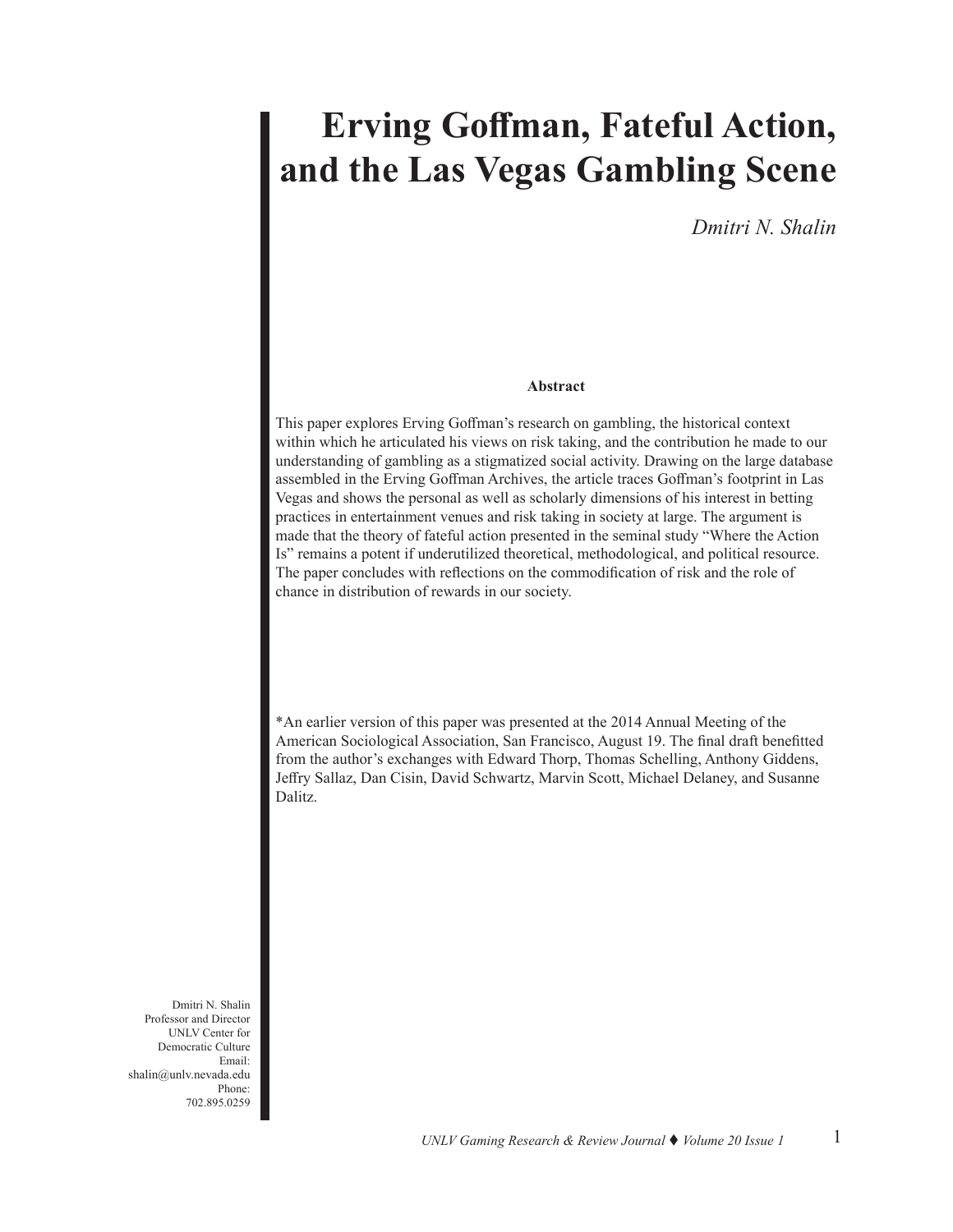Let me show character once, and I will change my fate over night. Character is what matters the most.

#### Dostoyevsky

When you lose your money, you lose nothing. When you lose your health, you lose something. When you lose your character, you lose everything.

#### Meyer Lansky

And these are the occasions and places that show respect for moral character. Not only in the mountain ranges that invite the climber, but also in casinos, pool halls, and racetracks do we find places of worship; it may be in churches, where the guarantee is high that nothing fateful will occur, that moral sensibility is weak.

## Erving Goffman

All life is a gamble and most of us are natural gamblers because we have within us the quality which makes us willing to risk our comfort, security and present happiness for a result that seems more worthwhile… And it is how the fate is faced that counts [since] those who confront their "Moments of Truth" with grace and dignity are the heroes to most of us.

Hank Greenspun

#### **Introduction**

The 1960s proved to be the most productive period in Erving Goffman's scholarly career. After Anchor Books issued his instant classic *The Presentation of Self in Everyday Life*, Goffman published in quick succession *Asylums: Essays on the Social Situation of Mental Patients and Other Inmates* (1961), *Encounters: Two Studies in the Sociology of Interaction* (1961), *Behavior in Public Places: Notes on the Social Organization of Gatherings* (1963), *Stigma: Notes on the Management of Spoiled Identity* (1963), *Interaction Ritual: Essays on Face-to-face Behavior* (1967), and *Strategic Interaction* (1969). With his national reputation on the upswing and tenure decision behind him, Goffman was casting about for a new project to mount during his first sabbatical. The results of the study he conducted during his leave from Berkeley were published in 1967 under the heading "Where the Action Is," a lengthy essay collected with a few other papers in a slender volume *Interaction Ritual*.

Every indication we have points out that the published results were preliminary, that Goffman was hatching a book-length study on institutionalized gambling which promised to be a milestone in his intellectual career. In 1969, *Time* printed an unsigned article based on an interview with Goffman where a staff writer noted that the prominent sociologist "is also at work on another book that will apply his own experience as a Twenty-one dealer in Las Vegas to the social milieu of a gambling casino" (Exploring a Shadow World, 1969). In *Strategic Interaction* published two years after Goffman's seminal essay he put his readers on notice that "Comments on casino gambling are based on a Nevada field study in preparation" (1969:122n). Seven years later Goffman applied to the Guggenheim Foundation, which awarded him a fellowship for what the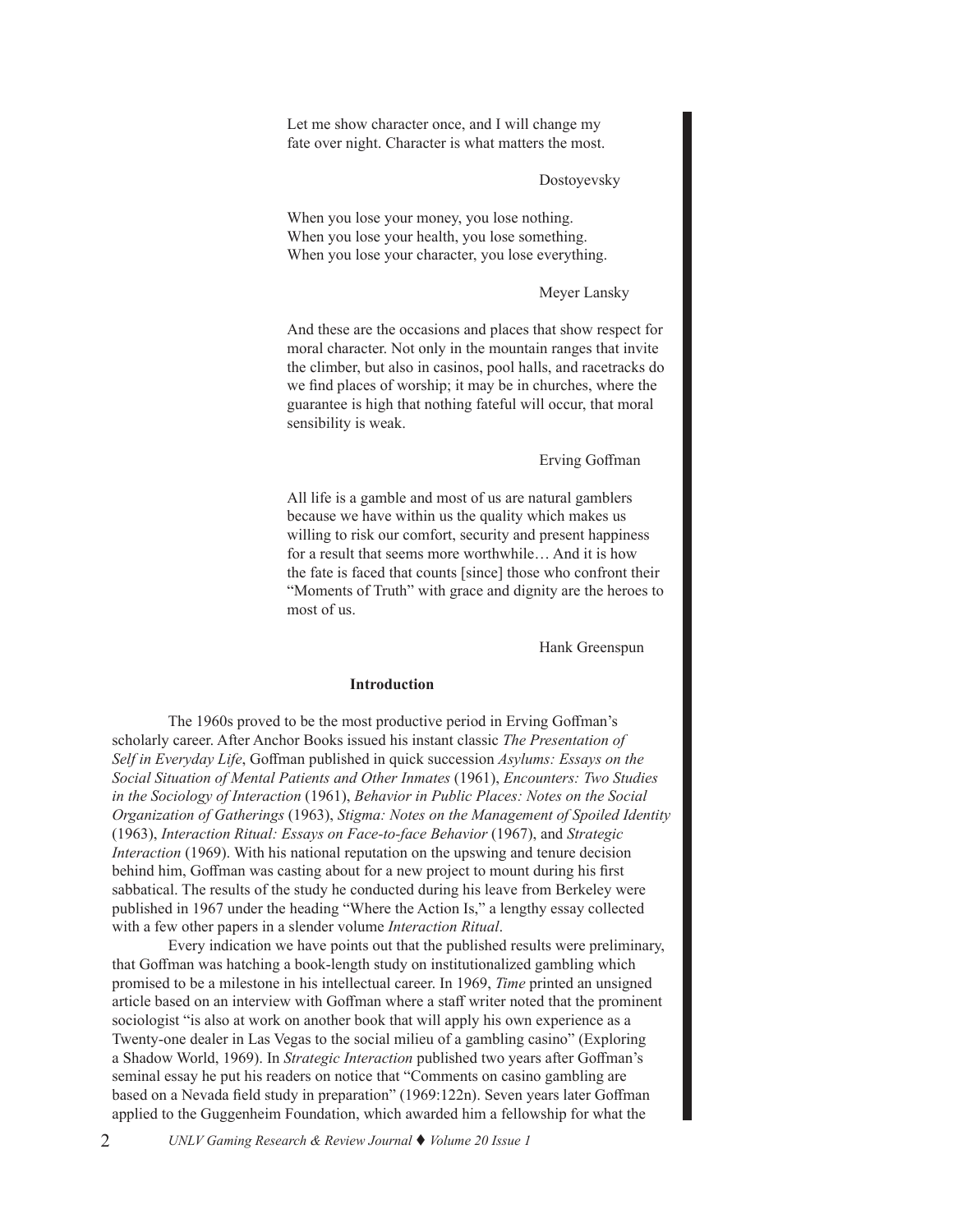Foundation's Vice President described as "A Study of Casino Gambling," yet this highpowered and well funded project never produced a requisite publication (André Bernard, personal communication, April 22, 2015). Meanwhile, rumors continued to swirl about Goffman's exploits as a casino dealer, his knotty career as a card counter, his ban from the Nevada gambling halls, and his much anticipated monograph. Alas, Goffman died in 1982 without bringing out the heralded book, the fate of the final manuscript unknown.

Until recently, Goffman's footprint in Nevada remained shrouded in mystery. What little information entered the public domain was of uncertain provenance and questionable veracity. In 2007, the UNLV Center for Democratic Culture started an online project – Erving Goffman Archives (EGA), which helped correct several misconceptions and fill important gaps in this riveting story. The present study owes much to this collaborative venture. Drawing on the newly discovered documents and interviews with his relatives, colleagues, and friends, I examine the traces of Goffman in the Silver State and the study of casino gambling he undertook in the 1960s. Colorful and illuminating as this man's sojourn in Nevada turned out to be, it is not the main focus of this study.

The 73rd president of the American Sociological Association and perhaps the most quoted American sociologist of all times, Erving Goffman entered the gambling scene when Las Vegas was undergoing a spectacular expansion. The 1950's marked "the Las Vegas Strip's greatest growth period as it became a wondrous, neon-lit, beckoning sight" (Friedman 2015:2). The building boom continued into the 1960s when Goffman secured a job as a dealer in a downtown casino. With some 80% of hotels and casinos on the Strip controlled by the mob and the gambling moguls on the defensive about their public image, the advocates for Nevada's main industry stepped up their campaign to legitimize the sordid trade with fresh ideological fodder. "Society judges gambling as a human weakness, but still the great industries of the nation have been built by gamblers in Wall Street," declaimed Hank Greenspun in his eulogy for Nick the Greek (1966). "How do we know that gambling isn't a true spirit of adventure… the pioneers of this country who were the greatest gamblers gambled with oil leases, railroads… but nevertheless integrated into our orderly society and built its most enduring landmarks?" Goffman's sympathetic look at players defying odds and dealers working in tough environments should be understood in the context of this struggle to ground gambling in a venerable American idiom.

Another notable stirring blew across the Silver State at the time when Goffman entered the fray. The new breed of advantage players flooded Nevada eager to break the house with the help of the bestselling book penned by Edward Thorp (1962), a mathematician-turned-card-counter who developed a system for playing blackjack that promised the savvy player a chance to beat the dealer. "Blackjack is the only casino gambling game today where *you* can consistently have an edge," assured Thorp his enthusiastic readers who came to Nevada in droves to test the system and try their luck (1962/1966:4). Goffman was not only the direct beneficiary and avid practitioner of this system; this enterprising sociologist managed to wrestle from the celebrity mathematician some private tips on winning strategies in blackjack.

In 1967, Goffman published his ground-breaking essay "Where the Action Is" (WAI) in which he theorized "gambling [a]s a prototype of action" – a willful rendezvous with destiny for which modern society provides a shrinking number of outlets but which remains central to the functioning of a dynamic, morally astute society (Goffman 1967:186). To understand the origins of his theory, we need to examine its historical roots, contemporary sources on which Goffman built his analysis, and the creative way in which he transformed the current ideas into a conceptual system of his own.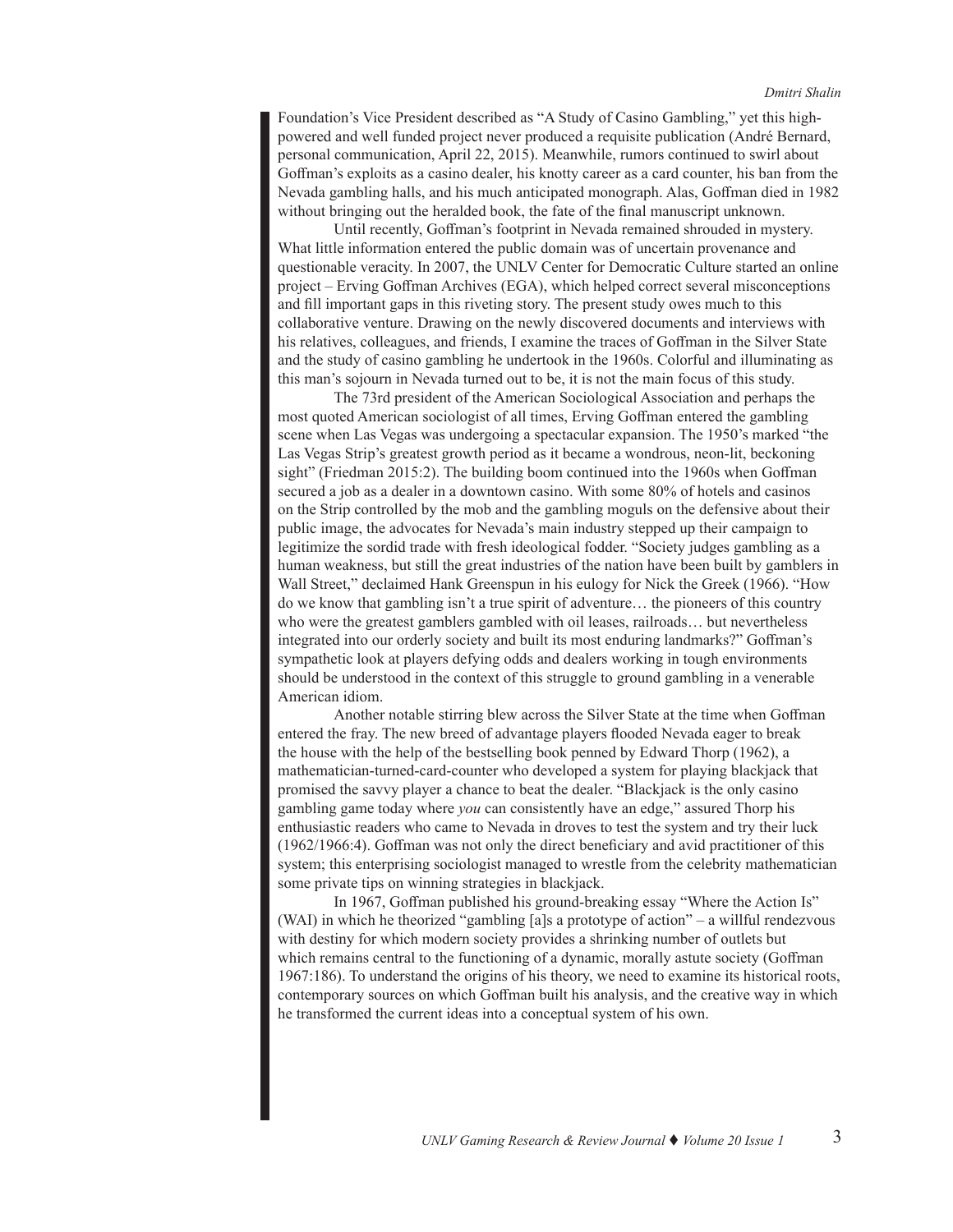Goffman's investigation is also notable for its methodology, for its imaginative use of participant observation. While ethnographic studies are common in gambling research (Hayano 1982; Browne 1989; Sallaz 2009; Li 2008; Parke and Griffiths 2008; Marksbury 2010), projects where a trained social scientist assumes the role of a dealer are rare. Two inquiries stand out in this respect: Erving Goffman's "Where the Action Is" (1967) and Jeffrey Sallaz's *The Labor of Luck* (2009). Scholars assuming the role of a croupier face methodological challenges and ethical conundrums that invite scrutiny.

Several authors paid close attention to Goffman's theory of action, and those will be dealt with in relevant sections (Smith and McGuirrin 1985; Rosecrance 1986; Holtgrave 1988; Sallaz 2009; Cosgrave 2008; Istrate 2011; Lyng 2014). My treatment differs from prior work in its emphasis on the interfaces between biography, history, and theory (Shalin 2008, 2014). I start by documenting the origins of Goffman's interest in gambling which he shared with Eastern European immigrants. After outlining the competing narratives about commercial gaming at the time when Goffman entered the scene, I trace Goffman's career as a blackjack dealer and examine the circumstances under which he was banned from Nevada casinos. Next, I discuss the intellectual sources and main precepts of Goffman's theory which sought to remove stigma attached to gambling while acknowledging the darker side of casino enterprise. I conclude with thoughts on mixing the personal and the professional in Goffman's research, the commodification of risk and the role of chance in distribution of rewards in our society, and the shifting line separating business startups enjoying the protection of the law from those forced to operate underground.

## **Gambling as a Pastime, Career and Research Endeavor**

Games of chance held a peculiar attraction for immigrants coming to North America from the Old World. Whether they settled on the Lower East Side of New York City, in Chicago slums, or Canadian Manitoba – gambling was a cherished pastime, especially among Jews hailing from Eastern Europe (Fried 1994; Alexander 2001; Pietrusza 2011). The rapid secularization Jewish immigrants underwent in America facilitated the process by removing the stigma attached to gambling. While tolerating games of skills played for their own sake, Jewish law condemned games of chance. Mishnah repudiated dice players as people who waste time rather than do their duty of repairing the world. Betting on a chance outcome with an eye to gaining a material advantage wasn't strictly a crime in the Talmudic era, but it was judged a sinful act and treated harshly (Elon 1994; Galston 2009; Alexander 2001; Cohn n.d.). Sanhedrin disqualified known gamblers from taking the witness stand in a court of law. Rabbis considered a skilful gambler akin to a robber who may be refused burial services and banned from the community. A wife of an incurable gambler could petition the authorities for divorce. So when Jewish immigrants indulged in gambling, it was in the context of their lost religious moorings and a bitter intergenerational conflict.

In his popular short stories, Damon Runyon conjured up a gallery of colorful dice players, card sharps, number runners, racetrack bookies, and all-purpose bettors hailing from the Lower East Side and eager to savor the offerings of the Roaring Twenties. Most were small operators and neighborhood crooks but some graduated to the major league, setting up storefronts in Manhattan and adopting glamorous life styles inimical to their parents' somber mores. One recurrent character in the Runyon storybook, Armand Rosenthal, was modeled after the real action figure Arnold Rothstein, the gambling king of the Jazz Era, who quarreled bitterly with his father (Runyon 2008:152-63). Abraham Rothstein – a pious Jew, community leader, successful businessman – was despondent about his son dishonoring the family name and the faith of his ancestors. While his older brother Harry embraced his father's piety, the adolescent Arnold pawned his father's clock to support his gambling habit (Pietrusza 2011:211). Arnold Rothstein shunned religious education, dropped out of high school,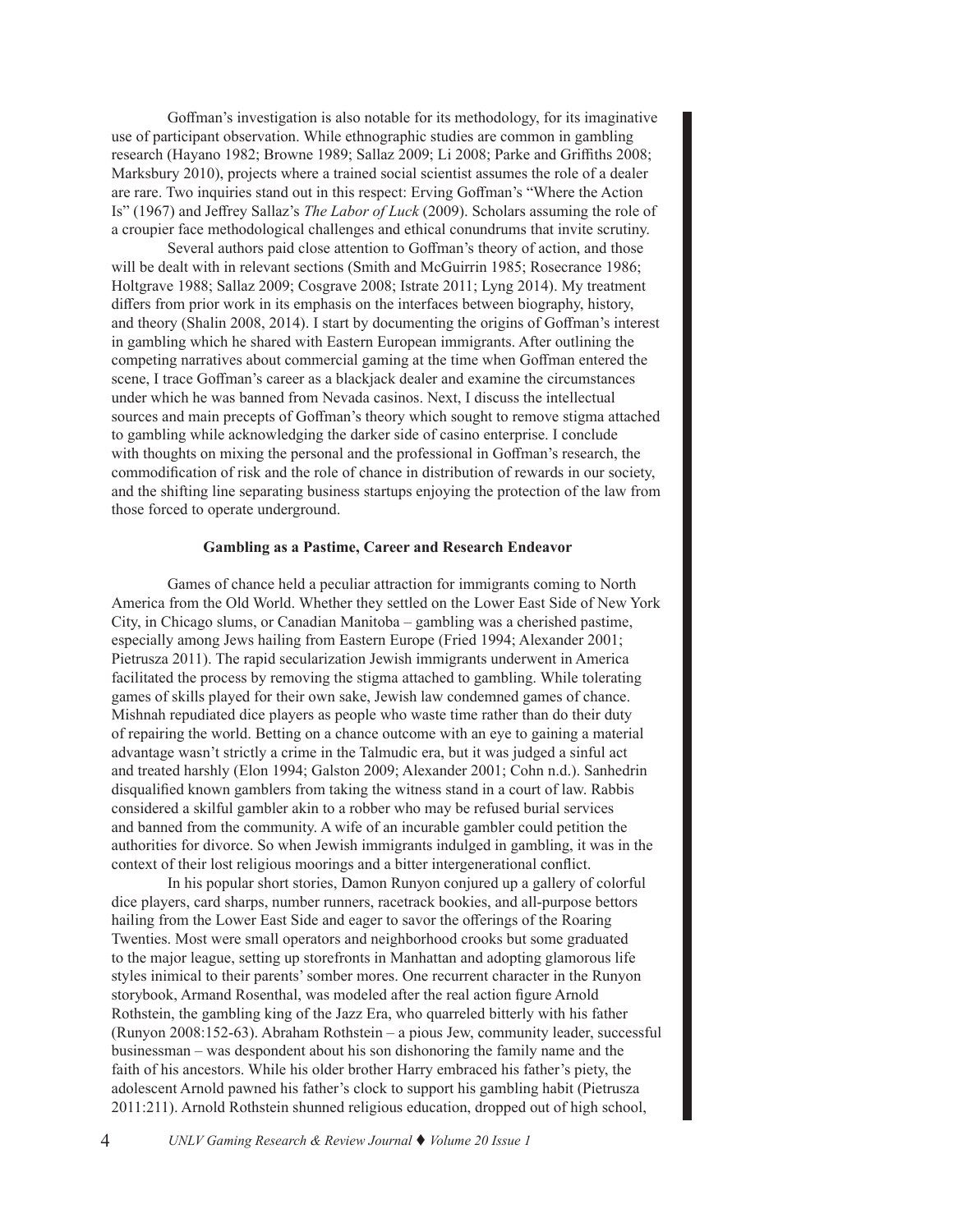and after his Bar Mitzvah announced that he would have nothing to do with religion. Rothstein Junior grew to be a high-roller whose lifestyle became synonymous with Gilded Age panache and flair.

Meyer Lansky also honed his gambling skills over his father's objection. The young lad used to sneak away from the tool-and-die-shop where the father found him a job to the nearby Delancey Street where he observed players shooting craps and teaming up to fleece an unwary mark. Having figured out a shill in the audience, Meyer would wait till the last moment before the loaded die was cast to place money on the winning number divulged by the shill's bet (Lacey 1991:33). Soon, he joined forces with Bennie Siegel, Charlie Luciano and other New York City toughs to form a team of his own that would blossom into one of the most powerful operations in the underworld. Meyer's father, Max Lansky, watched in pain his wayward son installing a Christmas tree in his house, neglecting to Bar Mitzvah his children, mixing with wiseguys, and becoming a criminal authority. The senior Lansky must have felt ambivalent, though, since a posh residence in Brooklyn where he and his wife moved in later years could not have been obtained without the ill-gotten money supplied by Meyer and his brother Jacob, another Lansky who traded his father's humble trade for the life of commercial gaming and rum running.

Erving Goffman didn't grow to be a professional numbers man, yet he shared with the career gamblers distaste for religion and fascination with the game. According to Tom Goffman, his father "signed off at 18 from the family. His family was full of jewish (sic) rituals. He hated them. He hated rituals period" (personal communication, January 8, 2008). Actually, Max Goffman and Anne Averbach who had immigrated to Canada from Russia in the early 1900s did not practice Orthodox Judaism. They arranged for their son's Bar Mitzvah, but the family didn't observe Shabbat consistently, shunned dietary strictures, and apparently took things in stride when Erving married a gentile. Max Goffman who owned a haberdashery store, played cards with his buddies and was reputedly good at it. He also had a knack for playing in the stock market and investing in real estate, which he took up full time after the family moved from tiny Dauphin to metropolitan Winnipeg in 1937. According to one relative, Max Goffman "was now a millionaire living in a truly remarkable house in Winnipeg with beautiful willow trees on the banks of the Red River. He made his fortune by investing in Winnipeg real estate using funds he got from the sale of his Dauphin dry goods store" (Syme 2011a:42 and 2011b; cf. Zaslov 2008; Katz 2010).

Erving was exposed to other role models as well. Uncle Mickey, a card sharp and a professional bookie, was a likely influence. This is how Uncle Mickey is described in the Averbach Family Reunion Album (2011): "Frequent visitors to Winnipeg were Mickey (Averback) Book, who married Elsie Jones and moved to Edmonton, Alberta, and Anne Goffman. Mickey and Elsie ran a restaurant for a time; in the back of the store Mickey operated his 'bookie' activities. He also ran card games, was handsome, dapper and charming" (cf. Zaslov, 2008; Besbris, 2008). Little more is known about Mickey's racket; some reports relay that his wife's parents owned a traveling circus which, along with the usual attractions, provided an outlet for some heavy action (Marly Zaslov, personal communication, July 22, 2015). A welcome guest at his parents' house, Mickey Averbach (sometimes spelled "Averback" or "Auerbach") must have cut an imposing figure in this close-knit circle comprised of eight brothers and sisters and their families. Judged by the photos, Erving bore a striking physical resemblance to Uncle Mickey.

Yet another intriguing nexus exists between Erving Goffman, the Averbach clan, and professional gambling. Irving (Itzik) Averbach, Goffman's cousin, was a son of Jacob (Yankel) Averbach, owner of the Chicago Kosher Meat Packing Plant and Oscar's Delicatessen, a successful kosher meats outlet in Winnipeg. The Chicago Kosher ran into trouble when local rabbis discovered that it sold non-kosher meat under the label "Kosher" (Ha'ir and Lockshin 1970). After the business was sold, Irving Averbach invested in offshore gambling where he made a name for himself. Relatives remember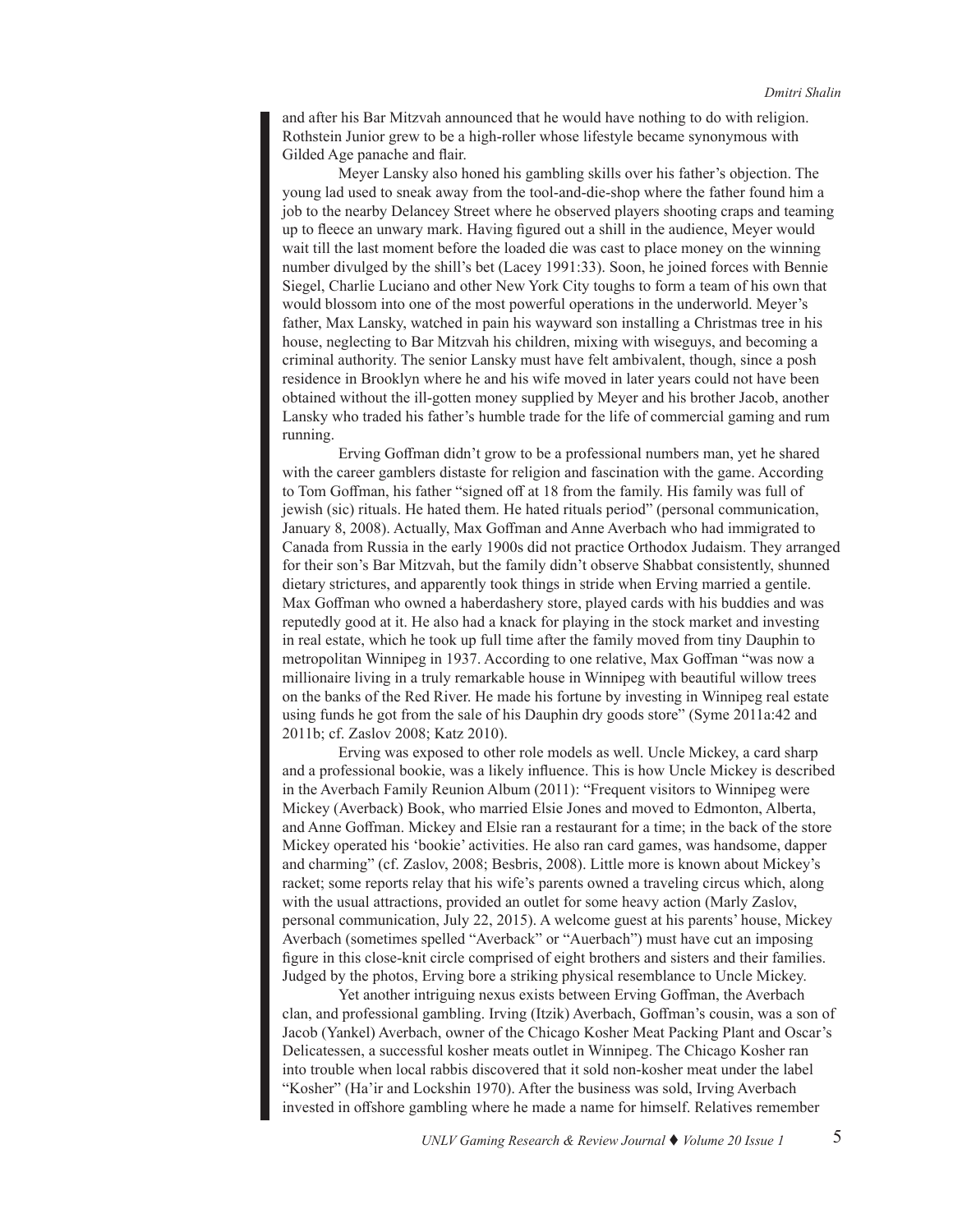him as a dashingly handsome, meticulously dressed, globe-trotting operator who used to visit Singapore, Hong Kong, the Middle East, and other exotic destinations, and who did time in jail after running afoul of the law. Some family members convinced by Irving to invest into an ill-fated commercial gambling scheme lost a bundle and never forgave their relative for that (Esther Besbris, personal communication, June 14, 2015; Marly Zaslov, July 22, 2015).

It is unclear when Goffman took up cards in earnest but the life-long interest started at home: "And of course, Goffman's dad was a huge card player. He loved to play cards. So Goffman would have picked this up as a young child very early on, and he became a really hard gambler, so much so that they thought he had an inside information. I don't think it is random that he created these concepts of main involvement, side involvement, dominant involvement, subordinate involvement – it probably comes out of card playing" (Albas 2012).

In 1945 Goffman enrolled at the University of Chicago where he excelled in academic subjects and card playing, his smarts duly noted around the campus. Gladys Lang (2009) reports that "those who knew Erving before me saw him as a genius in terms of card playing or whatever he was doing." The stakes among students were usually small, Joe Gusfield tells us. "No one can lose more than three dollars. Callahan had a slide rule that she used to determine the ratios" (2008). More than money was at stake in such encounters, however. Elizabeth Bott, who dated Erving in Toronto and Chicago, recalls gatherings at her place or the apartment occupied by her friends Pearl and Jack Warn where a group of friends would come to socialize, share gossip, and play cards. "I remember [there] were poker games, sometimes in Pearl's flat, sometimes in mine. I remember she and I were once sitting on the bed in the next room and Pearl said, 'What a game! It's not for money, it's for blood!'" (Elizabeth Bott-Spillius, personal communication, March 28, 2010).

The Goffman Archives harbor numerous reports showing that Erving's fascination with cards extended beyond graduate school where students welcomed diversions from their studies. The first time Joan Huber, the 80<sup>th</sup> president of the American Sociological Association, laid her eyes on Goffman, the 73<sup>rd</sup> ASA president, he was dealing blackjack near the ballroom where William Goode, the  $63<sup>rd</sup>$  ASA president, was about to deliver his presidential address (Huber 2009). Gusfield (2009) recalls how Erving and their mutual friend Herman Piven used to bet on whatever came up next as they watched TV shows. Irving Piliavin, Goffman's colleague at Berkeley, remembers a group of friends assembling for a regular game of poker. An accomplished gambler who won poker championships and was barred from casinos in Vegas and London for counting cards, Piliavin was struck by one episode where a local poker celebrity, Freddy Lisker, joined the circuit of mostly Berkeley professors and cleaned everybody's clock. "'He could have taken us for everything we were worth,'" remarked Goffman rapturously. "From what you know by now about Goffman, he did not say reverent things about most people" (Piliavin 2009).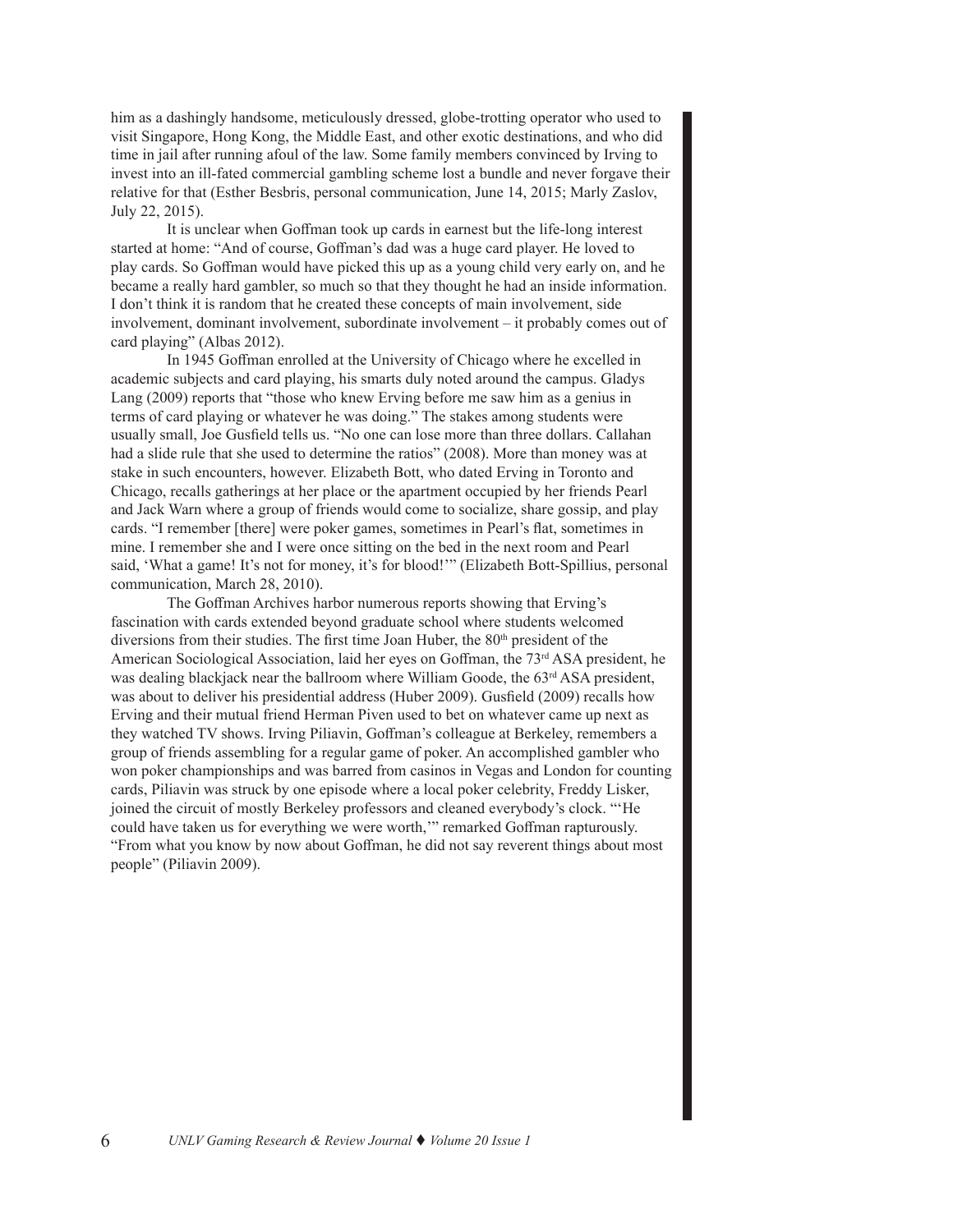Ironically, Goffman was not good at games of chance. He was a poor poker player, according to Neil Smelser, who offered this recollection:

> For a year or two Erving and I were in a poker group with a number other individuals – Irving Piliavin, Henry Miller, Bill Kornhauser, Hal Wilensky, David Matza, for a while Ernest Becker, and a couple of others. We played every two weeks. Erving turned out to be a very poor poker player. Most of the time he lost money in our friendly game. An ironic twist was that he also turned out to be very unimpressive as an impression-manager. He was far from being a pokerface. I used to joke that if he were dealt as much as a pair of deuces his hands would begin to tremble and his face would begin to flush. Given his work and his pride in his insights about the manipulation of human situations, one would have expected Erving to be a Mr. Cool, a good bluffer, and a good strategist (Smelser 2009).

Irving Piliavin's wife is convinced that Goffman's curiosity about casinos was far from purely scholarly: "I truly think this was one of the reasons he wanted to study gamblers in Vegas. It is because he was not good at it and he wanted actually to figure out how these people did those things he could not do" (Piliavin 2009).

While Goffman failed to affect a poker face, he excelled in blackjack, a game that leaves room for memorizing and counting. That's the game he favored on his trips to Reno and Las Vegas, which came with increasing frequency in the early 1960s. Those close to Erving took note of his growing involvement with gambling. His wife Schuyler (Sky) commented on her husband's indifference to home-made food after his trips to Vegas where he availed himself of all-you-can-eat casino fair which made him gain 10- 15 pounds (Schuyler Choate Goffman to David Schneider, June 2, 1962). "Goff," as his Canadian friends called him, was now "flitting between the heads in the Hebrides and the gambling tables at Los Vegas where they barred him because he was much too smart for them" (Brownstone 2009; cf. Kurt Lang 2009; Clark 2009; Gusfield 2008). Before long, trips to Las Vegas evolved into family outings, with Erving's wife and son joining the Nevada incursions. "My folks taught me how to count cards," recalls Tom Goffman. "They made a bundle before getting photographed by the casinos [and] frozen out of the action" (personal communication, January 8, 2008).

Nevada trips were rough on the child, not yet a teenager. Here is a recollection of Tom's wife: "Tom told me that he remembers being kept in the kids' room with no windows, not even knowing if [it was day or night]. It was like being thrown into jail, he couldn't get out. He . . . was a baby [cooped up there] for hours, days even. He said sometimes for twenty four hours . . . the sun would come down and the sun would come up but he couldn't see how many days passed cause there were no windows" (P. M. Goffman, personal communication, January 18, 2013).

It isn't certain when Erving's private interest merged with his professional agenda, but he was ready to study gambling in earnest on the eve of his sabbatical leave when he enrolled into a dealers' school and applied for a license to operate blackjack tables. On December 13, 1960, Goffman dispatched a letter to Everett Hughes, his University of Chicago mentor:

> Until Christmas I'll be in the field, and return for 9 months in August, the field in this case being the city of non-homes, Las Vegas. Tomorrow I get my police card "to go on the slots," and after a few days of that I'll start training to deal 21.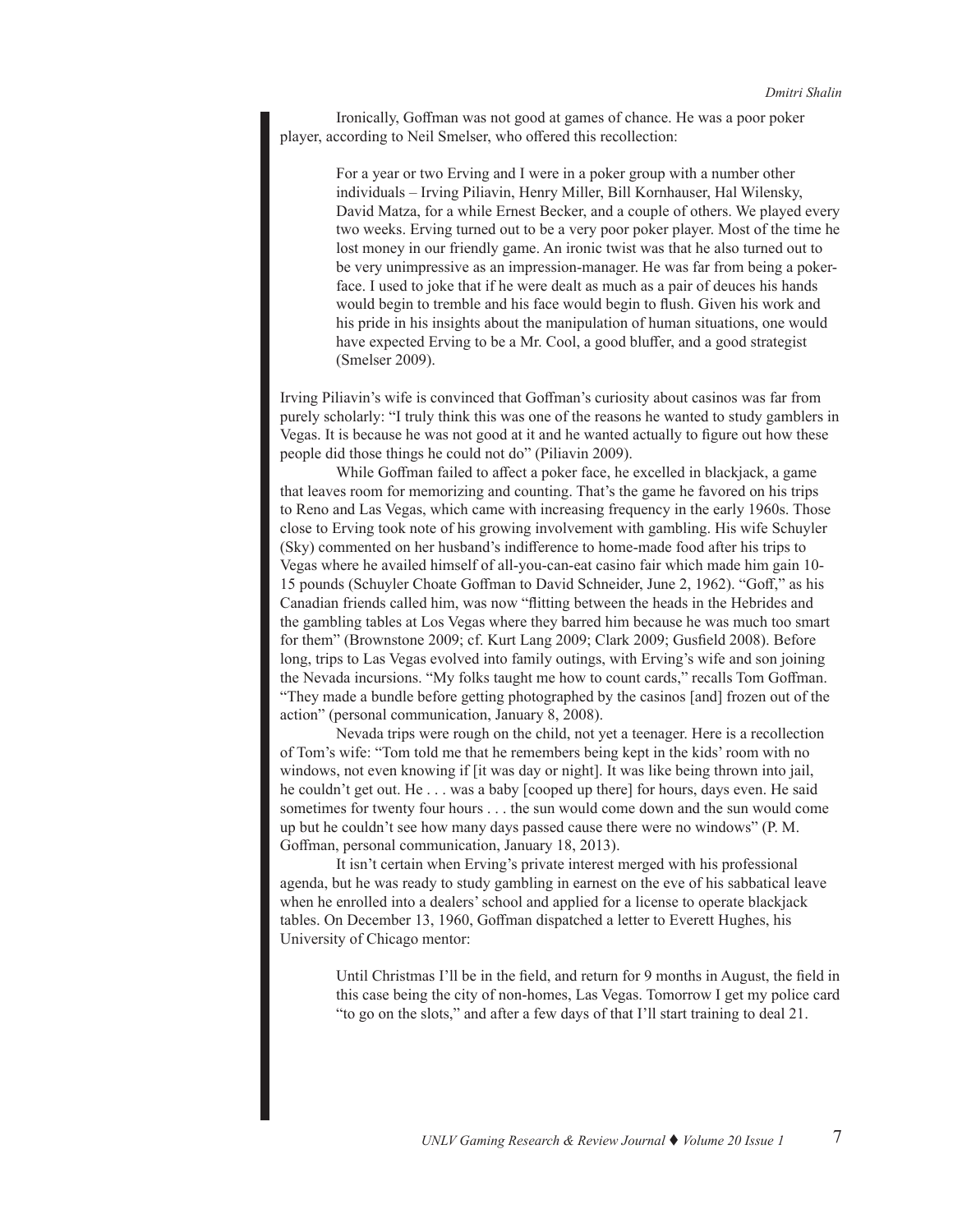About the same time, Goffman asked his friend Melvin Kohn, another ASA president in the making, to send a reference on his behalf to the Las Vegas sheriff who needed a confirmation of Erving's fitness for the job as a casino dealer (personal communication, January 11, 2007). Thus began a chapter in Goffman's life that would have far-reaching personal and professional repercussions. Before we trace Goffman's steps in Las Vegas, we need to take a close look at gambling as a national pastime and commercial institution.

#### **Gambling as a National Idiom**

America's engagement with gambling can be traced back to its very beginnings, with the Nineteenth century witnessing a spike in gaming opportunities, but it was in the early  $20<sup>th</sup>$  century that games of chance evolved into a national pastime (Thompson 2001; Schwartz 2006; Wolfe and Owens 2009). Damon Runyon is our authority here.

In his 1921 column "Your Neighbor – the Gambler," Runyon spotted "the gambling fever" spreading from the underworld to well-heeled society. The fever started during World War One and reached epidemic proportion in the postwar years when everybody was "seeking action for their money. Men and women had become accustomed to big prices, in everything, and they gambled big. Some played the market. Some went to races. Some shot craps. Others played cards" (Runyon 2008:591). The symptoms appeared new but the disease was an old one, opined Runyon, himself an avid gambler. "The average American seems to be born with germs of the gambling fever in his blood. Sometimes the germs remain dormant throughout the lifetime. Again they take on early manifestations in the reprehensible form of marbles for 'keeps'. Most of us, I think, have experienced moments when the germs were stirring violently" (Ibid 594). Waldo Winchester, a fictional character modeled on famed journalist Walter Winchell, observes in one tale that "many legitimate people are much interested in the doings of tough guys, and consider them very romantic, and he says if I do not believe look at all the junk the newspapers print making heroes out of tough guys" (Ibid. 70).

Gambling interests in the United States experienced a setback in the 1930s when Thomas Dewey mounted his campaign against organized crime in the New York City. Nevada's reputation was sullied by the proceedings of the Kefauver Committee, its final report on organized crime issued in 1951 painting Las Vegas in unflattering light. Bad press did nothing to slow down the buildup in Nevada gaming industry, which in 1952 surpassed mining and agriculture as the state's largest revenue producer (Thompson 2001; Schwartz 2013; Schumacher 2014). Negative publicity spurred soul-searching among Las Vegas boosters who set out to rehabilitate the trade dominated by underworld syndicates. Two competing narratives battled for public attention at the time, each offering a plausible rationale for Las Vegas as the nation's gambling and entertainment Mecca.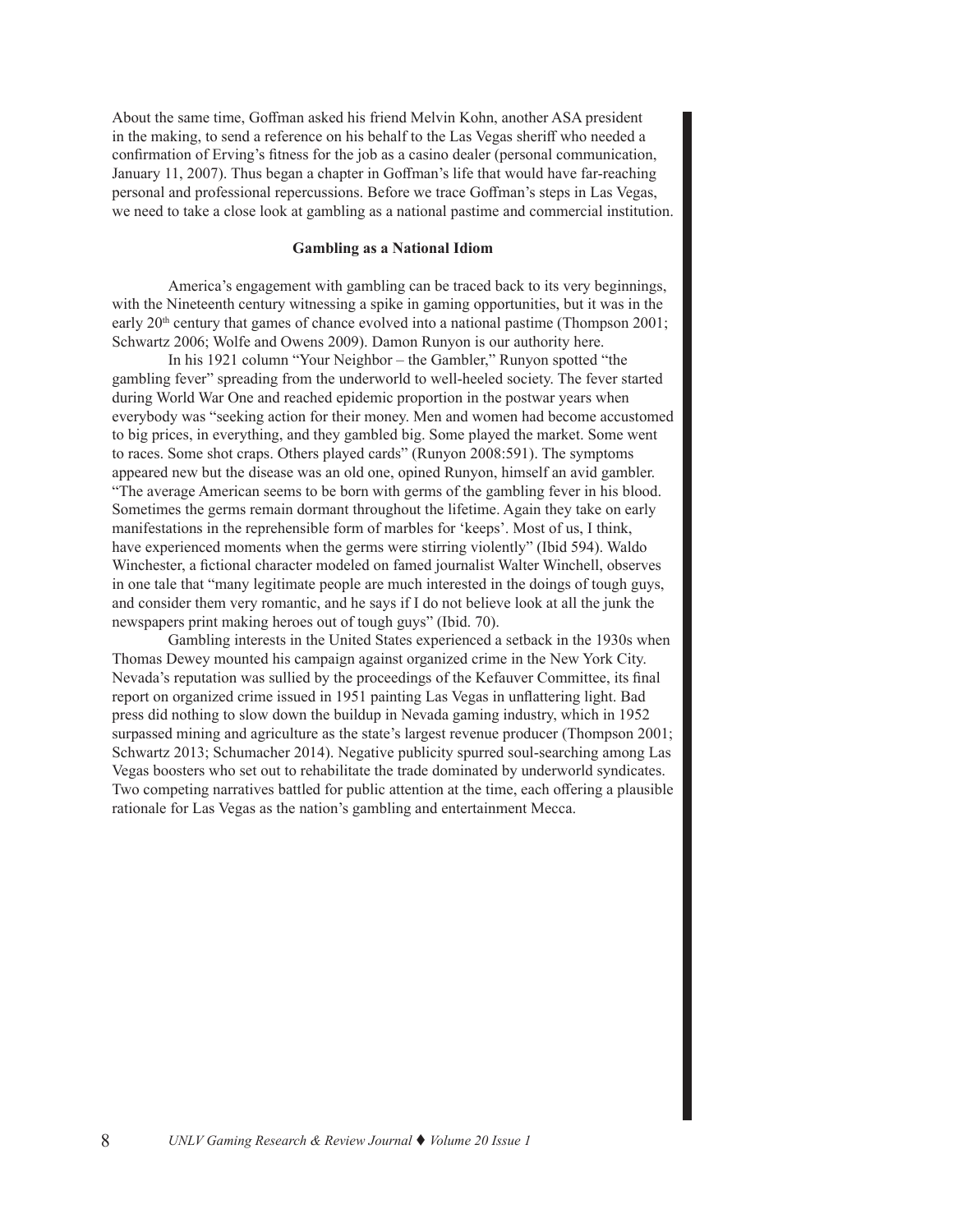*The Green Felt Jungle,* the 1963 bestseller written by investigative journalists Ed Reid and Ovid Demaris, put the casino industry and its main sanctuary in particularly unfavorable light:

Las Vegas is a city in statistics only. In every other respect, it is jungle  $-$  a jungle of green-felt crap tables, roulette layouts, and slot machines in which the entire population, directly or indirectly, is devoted to fleecing tourists… There are eighty-one places of worship in Las Vegas, but there is only one god – *money*… It is a live-and-let-live society. That is, you let the hoods live the way they want to live and maybe they'll let you live. There is no question about it. The town belongs to the Mob… Nevada has the highest crime rate in the country. Both Reno and Las Vegas have police forces three times larger than other communities their size. The ratio of suicides in Las Vegas is the highest of any city in the world (30.1 per 100,000 as opposed to the national average of 1.9); the state's rate is frequently double the average for the rest of the nation. Divorce is a \$6 million annual business and quickie marriages take in \$9 million… Prostitution, the world's oldest profession, is second in income only to the world's oldest business, gambling (Reid and Demaris 1963:1-11).

"Extortion," "machination," "contract murder" – these are the defining traits of Las Vegas, claimed the authors, who made much of the town's link to Murder, Inc. If Las Vegas is the premier gaming destination in the country, it is because Benjamin Siegel, Meyer Lansky, Frank Costello, Moe Dalitz, Joe Adonis, Longie Zwilmann, Sam Giancana, and other gangland notables wanted it this way. The volume includes an appendix listing major casino properties, their owners and shares, up to April 1, 1962 – a useful tool for Las Vegas history buff s. You will be hard pressed to find anything redeeming in this present-day incarnation of Sodom and Gomorra as depicted in *The Green Felt Jungle*.

The counternarrative painted a starkly different picture of Las Vegas, the city bathed in a warm glow, suffused with community spirit, and bristling with excitement about the town's unlimited possibilities. The memories of old Las Vegas grew ever more rhapsodic with the passage of time:

> During this glamorous era, Las Vegas showrooms and restaurants were filled with men in well-tailored suits and women in elegant evening gowns and furs. For pleasure seeking adults, the Strip was America's naughty playground, the only place in the country with legal 24-hour gambling and drinking, readily available call-girls, and the greatest entertainers in the thrilling era of the diner nightclub and showroom. This uninhibited paradise was visited almost exclusively by serious gamblers and rounders, men and women escaping the responsibilities and humdrum realities of everyday life (Friedman 2015:2).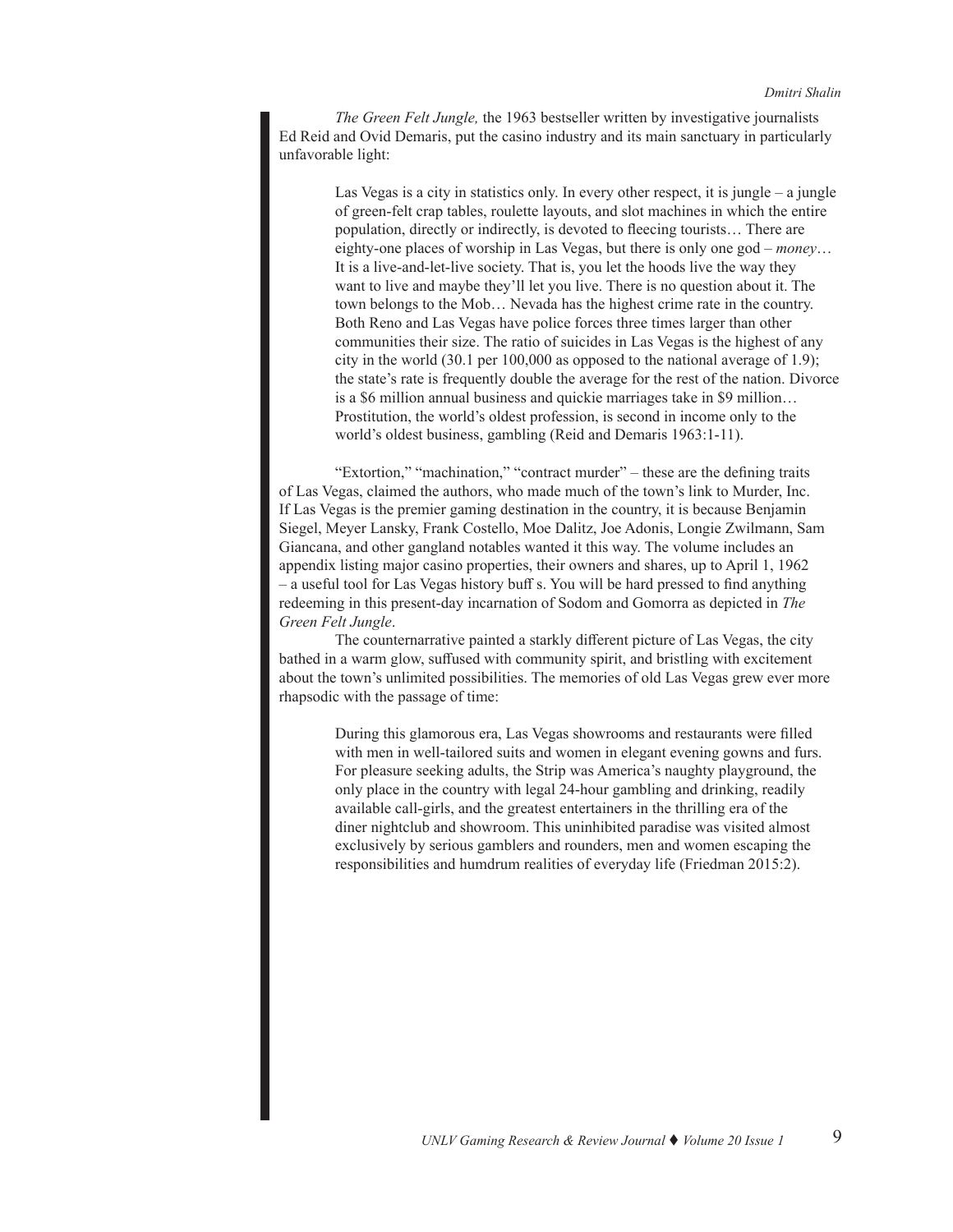Equally nostalgic if a bit more circumspect are the memoirs of those who observed the scene from the ground up. Elaine Campbell, an aspiring dancer, came to town in 1958 when, as they used to say, "The mob ran the place." "Las Vegas was still small and intimate. It wasn't the giant it's now become. There was an interconnection between all the hotels. A brotherhood. There was a camaraderie between the performers" (Campbell 2010:1). Campbell regales the stories about her personal encounters with, or glimpses of, Tony Bennett, Sammy Davis, Jr., Bing Crosby, Jack Carson, and her special friend Nick the Greek, a legend in his own time. Nicholas Andreas Dandalos, a.k.a. Nick the Greek, reigned as the king of gamblers after Arnold Rothstein's assassination in 1929. "It was remarkable, really, to watch him in action," writes another Vegas old timer (Jimmy the Greek 1975:196). "He attracted people like fish to a flashpan, people who begged him to play with their money. It was the legend and the charm and, no doubt, the idea of sharing with Nick the Greek. He was beautiful with women. He made Omar Sharif look like a truck driver."

Nick the Greek was on the verge of becoming a household name already in the days of Damon Runyon who popularized this gentleman-gambler as a paragon of cool and sophistication (Runyon 2008:39, 83, 587; see also Thackrey 1968; Rice 1969; Schwartz 2003). Hank Greenspun worked hard to inject Nick the Greek into the Las Vegas mythology, first in his *Collier's* article "Of Dice and Men" he co-wrote with a colleague (Donovan and Greenspun 1954), then in a soaring oration he delivered at Nick's memorial. In the Collier's piece, Greenspun salutes "the undisputed king of the world's highrolling independent gamblers," the man who remains serene during the heat of penultimate horserace, reads Sappho's poetry and Plato's dialogues in the original Greek, dazzles tourists with his uncanny ability to draw the winning card at the right moment, spurns lucrative deals to represent hottest hotel properties, and "regards the most abrupt transitions from pinnacles of wealth to the limbo of the busted – transitions other men have thought catastrophic enough to kill themselves about – as stimulating and beneficial changes in the humdrum of everyday" (Donovan and Greenspun 1954:64-71).

Greenspun went further still in the obituary he recited at Nick's memorial where he seized the occasion to enshrine the famous gambler in the national pantheon alongside the founding fathers.

> The leaders of the American Revolution… were noble gamblers, working for the welfare of their fellows. And perhaps… it too can be said of Nick the Greek [who] worked for the welfare of his fellows... Betcha Million Gates' was a gambler who built railroads while some of the countries' greatest fortunes were amassed gambling on fluctuations of Wall Street… fortunes which later went towards the building of universities, hospitals, libraries, cultural centers, churches and places for kids… There are those who look upon gambling and gamblers as inherently evil… but they fail to consider that chance is part of the human equation and that taking risks is a distinctly human quality, [for] if taking risk in life is evil, then indeed this nation was built on such premise… And if the noble gamblers who built the nation and if a man like Nick the Greek can make the transition between gambling and an orderly and useful life… why can't Las Vegas meld much of the good and a little of the bad, if necessary, into a useful, constructive society? (Greenspun 1966).

This spirited defense of gambling as a metaphor for the free enterprise America can rival Pericles' funeral oration conjured up by Thucydides straining to prove the superiority of liberty-loving Greeks over the authoritarian Spartans. In the early 1950s, when Greenspun was muscled out of his share in the Desert Inn, he sounded a lot more ambivalent about the mob influence in this company town, but in the 1960s he was bursting with pride defending Las Vegas against its detractors and touting the city's success as a shiny example of the American dream in action.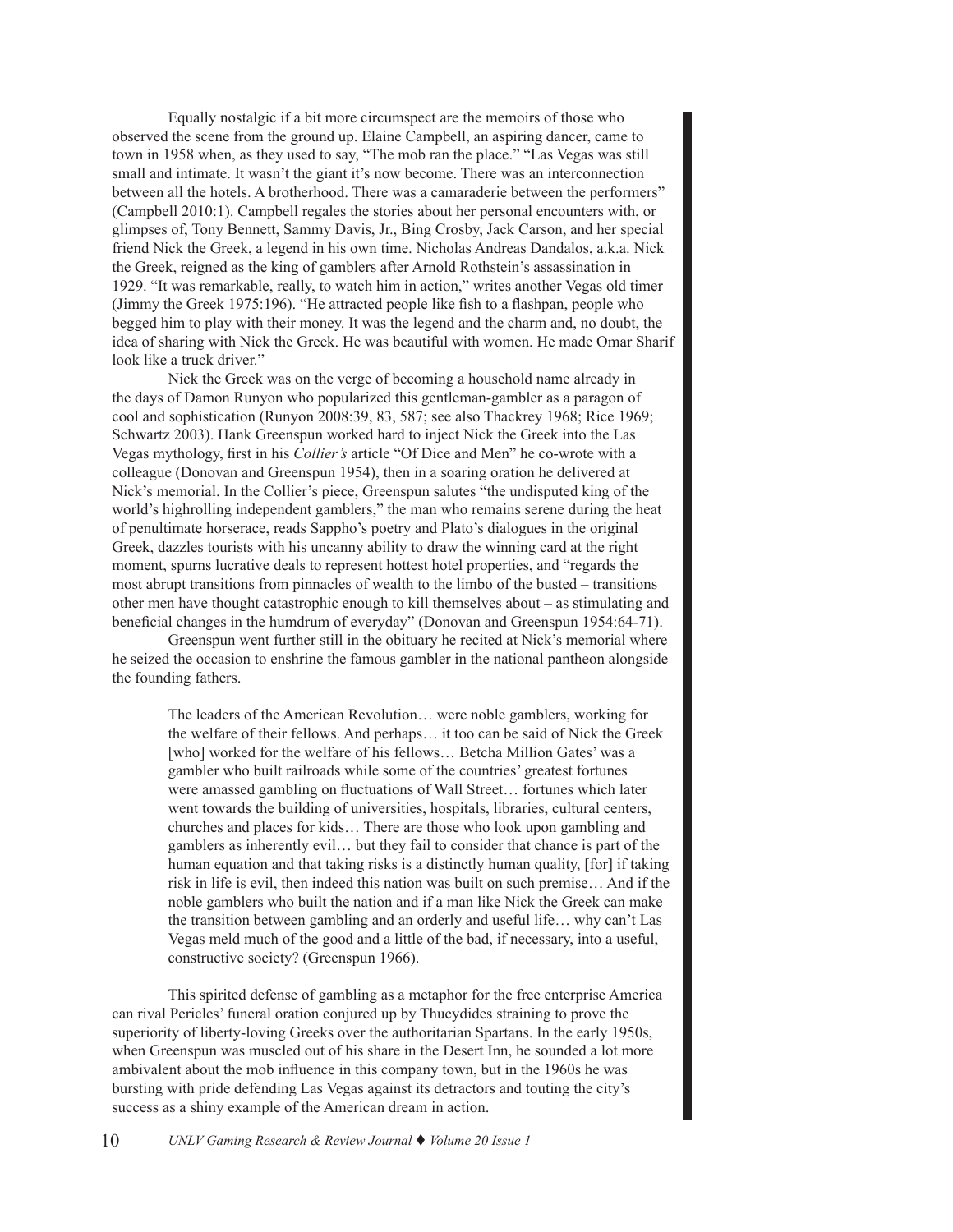Both narratives described above left their mark on Goffman's writings. In WAI, he makes a passing reference to "the Murder Incorporated Mob" (183), tips his hat to Runyon's "world of endless betting possibilities" (200), glosses Bet-a Million Gates's betting prowess (253), wryly notices the casino management's willingness to arrange "[p]roximity to what some might consider the gangster element" (198), spotlights "the mining tradition of the state [that] can be defined as very chancy indeed," and echoes an opinion that "since the economy of the state was itself founded on gambles in the ground, it is understandable that casino gambling was never viewed with much disapproval" (158). Goffman knows the social cost of making it in the Silver State with its "relative ease of divorce and marriage; the presence of a very large number of persons who have failed occupationally; a frontier tradition of asking no questions about a person's history or current livelihood; the clear possibility of getting an equivalent job across the street after being fired; the high visibility of a large number of casino employees known to have worked recently in better jobs in other casinos; the fact that sporadic bouts of big play mean sporadic realization of the ideal experience of a culture, such that however long and lean the days between bouts, this use of one's money may be the best that Nevada has to offer" (194).

At the same time, Goffman is solicitous about the people of Las Vegas, casino employees in particular, whose life and work are subject to sudden reversals. "In contrast to the middle-class perspective that tends to define occupational position as something only deservedly acquired and deservedly lost, occupational situation for the casino workers tends to oscillate very rapidly between 'having it made' and 'blowing it,' neither of which state is seen as particularly warranted. The perspective has extended to other areas of life, and a dealer may speak of having blown his marriage or his chance at a college education" (1967:193). Goffman is sympathetic to casino dealers who "must face the hard intent of players to win, and coolly stand in its way, consistently blocking skill, luck, and cheating" (1967:182-183). One senses here an empathy born of hard-won experience only a fellow dealer can acquire.

And then there is the professional gambler, a Nick-the-Greek-like character, showing "cool nonchalance when a large sum of money is at stake," engaged in "fateful action" and "character contest," ready to face down the house (WAI:85). Here Goffman speaks as an advantage player, the cool operator who mastered the card counting strategy enough to challenge the house and get himself barred from the casino. Curiously, we find no reference to this side of the sociologist's experience in his 1967 essay. Edward Thorp's book that Goffman studied with diligence and profit is not even mentioned. Nonetheless, there is no denying that Las Vegas was swarming with system players at the time, each one stalking the American dream on his own terms.

Advice on winning strategies in the games of chance has been furnished for centuries, scientific and otherwise. In the  $16<sup>th</sup>$  century, the mathematician-gambler Gerolamo Cardano wrote a treatise on gambling-centered probability, which was further improved by the great mathematicians like Pierre de Fermat, Blaise Pascal, and others, who had some useful lessons for dice throwers and card players. Books on gambling strategies geared to dedicated players appeared with growing frequency in the 19th century. After World War II, several treatises promising to improve the player's odds gained prominence in the United States, none sufficient to give the player a consistent advantage but still brimming with worthy tips (MacDougall 1944; Scarne 1949; Culbertson, Morehead, Mott-Smith 1952; Crawford 1953). It was with the publication of a landmark paper "The Favorable Strategy in Twenty-One" that Edward Thorp (1961) managed to produce a strategy that gave blackjack players an even chance, and eventually an advantage, over the house. Thorp acknowledged his debt to an earlier study spearheaded by Roger Baldwin, "The Optimum Strategy in Blackjack," which claimed to have found "a general solution to the player's problem of standing pat with a given hand versus drawing additional cards" (Baldwin, Cantey, Maisel, and McDermott 1956:429). The authors did manage to improve on standard manual's advice (e.g., with regard to the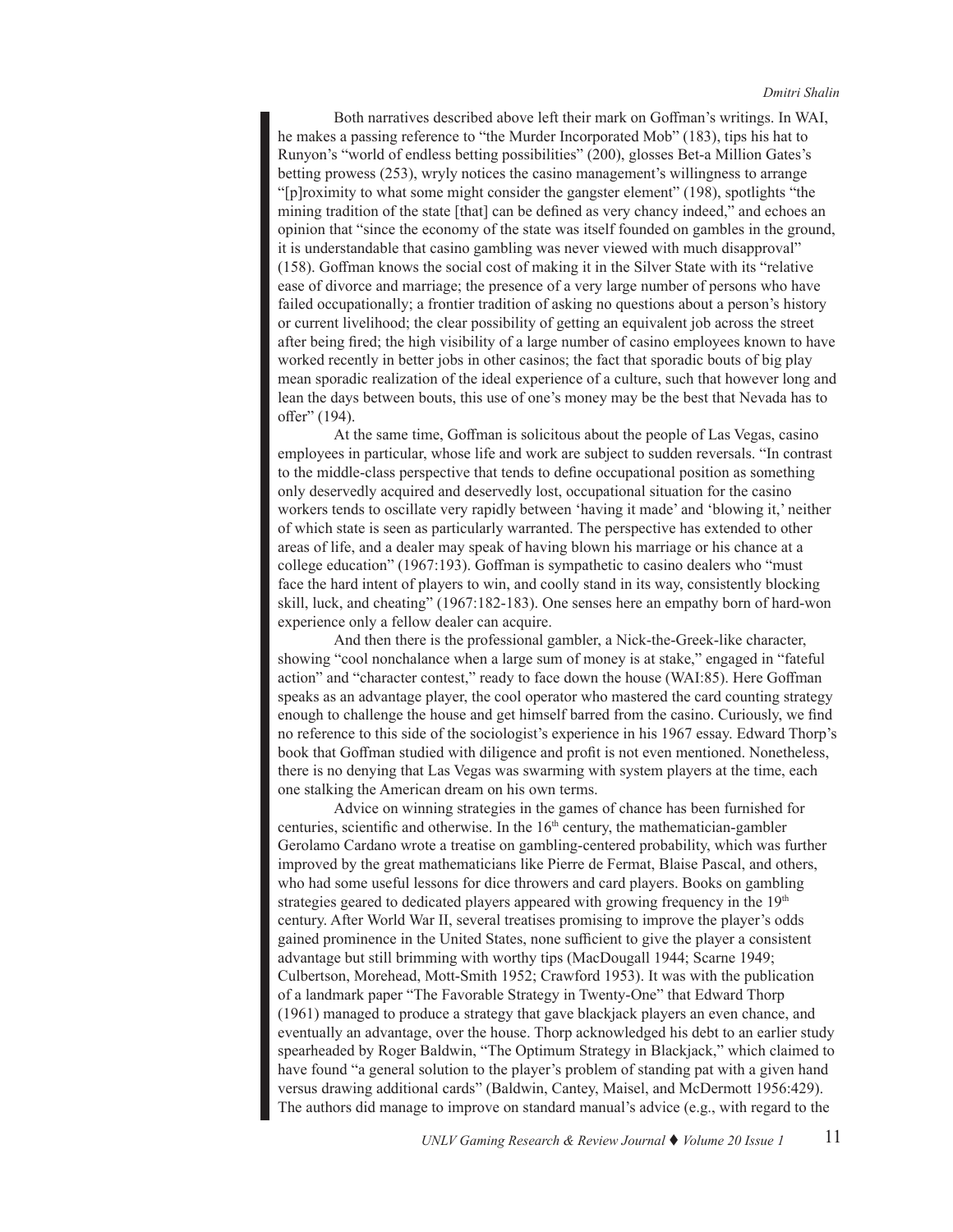recommendation to "double down on soft 12 when the dealer shows a five," the newest analysis demonstrated, counter-intuitively, that it is better "to split the aces" under the circumstances, 438). Thorp was able to take advantage of the MIT high-speed computer that allowed him to calculate the player's percentages for "arbitrary sets of cards" – his predecessors lacked this capacity because they relied on handheld calculators to do the math. Thorp exploited the fact that casinos used a single deck, which transformed blackjack into a "conditional probabilities" from an "independent trials process." With these advancements, Thorp came up with a set of rules that promised to reduce the house odds against the player from .061 vouched by Baldwin to .021% – assuming that casino operates with a single deck and the player is able "to take into account cards that become visible during play, a feature which is essential for the determination of any winning strategy" (Thorp 1961:110). Further improvements in what Thorp called "basic strategy," especially the application of Kelly's money management and betting rules (Kelly 1956), raised the players' odds to as high as 15% under certain favorable conditions. All players could now upgrade their performance by keeping in mind that small cards favor the house while big ones are good for players, with cards valued "ten" being particularly favorable to the player and "fives" most advantageous to the house.

Thorp's discoveries came to public notice in late 1961 when he presented a paper "Fortune's Formula: A Winning Strategy for Blackjack" in Washington DC at a math conference, an event heavily attended by scholars and covered by journalists. He became a national sensation the following year after *Beat the Dealer* landed in bookstores (O'Neil 1964). Thorp tried his system in Nevada casinos, with increasing success, and quickly became so good at it that casino managers, who initially treated Thorp with bemused contempt as yet another system player – "Why we send a cab to pick them up" they taunted Thorp (1966:65) – banned him from the premises, but not before he made serious inroads into the house bankrolls. Financed in part by a grant from the U.S. Air Force, Thorp's study so impressed the U.S. Treasury Department that it solicited the mathematician's help in checking the house intake for evidence of skimming (Ibid. 167). Thorp's study drew to Nevada crowds of would-be advantage players who poured over Thorpe's gambling bible and betted against the house with the help of tear-out charts helpfully inserted in his book's second edition. One beneficiary of the new system was a rising sociological star, Erving Manual Goffman.

#### **Goffman in Las Vegas: Assembling Pieces of the Puzzle**

There is a good deal of confusion about the venue and the timeline of Goffman's work in Las Vegas. The fact that he was backed off the casino properties for card counting makes the story murkier still. According to Jeffrey Sallaz, Goffman resorted to the dealer ploy after he lost playing privileges: "Banned from his research site, Goffman, like any good ethnographer, found another path of entrée. No longer able to beat the dealer, he joined them by training as a croupier and obtaining employment at a well known Las Vegas casino" (Sallaz 2009:2). This timeline is dubious, for Goffman learned to count cards from Edward Thorp's book *Beat the Dealer* that came out in 1962, and as his letter to Hughes indicates, started training as a dealer in 1960 with an eye to landing a casino job the following summer. It is unlikely, also, that he would be cleared by the police for a casino job in the town where he was barred as card counter.

Equally problematic is the venue where Goffman plied his trade as a dealer. The place often cited in the literature is the "Station Plaza Casino" (Manning 1998; Fine and Manning 2000; Manning 2004; Hirschi 2012), but my search failed to locate such an institution in Las Vegas or anywhere else in Nevada. David Schwartz confirmed that no casino under this name ever existed in this state (personal communication, February 20, 2015). Plaza Club in Reno sponsored action between 1954 and 1961, but the timeline and location make it an unlikely venue, given the particulars of Goffman's heads-up to Hughes. Union Plaza later renamed Plaza Hotel & Casino comes to mind,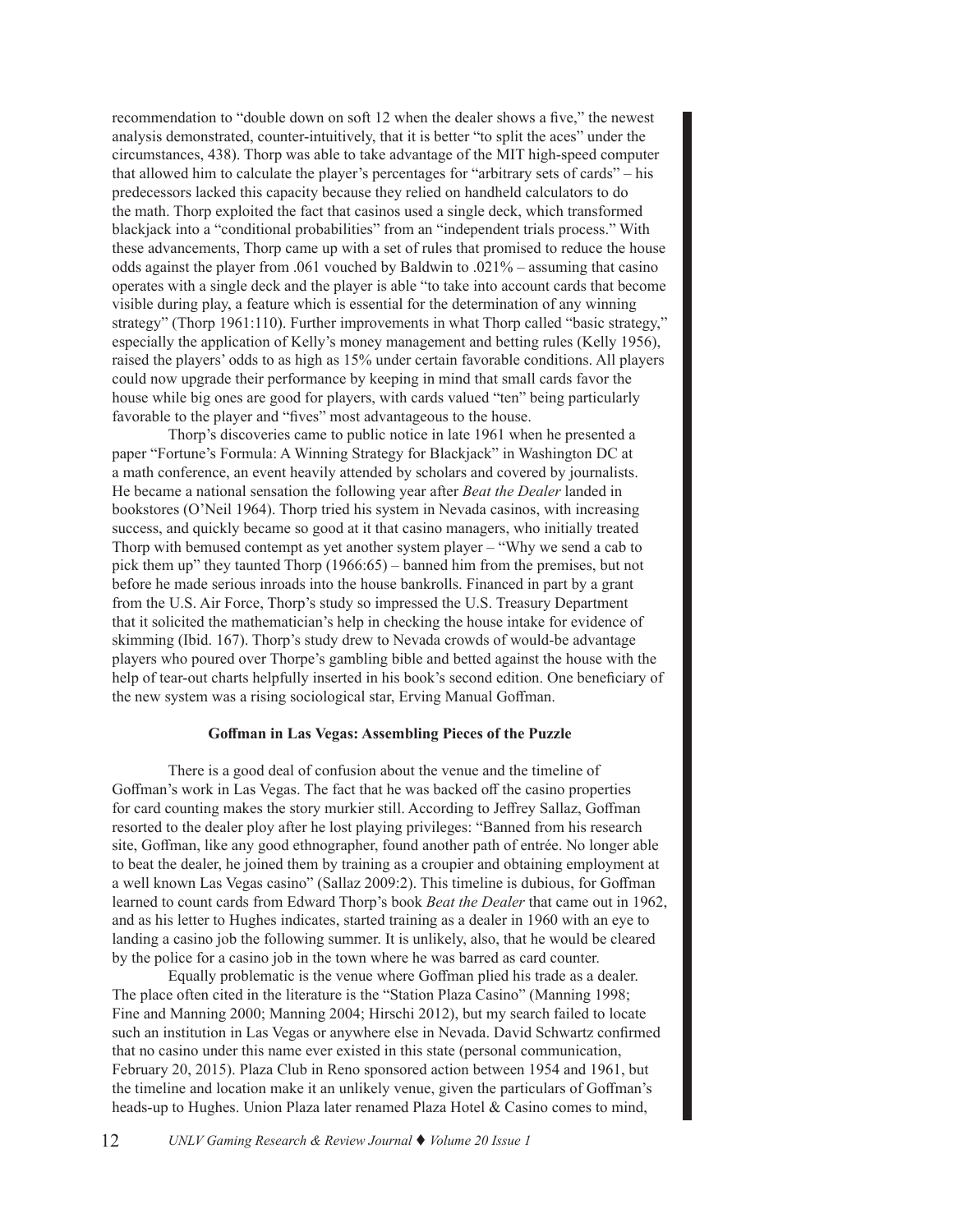yet it opened its doors in 1971, three years after Goffman left Berkeley for Penn, with an all female cast of dealers – and nearly four years after the publication of WAI. Peter Manning, whom most authors credit with the lead on Goffman's place of employment, cites Marvin Scott, EG's student and author of *The Racing Game*, as his source. Contacted for information, Scott remembered how in the early 1960s a fellow student working as a dealer tipped him about a research opportunity at a casino, which tip he passed to his teacher, but he disclaims any knowledge on whether Goffman followed up on this tip (personal communication, December 15, 2015). Nor could Jeff Sallaz clarify which "well known Las Vegas casino" Goffman worked at (personal communication, April 20, 2015). I solicited advice from Lt. Stavros Anthony, who took my class at UNLV while working on his Ph.D. Lt. Anthony referred me to the LVMPD Department of Information, which didn't have any relevant data. Inquiries sent to the LVMPD Fingerprint Bureau, Nevada Gaming Control Board, and UNLV Library Archives turned up no leads – hardly a surprise given how far back Goffman worked in Las Vegas and how few landmarks of that era survived.

Some clues can be gleaned from Goffman's writings, for instance, when he recounts this story: "I once was present when a fire broke out in a downtown Las Vegas casino. From the second floor smoke and smell began to pour down, fire sirens were heard, firemen rushed in and ran upstairs with equipment, more smoke came down, eventually the firemen left, and all the while on the first floor the dealers continued to deal and the players continued to play" (Goffman 1974: 208). Assuming this happened at a place where Goffman dealt cards, I scoured the Internet for the casino fires that broke out in the 1960s, yet nothing came up that fit the description. And once the UNR library tracking casino fires was unable to pinpoint the occasion, the trail went cold.

Some tell-tell signs crop up in Goffman's correspondence. Indicative though they are about the environment Goffman worked in and the attitudes he harbored at the time, these signs are insufficient to dispose of the venue issue. "The establishment I'll start out in goes in heavy for roof mirrors behind which an invisible man watches the employees. To remind them that they are being watched he sends down daily chits reminding them that their shoes need polishing, etc. Of course he is hated… The girls complain they can't straighten their bra without his knowing it, let alone sit down. If a player wins, the House gets sore at the dealer (or so he feels); and if a player loses, then he gets sore at the dealer; dealer gets it either way. A nice place to study the service relations and the frayed edges of American civilization" (Goffman's Letter to Hughes, December 13, 1960). Any number of Las Vegas gambling halls would fit this generic description.

We should bear in mind that once Goffman started his job, he had reasons to conceal his identity and whereabouts lest he be recognized by the acquaintances who stumble upon the familiar face at a blackjack table. "He didn't tell them his name or anything," recalls Goldie Frankelson (2009), "he told my aunt [Goffman's mother] that if anybody of the family was going to Vegas not even look at him or acknowledge him, because he didn't want anybody to know who he is. He wanted to write a book, but he wanted to be a dealer first." Friends and colleagues must have been issued similar warnings. Some knew about the difficulties Goffman encountered in finding a casino job. Gusfield (2008) recalls Goffman complaining that "he wanted to become a dealer, but he couldn't do it. They wouldn't accept him… they didn't trust him. [Not that they feared he] was going to take money but that he had some other motive [like] studying gambling." An application from a Berkeley professor looking for a casino job must have raised red flags. Chances are Goffman deliberately scrambled the name of the casino he worked for.

Nor do we have enough information about the circumstances under which Goffman lost his privileges as a casino guest. We know from Erving's son that his parents were advantage players whose exploits got them banned from Las Vegas casinos: "Both my parents were card counters. EG used a quarter on the felt to measure how many face cards had been dealt. My mother just remembered every card and had a hollow leg. So they bounced EG first; it took them a long time to figure out my mother.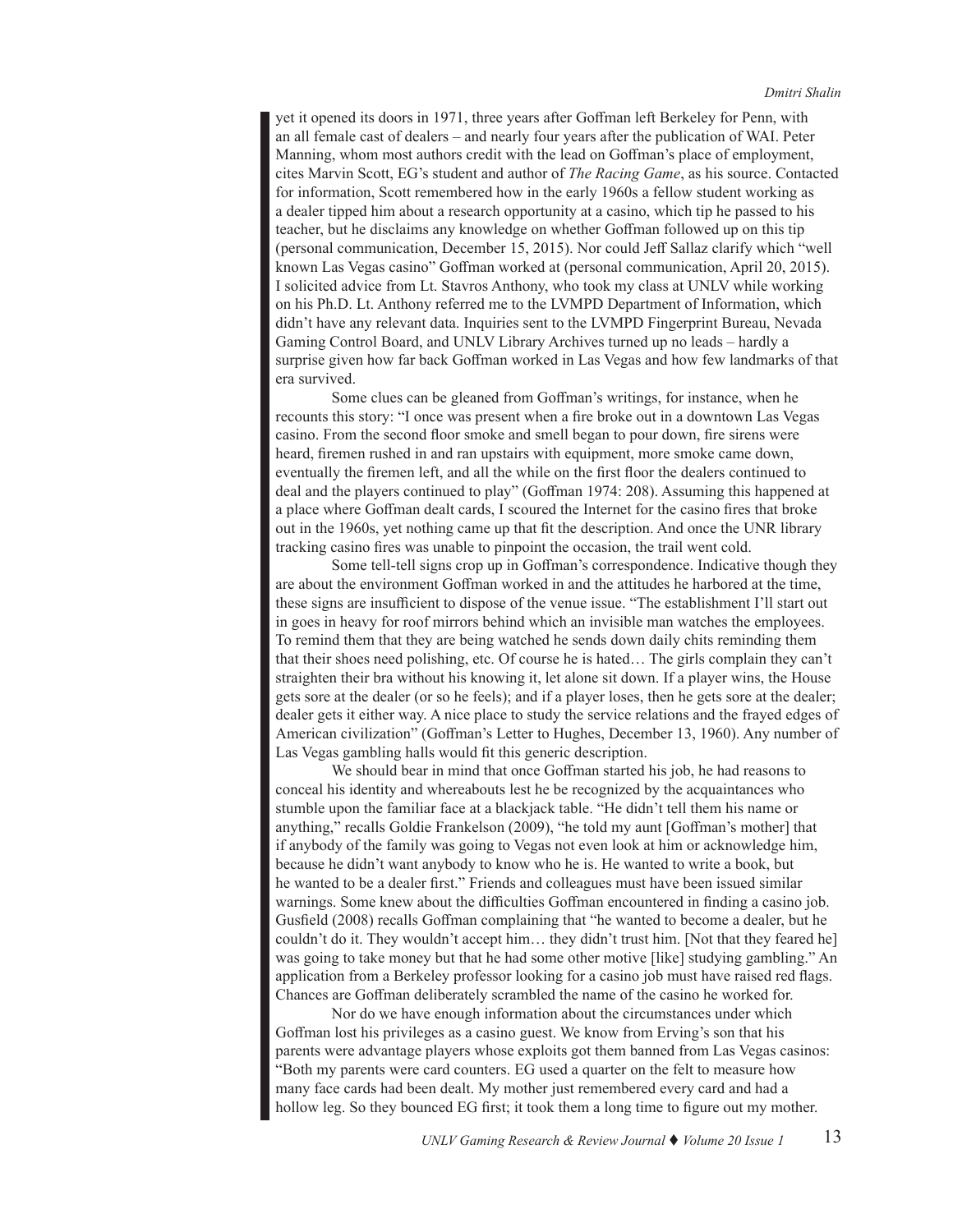Me, I'm not a gambling man and impressed that Nevada has a school with a sociology department" (Tom Goffman, personal communication, April 4, 2010). Robin Room (2009) corroborates the story, placing Goffman's wife in the same environment: "[T] he Goffmans and a couple of other people used to go up to count cards at Lake Tahoe casinos, and they made a lot of money. I remember Sky came back after one weekend with a bright red Jaguar XK-E which was the proceeds from counting cards in black jack at Reno, or actually at the Tahoe casinos" (see also Lang 2009; Besbris 2009). Walter Clark (2009) supplies information about Goffman's partner, Ira Cisin, a statistician at Berkeley, the two men teaming up to play blackjack. One day, remembers Clark, "while Ira and Erving were counting cards religiously… a couple of biggest men he ever saw walked up behind them and said, 'We don't want your play, partner.'" Ira Cisin's obituary mentioned that he was barred from casinos for card counting (Harrell, Miller, and Wirtz 1987:17-18). In a discrete footnote, Goffman volunteers this piece of information: "Here and elsewhere in matters of probability I am indebted to Ira Cisin" (WAI:150n).

Dan Cisin, Ira's son, supplies more details (Cisin 2015). He remembers his father telling him how he and Erving banded together **"**shortly after Edward O. Thorp's 1962 book, *Beat the Dealer*." The two "made a number of trips to Nevada to play blackjack, and I remember that Ira would come home with pockets full of silver dollars which he would give to the kids. In those days, the casinos used silver dollars rather than \$1 chips. As I understood the venture, Ira was a faster counter and was able to disguise the fact that he was engaged in card counting. Because Erving was not as fast, and was too obvious, Ira actually did the playing when the two were together. Ira was able to do the basic Thorp system of tens/non-tens, as well as also keeping track of aces and fives. Erving was the money man of the team (my understanding was that he was wealthy, and we were not), and Ira was the player. I remember occasions when my father would ask me just to deal cards as fast as I could so that he could practice counting." The two men formed an odd couple: "Ira was fairly tall and heavy, and I assume Erving was shorter and slender, because I heard them described as a 'Mutt and Jeff' team. Apparently they were easily recognizable as a team, and eventually got barred from all the big casinos. They tried playing the smaller places for short while, but soon decided that the venture was no longer viable." Dan adds that Goffman and his father "did it more for fun than to actually make a lot of money," that they hadn't "made a huge amount of money, but did make enough to pay for all the trips."

My email exchange with Edward Thorp (April 12, 2015) confirmed that Goffman knew basic strategy and consulted with its author soon after *Beat the Dealer* came out. "What I remember of the conversation," Thorp wrote to me, "is that he had a lot of questions about card-counting, some practical and some theoretical. He said that he was a professor at UC Berkeley, which also helps fix the time frame."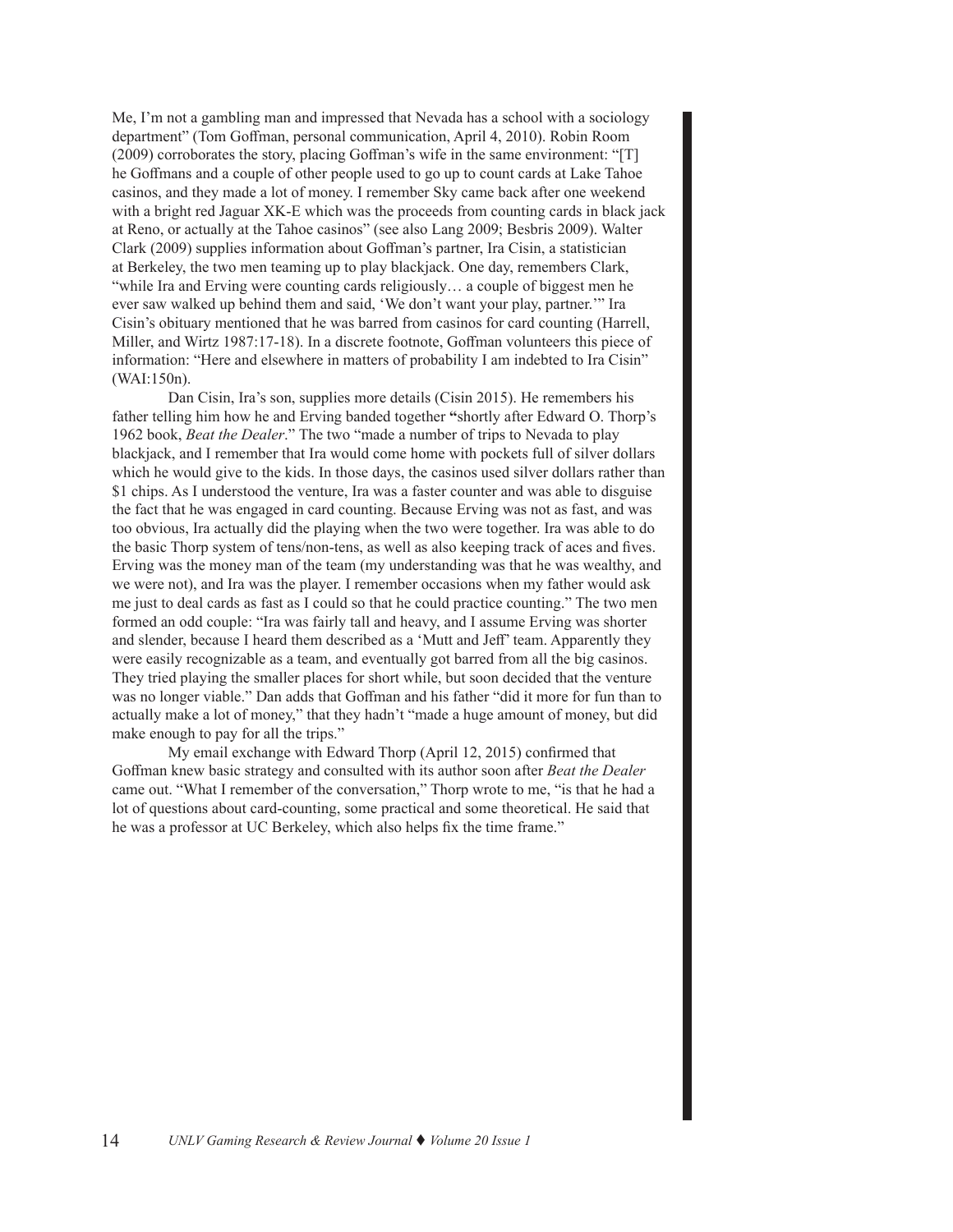So, this is what we know about Goffman's sojourns in Nevada and Las Vegas. He started visiting casinos in Reno, Lake Tahoe (where Goffman and his wife had a house), and Las Vegas in the late 1950s. In December of 1960, Goffman enrolled into a dealers' school, possibly in northern Nevada, obtained a police card, and was planning to start work as a dealer in a downtown Las Vegas casino the following summer as part of his sabbatical research. He probably completed his stint as a croupier in 1962, or 1963 at the latest. Once Thorp's research became public – either as an article published in 1961 or, more likely, as a book that came out in early 1962 – he teamed up with Ira Cisin to play blackjack, using basic strategy as a guide. He and his companions were barred from casinos as card counters sometime between 1962 and 1964. Goffman continued to play with his wife until both were photographed and barred from casinos. Esther Besbris (2009) relates in her memoir that her cousin "worked as a dealer to gather information for what he was going to write. And Sky went out to visit him… Sky could count cards [and] after a while they wouldn't let her play in the casinos anymore." This raises the possibility that Sky was playing cards while her husband was dealing at a blackjack table.

 One more tidbit about Goffman in Las Vegas is buried in a footnote of Jeff Sallaz's book *Labor of Luck*: "It is believed that Erving Goffman first broke into the Las Vegas casino scene via a distant personal connection to Moe Dalitz, a notorious Cleveland syndicate boss" (Sallaz 2009:279n). Sallaz attributes this information to Yves Winkin, a student of Goffman at Penn, who has been researching his teacher's life and work (see Winkin 1988, 1992, 1999). Winkin made public this information during his talk at a Symposium of Symbolic Interactionists held in Las Vegas in 1999. I attended this meeting but, sadly, missed the presentation, which predated my engagement with the Goffman Archives (attempts to contact Winkin failed). I met with Suzanne Dalitz, Moe's daughter, who was intrigued by the Moe-Erving connection but knew nothing of it. She promised to search her father's papers but nothing came up so far.

After stumbling on this tip-off, on a lark I typed into an internet search engine "Erving Goffman and FBI" and was rewarded with the link to the database of FBI files accessible – in theory – under the Freedom of Information Act (FBI RIDS Dead List, [http://www.governmentattic.org/2docs/FBI\\_RIDS\\_DeadList\\_2009.pdf](http://none)). Along with a host of familiar names, I found in this treasure chest the name "Erving Goffman." By itself, this listing doesn't tell you much. FBI kept files on several prominent sociologists, including Du Bois, Burgess, Ogburn, Parsons, Sorokin, Blumer, Stouffer, Mills, and Sutherland (Keen 2004). Most of these files had been initiated because some informer sent a missive to the FBI regarding the person's presumed ideological infraction. At the start of 2015, I petitioned the FBI to release Goffman's file under the Freedom of Information Act. So far, the agency refused to confirm or deny the existence of such a file. I will put off a full account of my dealings with FBI for another occasion. Meanwhile, a few conjectures are stated below.

Assuming Goffman got a foot in a door courtesy of Moe Dalitz, he had every reason to cover his tracks, sanitize his essay, and delay his main publication. In his 1967 article, Goffman glosses over institutional issues germane to the casino enterprise, even though one would expect detailed organizational analysis from the author of *Asylums* who took on mental institutions after his fieldwork at St. Elizabeth's and who communicated in 1960 his intention to study casinos as an example of "service industry." Instead, Goffman focuses on casino gambling as a model for risk taking in American society. Only faintest references are made to the mob presence in Las Vegas, the card counting craze, and the treatment casinos management accorded to system players. With the passage of time, Goffman felt comfortable to bring up sensitive issues bespeaking his inside knowledge. He filed a grant application with the Guggenheim Foundation, signaling his readiness to restart the casino project. In *Frame Analysis* (1974:76-7), we find a page-long memorandum describing the casino shills' duties (e.g., "Don't toy with money or touch it unnecessarily," "Stack chips in piles which the 'eye' can read easily,"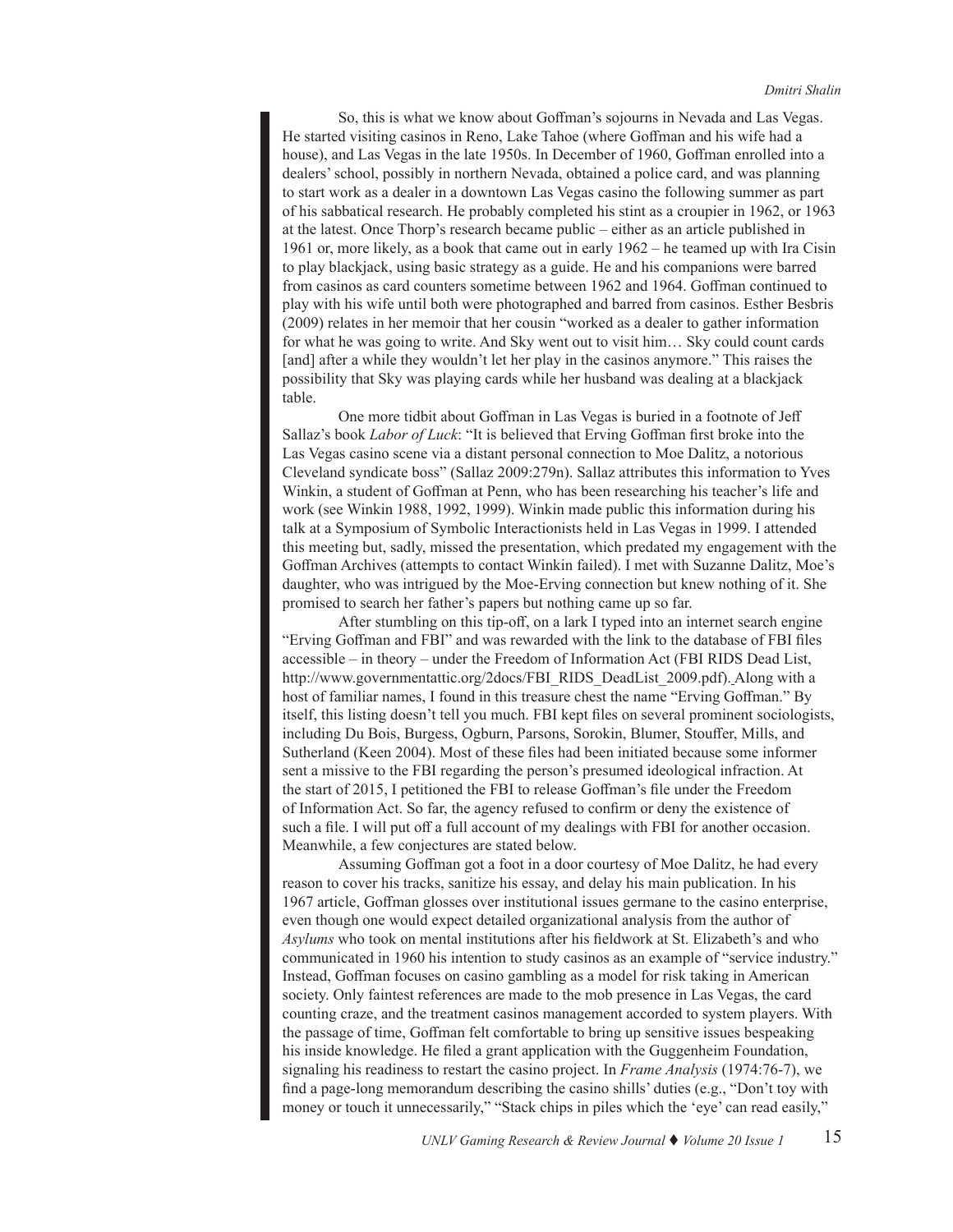"Do not split or double down or take 'insurance,'" "Hit all soft hands except soft 17 and stay all stiffs," "Cut the cards, change seats, or leave on request of the dealer." A lengthy footnote on page 180 reveals the author's familiarity with the Thorp system ("During the early sixties in Nevada when computer strategy for twenty-one had become available and casinos had not yet taken effective countermeasures, it was possible to beat the game. Since the strategy was an extremely academic matter, it was largely graduate students and college teachers who acquired the skill…"). Casino routines are described here in some details, with special references to suspected cheaters, fooled dealers, employee relations, collusions between personnel and customers, and such (Ibid. 50, 118-19, 121, 180-81, 250, 255, 361, 366, 374).

Goffman's reticence about his experiences during his stint as a casino dealer and/or card counter is understandable in light of the violent treatment that suspect dealers and sometimes guests faced in those days (see Reid Demaris 1963:44; Smith 2005:209). That Goffman had reason to be personally apprehensive came to the surface at a seminar he had given after his engagement with Nevada casinos tapered off. Travis Hirschi attended this seminar:

I recall two words from a well-attended brown bag he gave upon his return from an extended stint in Las Vegas: "evil" and "crisis." Evil expressed his assessment of the gambling enterprise. A crisis was a condition of the social order that justified suspension of one's scholarly efforts. Goffman had seen evil. That was it. There was nothing more to say. A master of detached irony and insight could not go on to document such a conclusion (Hirschi 2012).

In subsequent years, Goffman calmed down enough to resume his work in this area. Two years before his death he brought up his Las Vegas project in an interview with Jef Verhoeven (1993:338), "I still have to write up a study I did of casino activity." Something must have shaken him at the time, however. We may never know whether Erving Goffman suspended his study because he was repelled by the evil ways of casino industry (unlikely given his fascination with backstage realities), because he had to heed "friendly advice" from the mob (a plausible scenario), or because he was barred from Nevada casinos (quite likely). Future research and the FBI files may shed more light on this tale.

# **Goffman on Gaming: Some Intellectual Sources**

Goffman began articulating his ideas about gambling as soon as he started his fieldwork in Nevada. Besides taking notes on his casino outings, he talked to students who worked in the industry and collected "tidbits from everybody about their experiences in gambling houses" (Clark 2009). Relevant materials began to show up in his class lectures as early as 1961(Hirschi 2012). In *Encounters*, he dissected the notions of "play" and "game," using card playing as one example (Goffman 1961). In *Stigma*, he struck against the condescending view of prostitutes, drug users, gamblers and other outcasts as inherently deviant (Goffman 1963). In the mid-1960s, he made presentations on casino gambling at the University of Illinois, Champaign-Urbana (Manning 2009) and the University of Chicago (Schneider's Letter to Goffman, June 11, 1965). And in 1967, Goffman published *Interaction Ritual* with his signature work on gambling, "Where the Action Is." This essay cites ads and columns published in the *Las Vegas Sun* and *San Francisco Chronicles* as recently as October 1966, indicating that the author continued working on his paper right before it was published.

Goffman isn't always explicit about the pedigree of his ideas, at least in his early works (Shalin 2014). Still, we can figure out the intellectual movements that stimulated his sociological imagination. Two works in particular should be singled out as early influences – Huizinga's *Homo Ludens* (1944/1955) and Caillois' *Man, Play*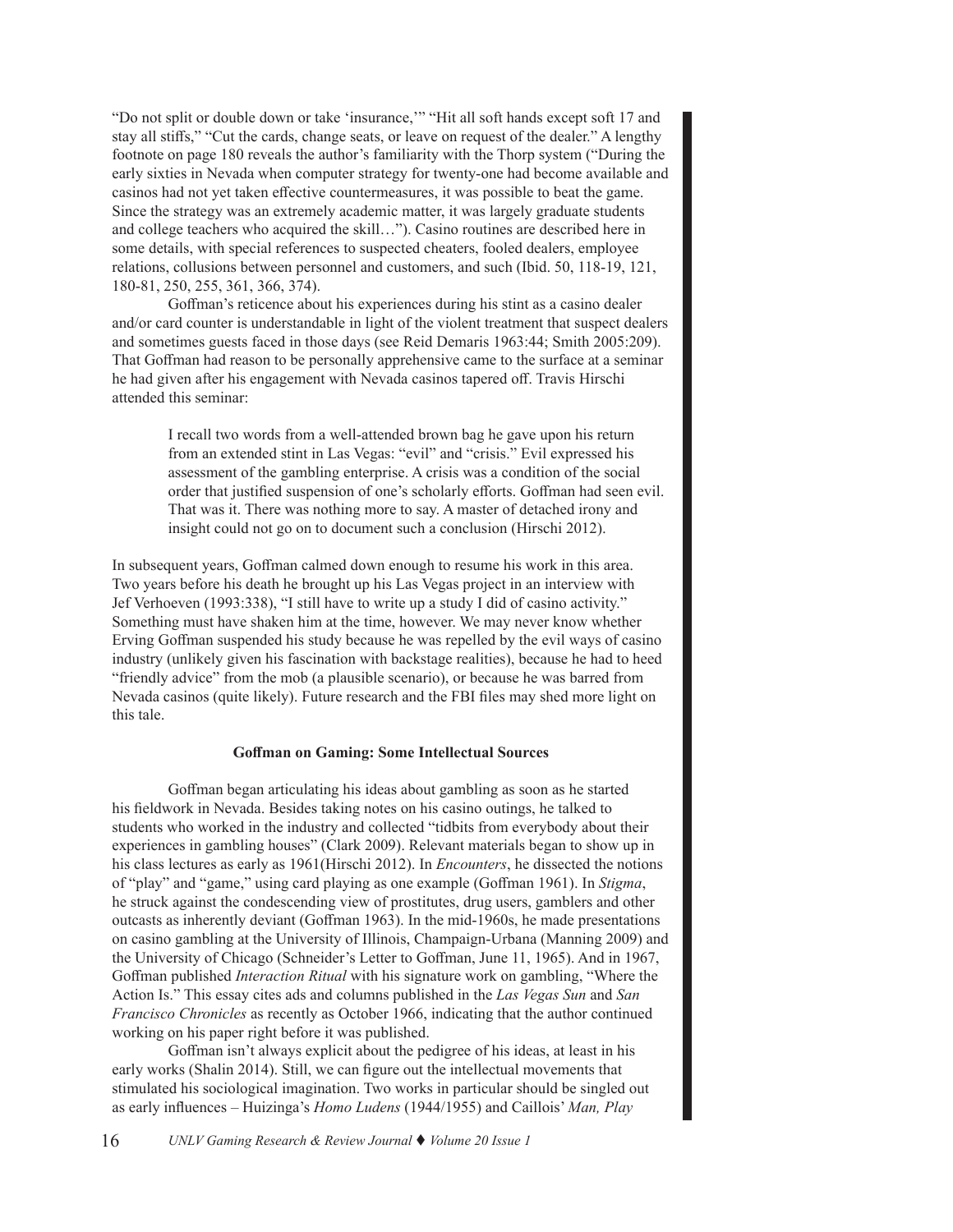*and Games* (1958/1961). Historians studying the history of gaming recognize these pioneering efforts, although they pay little attention to their impact on Goffman (Reith 1999; Cosgrave 2006; McMillen 1996). One exception is Gerda Reith who points out Goffman's "unacknowledged debt to writers like Huizinga and Caillois" (Reith 1999:4; cf. Scher 2009). This statement is only partially correct. Indeed, Goffman doesn't systematically join issue with these precursors, but he credits their contributions and commends Caillois "for his very useful paper" (1961:17n; see also 70, 73; 1974:104n, 381). Goffman quotes from an article published a year before Caillois' book appeared in English (1957:70n, 73); he also cites his French original but makes no reference to the 1958 English translation of the book.

 Huizinga's landmark study and Caillois' extension of it accord games a special place in the history of humanity. To play a game is to lose oneself in a world governed by its own logic, marked by a sense of community, and generating a peculiar mood characteristic of ritual gatherings. Human culture emerged from the playgrounds of the bygone era where men and women engaged in playacting, staged theatrical performances, mounted sporting events, performed magic acts, and conducted religious ceremonies – the earliest forms of playful conduct. In the broadest terms, play is "an activity which proceeds within certain limits of time and space, in a visible order, according to rules freely accepted, and outside the sphere of necessity or material utility. The play-mood is one of rapture and enthusiasm, and is sacred or festive in accordance with the occasion. A feeling of exaltation and tension accompanies the action, mirth and relaxation follow" (Huizinga 1955:132).

In similar fashion, Goffman describes games as "world-building activities" and talks about "a world of meanings that is exclusive" to a playful exercise (1961:26- 7). He borrows from Huizinga selectively, endorsing the notion that play "promotes the formation of social groupings which tend to surround themselves with secrecy and to stress their difference from the common world by disguise or other means" while parting company with Huizinga over the latter's assertion that gambling is incompatible with the spirit of play which is "connected with no material interest, and no profit can be gained by it" (Huizinga 1955:13). Caillois' sensibilities are closer to Goffman's, for they encompass games of chance and skill and make no exception for profit-minded gaming.

An elegant classification proposed by Caillois divides games into four types: agonistic, aleatic, mimetic, and vertiginous. "In *agon*, the player relies only upon himself and his utmost efforts; in *alea*, he counts on everything except himself, submitting to the powers that elude him; in *mimicry*, he imagines that he is someone else, and he invents an imaginary universe; in *ilinx*, he gratifies the desire to temporarily destroy his bodily equilibrium, escape the tyranny of his ordinary perception, and provoke the abdication of conscience" (Caillois 1958:22). When carried to the extreme, games of a given class beget characteristic perversions. Thus, societies with strategic mindsets whip up the agonistic impulse to conquer and dominate; those worshiping fate throw themselves into reckless gambles and count on providence to achieve a favorable outcome; drama obsessed cultures invoke magic powers and have apocalyptic visions; and certain sensual cultures crave vertigo-inducing gambits and succumb to intoxication. With this conceptual framework in place, Caillois proceeds to diagnose civilizations according to their favorite play activities and reigning perversions. Goffman has little interest in such speculations. He does make use of the proposition that "[t]o gamble is to renounce work, patience, and thrift, in favor of a sudden lucky stroke of fortune which will bring one what a life of exhausting labor and privation has not" (Caillois 1958:115), and he is intrigued with the vertigo-stalking games that result in "voluptuously experiencing fear, a shudder, a sense of stupor that momentarily causes one to lose self-control" (Caillois 1957:107, quoted in Goffman 1961:70n). The epigraph to WAI – "To be on the wire is life; the rest is waiting" – should be read in this context. Such ideas were coming into vogue at the time of Goffman's research on gambling, not only among social scientists like Frederic Thrasher, Ned Polsky, Walter Miller, Albert Cohen who zeroed in on thrill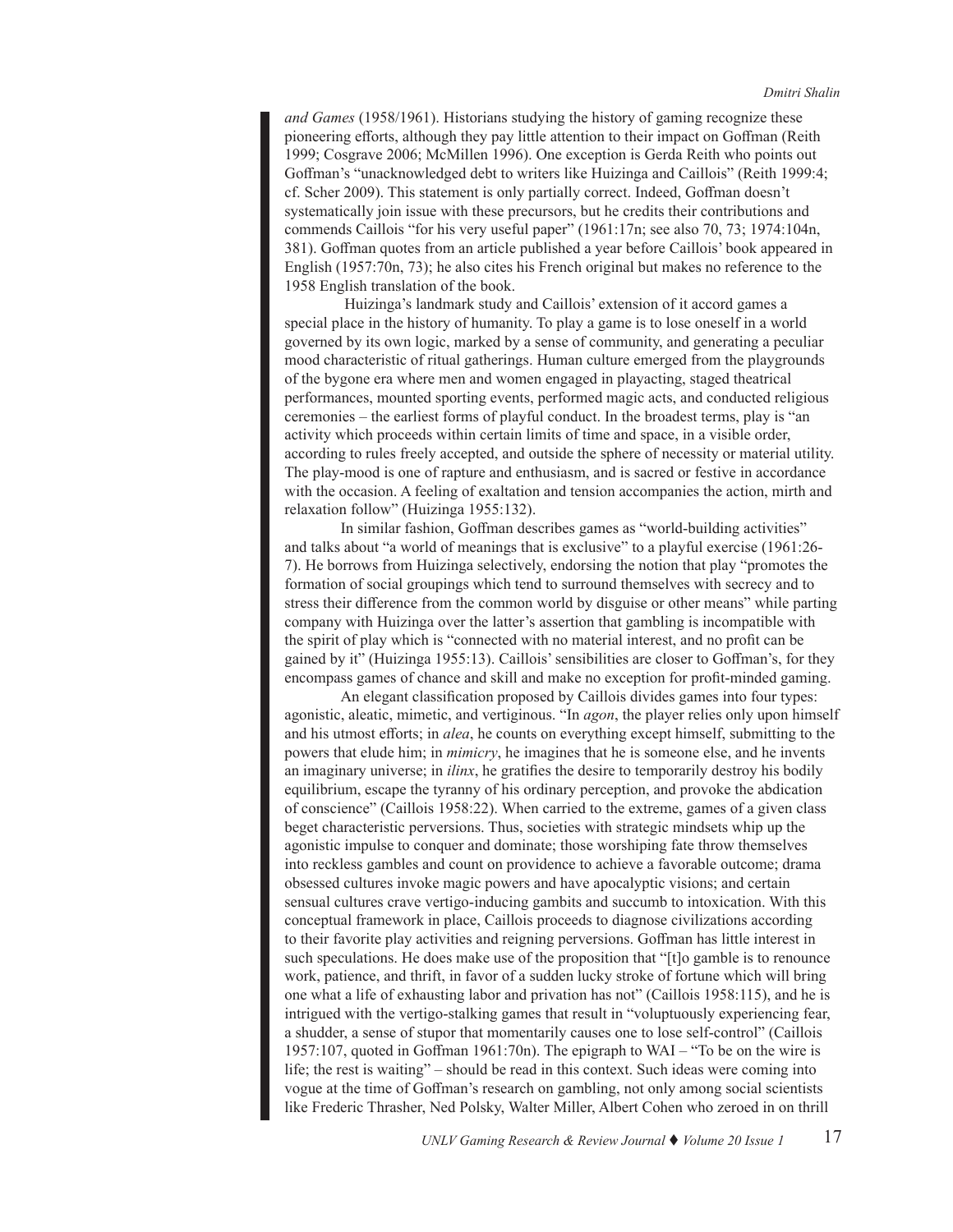seeking and spontaneous protest as motives behind law-breaking conduct in marginalized groups, but also in such iconic cultural figures as Norman Mailer valorizing "the existentialist… the psychopath… the saint and the bullfighter and the lover. The common denominator for all of them is their burning consciousness of the present, exactly that incandescent consciousness which the possibilities within death has opened for them" (1957).

Another ferment stimulated Goffman's thought – "labeling theory." This critical current in sociology rejected the prevailing approach to "deviance" as a quality inherent in a person or a group. According to labeling theory's liberal outlook, devious traits do not reside in misfits or criminals; rather, they are assigned to humans by societies that successfully impose a system of invidious classifications on subordinate groups, e.g., Jews in Nazi Germany, dissidents in Soviet Russia, gamblers in the United States, or homosexuals in the Arab countries. Criminologists Edwin Sutherland and Frank Tannenbaum sounded kindred themes as far back as the 1930s, but it was after World War II that these ideas jelled into an ambitious research program championed by Howard Becker, Edwin Lemert, Kai Erikson, Edwin Schur, David Matza and other scholars trained in or sympathetic to the Chicago tradition in sociology. According to this emergent tradition, "social groups create deviance by making the rules whose infraction constitutes deviance, and by applying those rules to particular people and labeling them as outsiders. The deviant is one to whom that label has successfully been applied; deviant behavior is behavior that people so label" (Becker 1963:9).

Goffman's sensibilities were shaped by this intellectual movement and in turn helped advance it through his influential theory of "stigma" or "spoiled identity" according to which "social deviants, minority members, and lower class persons are all likely on occasion to find themselves functioning as stigmatized individuals, unsure of the reception awaiting them in face-to-face plight" (1963:146). Goffman casts his net widely in defining the categories of people branded deviant in contemporary America. "Prostitutes, drug addicts, delinquents, criminals, jazz musicians, bohemians, gypsies, carnival workers, hobos, winos, show people, full-time gamblers, beach dwellers, homosexuals, and the urban unrepentant poor – these would be included. These are the folk who are considered to be engaged in some kind of collective denial of the social order. They are perceived as failing to use available opportunity for advancement in the various approved runways of society; they show open disrespect for their betters; they lack piety; they represent failures in the motivational schemes of society" (Ibid. 143-44). Notice "full-time gamblers" on Goffman's list. A few years later, this stigmatized group would emerge as the main focus of WAI, just as mental patients were treated earlier as mislabeled deviants in *Asylums* and women would be recast later on as a stereotyped group in *Gender Advertisements*. Contrary to the common view, gamblers, drug addicts, beach bums and the like are no victims of circumstances or never-do-goods failing to integrate into the social order – these are people of character deliberately flaunting social norms in search of fateful action and authentic experience. "Addicts seldom, if ever, get a store that will last more than a day. It may not be the drug as much as 'the game of getting it.' Each day an achievement. Each day the chase can be resumed. Each day has to be planned… There are no moments of truth in routinized, honest life… Criminals often think 'sneaky' work doesn't involve enough risk or pressure. [They admire crimes which] show that you're strong, fearless, sexually attractive. Part of the attraction of socially deviant groups is that you can justify the fact that you don't have a future by the simple fact that you have a present" (Goffman 1961, cited in Hirschi 2012).

Two more concepts central to Goffman – "fateful action" and "character contest" – have a long pedigree which Goffman sought to upend. In *Encounters*, he followed his predecessors in defining game routines as "a field for fateful dramatic action, a plane of being, an engine of meaning, a world in itself different from all other worlds" (Goffman 1961:26). Neither "fateful" nor "action" had been used at this point in the technical sense the terms would acquire in his essay on gambling. In WAI, Goffman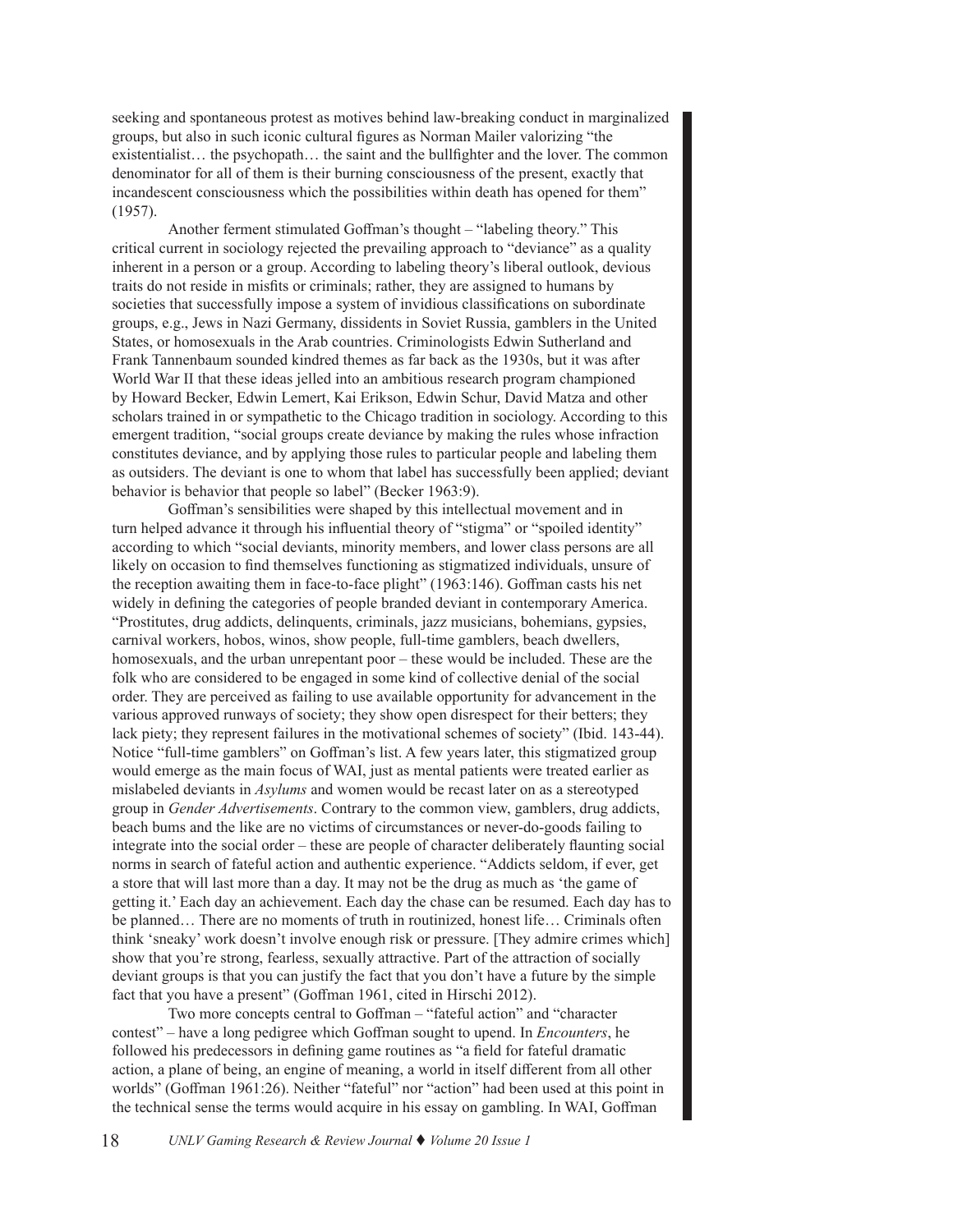offers a theory of action that radically departs from his predecessors, notably from the theory of social action and personality developed by Talcott Parsons (1937/1951). The opening sentences put readers on notice that the author follows the usage favored by "those urban American males who were little given to gentility [and who employed the term "action"] in a non-Parsonian sense in reference to situations of a special kind, the contrast being to situations where there were 'no action.' Very recently this locution has been taken up by almost everyone, and the term itself flogged without mercy in commercials and advertisements" (WAI:149). Goffman pokes fun at Parsons, Merton, and other structural functionalists postulating a system of community-wide norms imparted to each member who are socialized to pursue certified goals and reproduce the status quo in the process. "Once you get the beast to desire the socially delineated goals under the auspices of 'self-interest,' you need only convince him to regulate his pursuits in accordance with an elaborate array of ground rules" (258-59).

Parsons' theory, Goffman shrewdly observes, is a secularized version of Protestant ethics rooted "in John Calvin and ascetic Puritanism" with its avowed hatred of unproductive activities like playing, dancing, drinking, or gambling (180). Rejecting this "Calvinistic solution" to the problem of social order (175), Goffman advances a view of action that valorizes self-determination, risk-taking, and fatefulness – the qualities bestowing on men of action the reputation for character and moral fiber. Goffman is undeterred by the fact that *Dictionary of Underworld Lingo* defines action as "criminal activity" (188). He goes out of his way to blur the line between mainstream and deviant occupations, between "persons whose situation is constantly fateful, say that of professional gamblers or front-line soldiers" (181). The strategic question Goffman raises in his essay is why "we have become alive to action at a time when – compared to other societies – we have sharply curtailed in civilian life the occurrence of fatefulness of the serious, heroic, and dutiful kind" (193).

One last intellectual current to be mentioned here is the game-theoretic approach to decision making formulated by Thomas Schelling, a noble-prize laureate in economics who offered an ingenious way to analyze the behavior of parties locked in strategic conflicts where one of the options is mutually-assured destruction and the others leave the winner with less than the whole pot (Schelling 1960, 1966). Alternative outcomes are weighed here according the parties' "tolerance for risk," the intentions gauged by the "credible commitments," and the cost-benefit calculations based on a "payoff matrix" of possible outcomes. This game-theoretic approach gives negotiating parties the tools for clarifying their strategic options, calibrating their offers with a measurable precision, and assessing the tipping points beyond which the proposed settlement is ill-advised. Goffman used this game-theoretic schema extensively in *Strategic Interaction* to analyze mind-games that spy masters, generals preparing for war, and leaders negotiating global treaties are forced to play in pursuit of domestic and international interests. In WAI, Goffman taps Schelling's insight into the nature of chanciness in situations where agents calculate whether a gamble is worth taking, and then make a credible bet signaling they are buying into an action. "For chanciness to be present, the individual must ensure he is in a position (or be forced into one) to let go of his hold and control on the situation, to make, in Schelling's sense, a commitment. No commitment, no chance-taking" (WAI:152).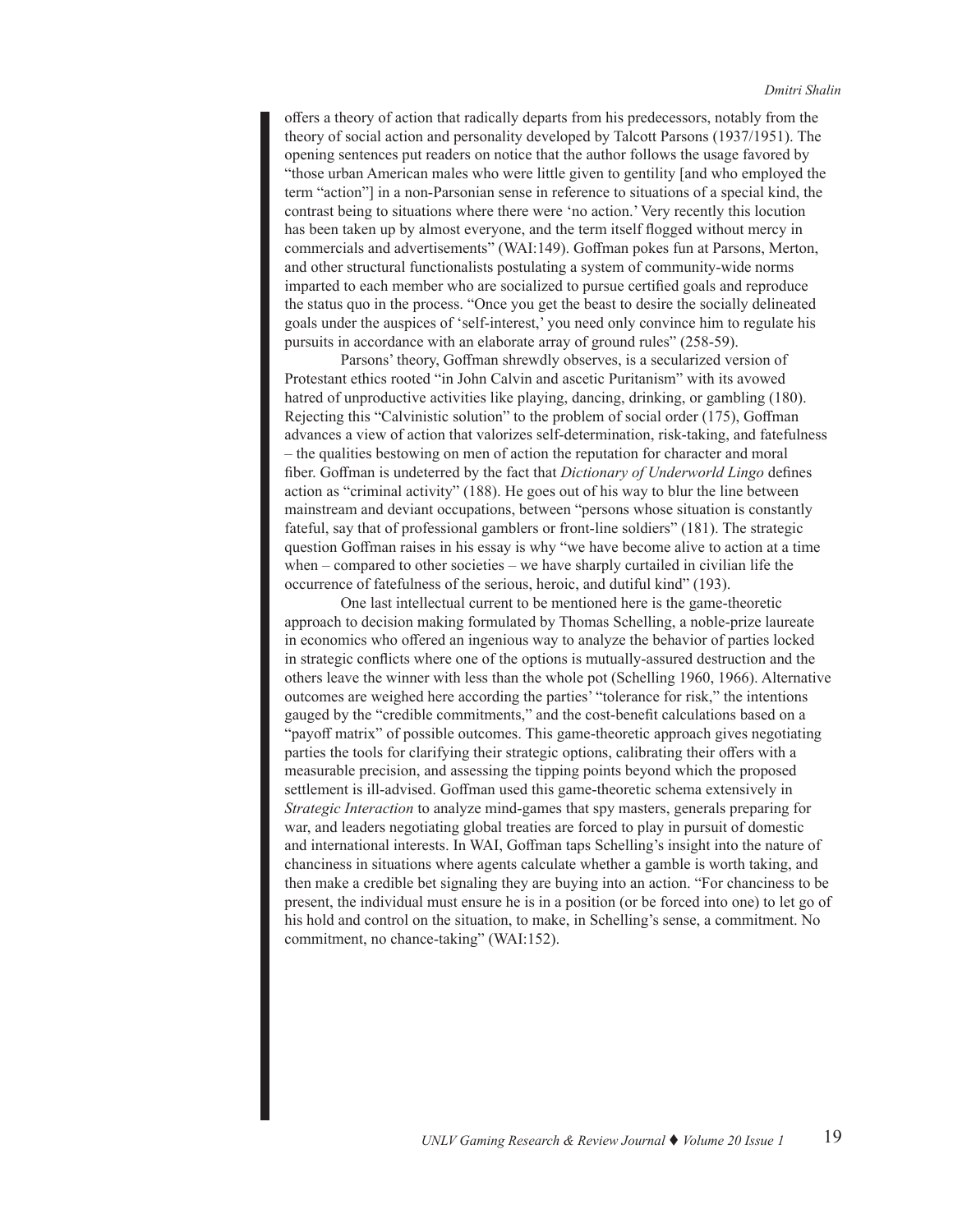After Goffman read *The Strategy of Conflict* (1960), he sent reprints of his papers to the famous game theorist, who was so impressed that he invited Goffman to spend his 1966-67 sabbatical year at Harvard, an arrangement underwritten by the Ford Foundation Fellowship program Schelling had administered at the time. The two scholars developed an intellectual rapport, each holding the other in the highest regard. Thomas Schelling offered this assessment of his colleague: "I've read, I think, all of his books – I have eight of them – and I consider him one of the two or three greatest social scientists of his century. I've often remarked that if there were a Nobel Prize for sociology and/or social psychology he'd deserve to be the first one considered. He was endlessly creative." (Schelling 2015).

With these antecedents in mind, I now turn to Goffman's theory of action.

# **Where the Action Is: Character, Practical Gambles, and Moral Fantasies**

As many essays penned by Goffman, WAI is a rich tangle of arguments, examples, and asides that handsomely repay the reader's time. The following reconstruction picks several major strands in Goffman's study, focusing in particular on the concepts of *action*, *fatefulness, practical gamble*, *character contest*, and *moral fantasies*.

Although WAI is based on the fieldwork in casinos, it is by no means limited to this venue. "Gambling," Goffman makes clear, "is a prototype of action" but its incarnations are ubiquitous in society at large. Everyday life is full of chanciness and opportunities for action – practical ventures undertaken by someone willing to take a chance in search of authentic existence, material gain, or moral payoff. To buy into the action is to gamble on a consequential outcome: "This is the gamble's *consequentiality*, namely, *the capacity of a payoff to flow beyond the bounds of the occasion in which it is delivered and to influence objectively the later life of the bettor*" (159-60). It is not enough for a gamble to be consequential – it must be problematic as well. A gamble that is problematic but inconsequential or consequential but unproblematic does not meet the definition. A winning bet that doesn't expose you to the possibility of failure is no action, nor is a losing proposition whose outcome is entirely predictable. A venture that is "problematic and consequential," explains Goffman, "I call fateful, although the term eventful would do as well… By the term *action* I mean activities that are consequential, problematic, and undertaken for what is felt to be their own sake" (164, 185),

Goffman draws a line between "the recreational chance-taking and reallife gambles," the former deliver mild chanciness and modest thrills, the latter sport momentous uncertainty and potentially life-altering outcomes. "Two boys together find a nickel in their path and decide that one will toss and the other call to see who keeps it… [They] are not engaged in quite the same type of chance-taking as is unenjoyed by two survivors who have mutually agreed that there is no other way than to toss to see who will lighten the raft" (149, 161). Fatefulness is endemic to the human condition. We know how to spot it and assess it; more often than not we evade it, but not when it is woven into our professional lives or impinges on our principles, in which case we may choose to face the challenge head-on. "Instead of awaiting fate, you meet it at the door. Danger is recast into taken risk; favorable possibilities, into grasped opportunity. Fateful situations become chancy undertakings, and exposure to uncertainty is construed as willfully taking a practical gamble" (171).

Goffman surveys a range of occupations where fatefulness is pervasive and often eagerly sought (172-74). Individuals employed in the financial sector – stock market investors, real estate speculators, money managers – hold jobs that "are financially dangerous or at least unsteady, subjecting the individual to relatively large surges of success and failure over the short run." Fatefulness is routine in the work of "test pilots," "well cappers," "miners," and certain type construction workers facing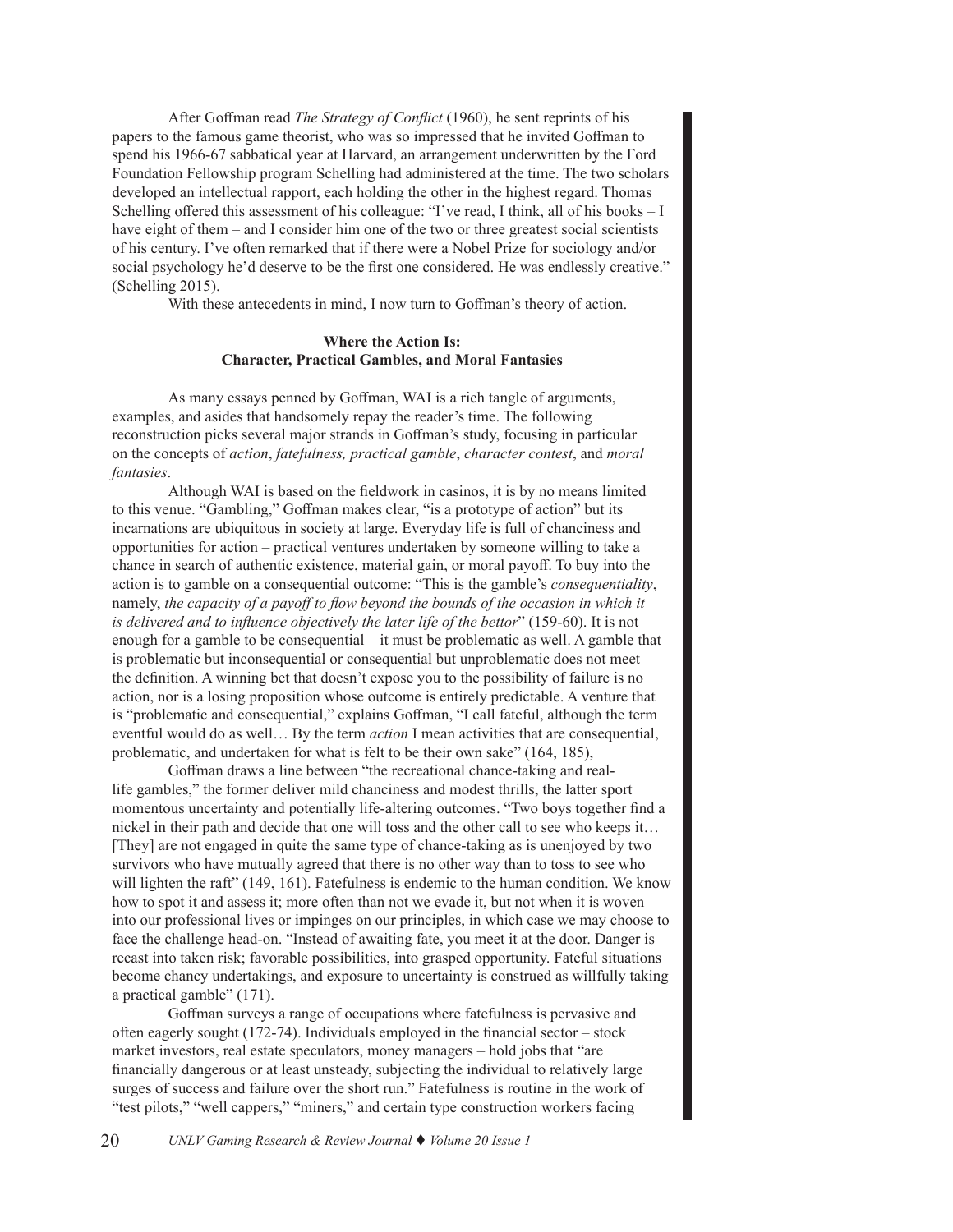elevated fatality rates. There are "'hustling' jobs in business enterprise where salesmen and promoters work on a commission or contract-to-contract basis under conditions of close competition. Here income and prestige can be quickly gained and lost due to treacherous minor contingencies." Politicians, stage actors, and live entertainers strutting their stuff in public "must work to win and hold an audience under conditions where many contingencies can spoil the show and endanger the showman's reputation [and where] any let-up in effort and any minor mishap can easily have serious consequences." The jobs held by soldiers, police officers, and undercover agents "make the incumbent officially responsible for undergoing physical danger at the hands of persons who intend it." Then, there are spectator sports "whose performers place money, reputation, and physical safety in jeopardy all at the same time: football, boxing, and bullfighting are examples, [and] recreational non-spectator sports that are full of risk: mountain climbing, big game hunting, skin diving, parachuting, surfing, bob-sledding, spelunking." In a characteristic move, Goffman adds to his list of people in fateful occupations scofflaws whose life "yields considerable opportunity but continuously and freshly subjects the individual to gross contingencies – to physical danger, the risk of losing civil status, and wide fluctuations regarding each day's take. 'Making it' on the street requires constant orientation to unpredictable opportunities and a readiness to make quick decisions concerning the expected value of proposed schemes – all of which subject the individual to great uncertainties."

People in fateful occupations develop personality traits that set them apart (182- 83). Soldiers, test pilots, undercover agents know their own value and regard low-risk work as inferior. "They have a more or less secret contempt for those with safe and sure jobs who need never face real tests of themselves. They claim they are not only willing to remain in jobs full of opportunity and risk, but have deliberately sought out this environment, declining to accept safe alternatives, being able, willing, and even inclined to live in challenge" (182). Street hustlers and thieves embrace a similar ethos: "Talented burglars and pickpockets, whose skill must be exercised under pressure, look down, it is said, on the petty sneak thief, since the only art he need have for his calling is a certainlow cunning. Criminals may similarly disesteem fences as being 'thieves without nerve.'" Casino workers, pro gamblers, card counters exhibit some of the same traits. "Nevada casino dealers may come on shift knowing that it is they who must face the hard intent of players to win, and coolly stand in its way, consistently blocking skill, luck, and cheating, or lose the precarious reputation they have with management. Having to face these contingencies every day, they feel set apart from the casino employees who are not on the firing line. (In some casinos there are special dealers who are brought into a game to help nature correct the costly runs of good luck occasionally experienced by players, or to remove the uncertainty a pit boss can feel when a big bettor begins to play seriously… Skilled card and dice 'mechanics' understandably develop contempt not only for nondealers but also for mere dealers)."

With constant exposure to fatefulness come "little rituals of propitiation and control" aimed to ingratiate fate, a host of credulous customs that help calm down the nerves if not ensure winning (177-80). "Gamblers exhibit similar, if less religious, superstitions. Clearly, any realistic practice aimed at avoiding or reducing risk – any coping – is likely to have the side effect of reducing anxiety and remorse, is likely, in short, to have defensive functions. A person who coolly resorts to a game theory matrix when faced with a vital decision is reducing a painful risk to a calculated one. His frame of mind brings peace of mind." Those facing mortal danger may fall back on "the belief in fate, predestination, and kismet – the notion that the major outcomes regarding oneself are already writ down, and one is helpless to improve or worsen one's chances. The soldier's maxim is an illustration: 'I won't get mine 'till my number's up so why worry.'" Daredevils of all stripes play mind games that help them face winning and losing with equanimity: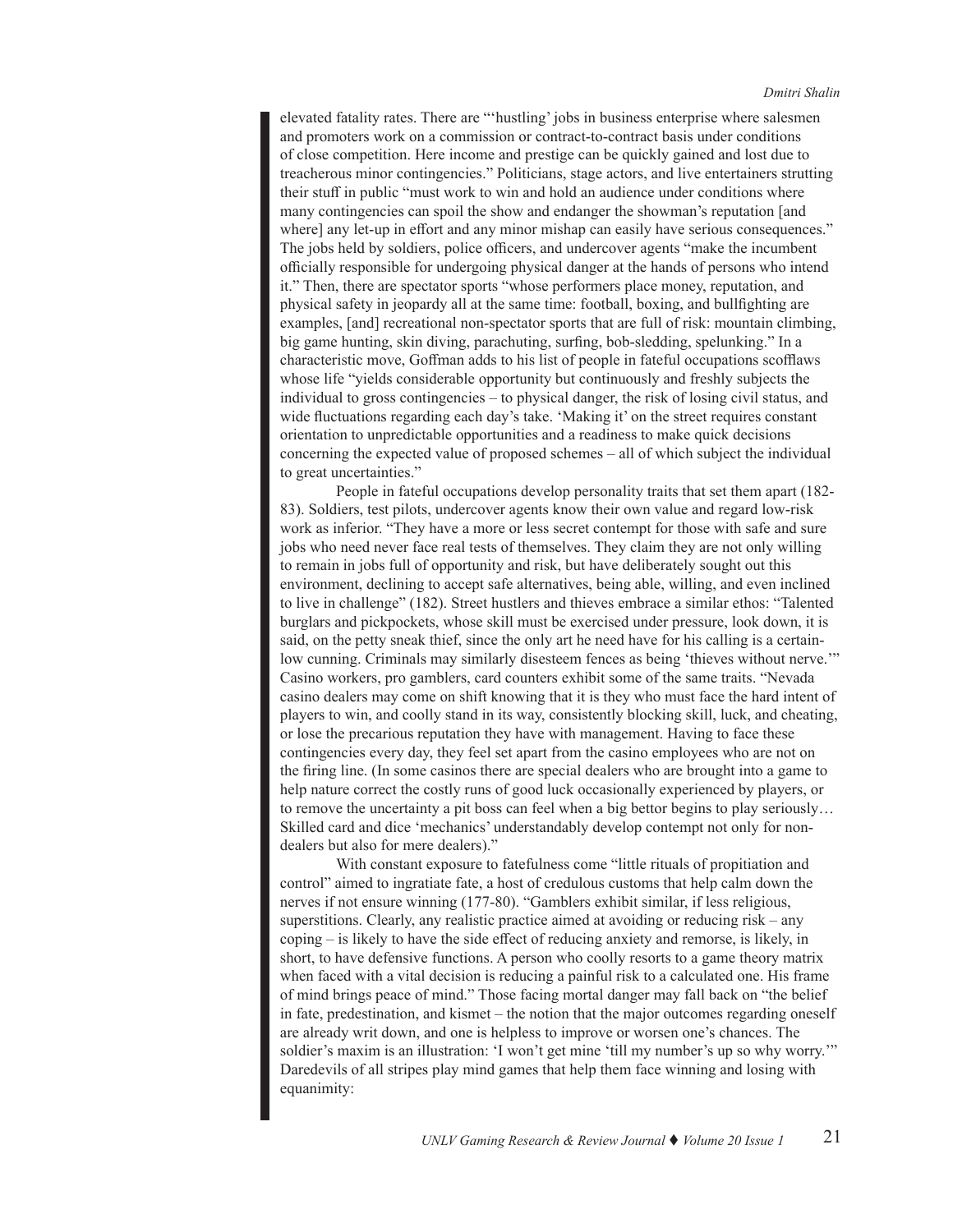When we look closely at the adaptation to life made by persons whose situation is constantly fateful, say that of professional gamblers or front-line soldiers, we find that aliveness to the consequences involved comes to be blunted in a special way. The world that is gambled is, after all, only a world, and the chance-taker can learn to let go of it. He can adjust himself to ups and downs in his welfare by discounting his prior relation to the world and accepting a chancy relation to what others feel assured of having. Perspectives seem to be inherently normalizing… it will be the rises not the falls that are seen as temporary (181).

The payoff matrix that action figures contemplate is more complex than it seems. Material rewards are entangled here with moral considerations, reputational gains and losses are geared to set reference groups, gambles with long odds might be preferred if they vouch for the agent's probity. "Evidence of marked capacity to maintain full self-control when the chips are down – whether exerted in regard to moral temptation or task performance – is a sign of strong character" (217). Goffman compiles a list of praiseworthy characteristics an action figure can earn (218-27). They include *courage* – "the capacity to envisage immediate danger and yet proceed with the course of action that brings the danger on"; *integrity* – "propensity to resist temptation in situations where there would be much profit and some impunity in departing momentarily from moral standards";  $\text{gallantry} - \text{``the capacity}$  to maintain the forms of courtesy when the forms are full of substance [as] when Douglas Fairbanks, in the middle of a cinematic duel to the death, retrieves his opponent's fallen sword"; *poise* – "a capacity to execute physical tasks (typically involving small muscle control) in a concerted, smooth, self-controlled fashion under fateful circumstances"; *composure* – "the capacity to contemplate abrupt change in fate – one's own and, by extension, others' – without loss of emotional control"; and *stage confidence* – "the capacity to withstand the dangers and opportunities of appearing before large audiences without becoming abashed, embarrassed, selfconscious, or panicky." Intelligence, kindness, civility, sound work habits, and many other worthy qualities that Goffman calls "primary" can be attested in routine situations, but "the qualities of character – in the aspects considered here – emerge only during fateful events, or at least events subjectively considered to be fateful… [I]t is during moments of action that the individual has the risk and opportunity of displaying to himself and sometimes to others his style of conduct when the chips are down. Character is gambled; a single good showing can be taken as representative, and a bad showing cannot be easily excused or reattempted" (218, 237).

Action figures are not the only ones vouching for themselves as persons of character. Every member of society in good standing is expected to exhibit some of these qualities, even if only in a diluted form. When somebody treats you contemptuously or tramples on someone else's rights in your presence, you may feel compelled to take a stance, and if you do so, a "character contest results; a special kind of moral game," "moral combat... with properties of character brought into play as something to be lost and gained" (240, 244). Defending one's honor, helping restore another person's dignity, vindicating a cherished principle draws you into a character contest the purpose of which is to defend the interaction order decent people are keen to uphold. If you decline to take up such gamble, you may incur a serious moral cost. The situation is particularly volatile when someone throws you a gauntlet, when "one person is providing a field of action for another [and] that other can in turn use the first individual as his field of action. When this reciprocity of use is found and the object is to exercise a skill or ability of some kind, we speak of a contest or duel. What occurs at these scenes might be called *interpersonal action*" (207). Those who retreat from action or blow one's cool in such situations lose moral grounds and diminish themselves in their own and other people's eyes (240). Goffman reviews a range of situations where fatefulness stares you in the face and cries for action and where the opportunity presents itself to show whether you are a coward or a noble person. Boldly, he goes on to assert that people on the margins of society possess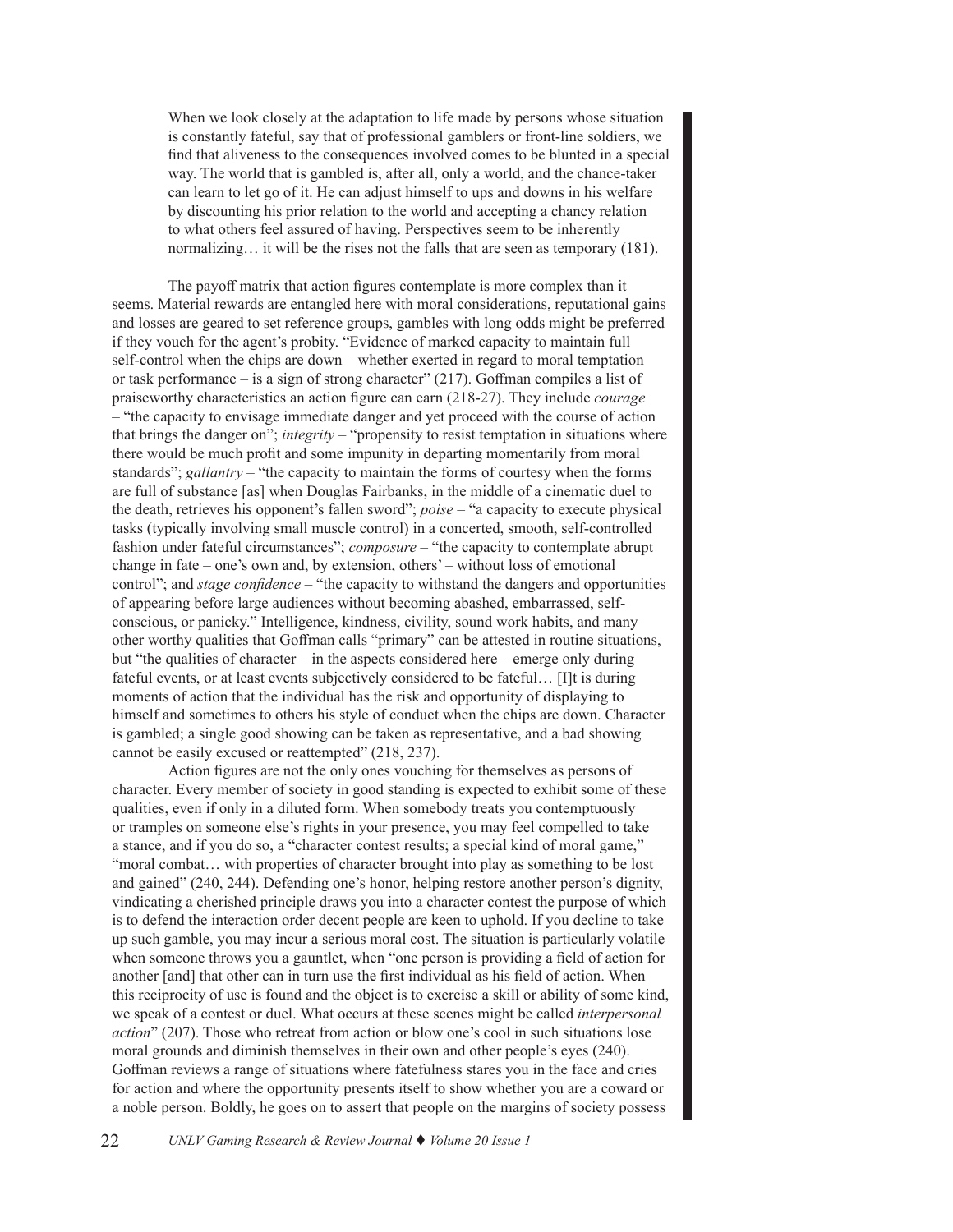these valued characteristics and sometimes show more valor than their safety-minded citizens:

> Careful, prudent persons must therefore forego the opportunity to demonstrate certain prized attributes; after all, devices that render the individual's moments free from fatefulness also render them free from new information concerning him – free, in short, from significant expression. As a result, the prudent lose connection with some of the values of society, some of the very values that portray the person as he should be… And so, on the edges of society, are puddles of people who apparently find it reasonable to engage directly in the chancy deeds of an honorable life… Their alienation from our reality frees them to be subtly induced into realizing our moral fantasies (260, 267).

People luxuriating in safe harbors indulge in moral fantasies too, only they chase action in the commercial arena where they can purchase a commodified gamble and packaged thrill. Las Vegas is the Mecca for individuals eager to devour vicarious action they shun at home, the booming market for "commercialized action, wherein the appearance of fatefulness is generated in a controlled fashion in an area of life calculated to insulate the consequences from the rest of living. The cost of this action may be only a small fee and the necessity of leaving one's chair, or one's room, or one's house. It is here that society provides still another solution for those who would keep their character up but their cost down: the manufacture and distribution of vicarious experience through the mass media" (262). Goffman cites examples of commercial fatefulness gleaned from the Las Vegas gambling scene where every display cues visitors to a not-to-be-missed opportunity for action (185-94). Here is *The Las Vegas Sun* touting "bridge action" at Riviera Hotel for female players and commending Shirley Jones' dancing at the Flamingo as "the most explosive bit of action since Juliet Prowse." *The San Francisco Chronicle* promotes "Whiskey a Go Go Where the Action Is." Elsewhere, the media hypes a salon "Where the Beauty Action Is," invites the trend-conscious to "Check the Fashion Action" or visit the Buick car dealership where the "Accent's on Action." Tourists in casinos are encouraged to trade "dollar action for big action," check the pit catering to "real action players" or try an establishment featuring "heavy action." Rookie dealers are removed because they "can't deal to the action" and replaced with the veterans fit "to take the action." Up and coming casino managers can be offered "a piece of the action" through share of ownership while the advantage player is shown the door with the warning, "We don't want your action."

For budget conscious visitors there are "Lotteries, the 'numbers,' and casino keno [which] are commercialized expressions of long-shot gambles offered at a very small price. The expected value of the play is, of course, much smaller even than the price, but an opportunity is provided for lively fantasies of big winnings" (269). Joy rides for thrill seekers let the daring rev up their senses and experience mind-expanding emotions. "The 'vertigo' rides at fairs and amusement parks nakedly resolve our dilemma concerning action by providing danger that is guaranteed to be really not dangerous" (196). Arcade strips proliferating in urban areas and resort towns present yet another occasion for the customer willing to pay a nominal fee to "be the star performer in gambles enlivened by being very slightly consequential. Here a person currently without social connections can insert coins in skill machines to demonstrate to the other machines that he has socially approved qualities of character. These naked little spasms of the self occur at the end of the world, but there at the end is action and character" (268-269). And for daredevils hungering for psychedelic action, "there is currently available through L.S.D. and other drugs a means of voluntarily chancing psychic welfare in order to pass beyond ordinary consciousness. The individual here uses his own mind as the equipment necessary for action" (201).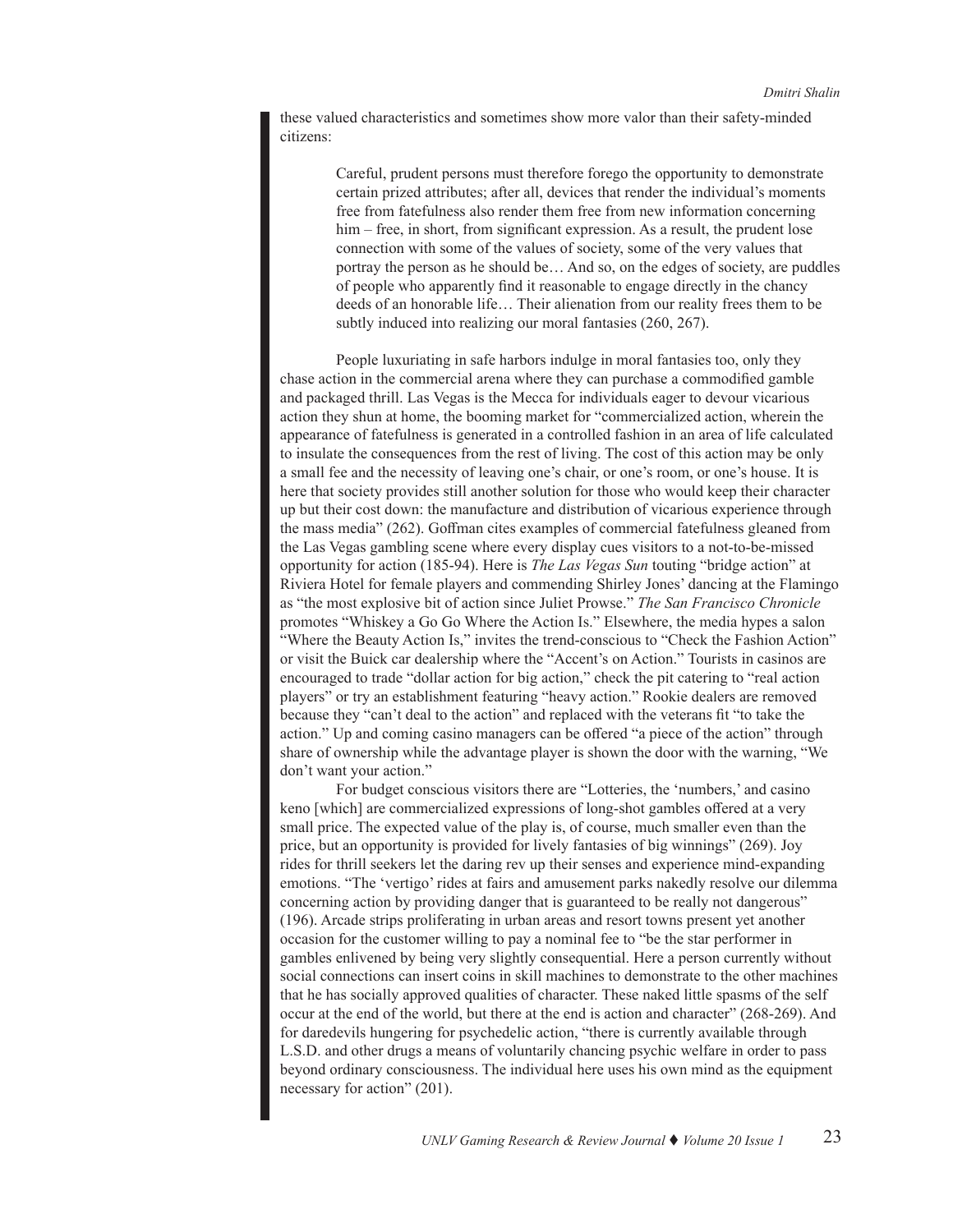Less packaged but no less sought after is "fancy milling," the term suggested to Goffman by Howard Becker and signifying a range of on-the-premises exercises that allow customers to "obtain a taste of social mobility by consuming valued products, by enjoying costly and modish entertainment, by spending time in luxurious settings, and by mingling with prestigeful persons – all the more if these occur at the same time and in the presence of many witnesses" (197). Popular culture and mass media sell other forms of vicarious fatefulness for the consumers who are tired of exploring things on foot or traveling to fancy destinations. To quench your thirst for action you can pick up Ernest Hemingway's novel, read Norman Mailer, or check out the latest James Bond movie: "James Bond takes a room at a plush hotel at a plush resort in a plush part of the world. James Bond makes the acquaintance of an unattainable girl and then rapidly makes the girl, after which he shows how coolly he can rise above her bedside murder. James Bond contests an opponent with cars, cards, copters, pistols, swards, spear guns, ingenuity, discrimination of wines, judo, and verbal wit. James Bond snubs the man about to apply a hot iron. Etc." (262n).

Why this mad dash for action and commodified fatefulness in popular culture? According to Goffman, the very security of modern life makes humans long for action surrogates. You can buy life and health insurance from a credible company, drive a car with improved safety, call in the law enforcement to fend off a looming menace, and use other options to foster uneventful living modern life has to offer. "In this way the cost of possible trouble can be easily spread over the whole course of the individual's life, a 'converting of a larger contingent loss into a smaller fixed charge.' Systems of courtesy and etiquette can also be viewed as forms of insurance against undesired fatefulness, this time in connection with the personal offense that one individual can inadvertently give to another" (176). And yet, something valuable has been lost in this civilizing process, something that shrunk the space for full-blooded action and spawned the demand for its commercial substitute. "Whatever the reasons why we consume vicarious fatefulness, the social function of doing so is clear. Honorable men in their scenes of fatefulness are made safely available to all of us to identify with whenever we turn from our real worlds. Through this identification the code of conduct affirmed in fateful activities – a code too costly or too difficult to maintain in full in daily life – can be clarified and reasserted. A frame of reference is secured for judging daily acts, without having to pay its penalties" (266).

Goffman makes a passing gesture to "positively valued qualities of character earned by sticking to an undramatic task over a long period of time" (233), but such Protestant virtues, which he embodied in his own scholarly pursuits, fail to satisfy him. He is irresistibly drawn to the life of action that leaves ample room for humans willing to test themselves against the forces of nature and affirm their moral character. Goffman concludes his analysis with a wistful statement echoing the ritual significance of lot throwing and divination stressed by Huizinga and Caillois as he expresses hope that moderns will continue visiting the shrines of action and making sacrifices at the altar of fatefulness:

> And these are the occasions and places that show respect for moral character. Not only in mountain ranges that invite the climber, but also in casinos, pool halls, and racetracks do we find places of worship; it may be in churches, where the guarantee is high that nothing fateful will occur, that moral sensibility is weak (268).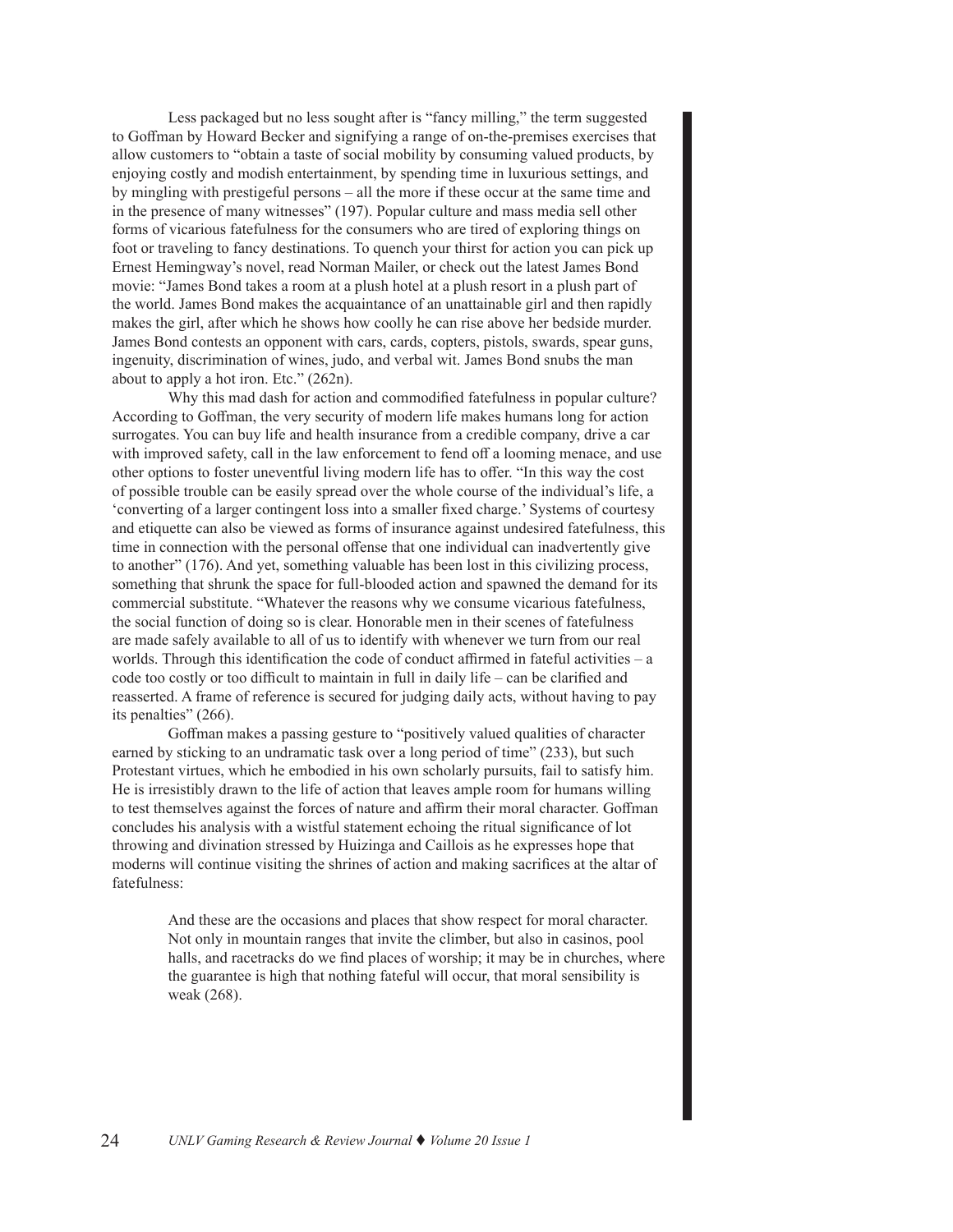# **Goffman's Theory of Action: Critical Assessment and Agenda for the Future**

Looking back at Goffman's work on gambling, we can see how he anticipated future inquiry and opened intellectual horizons still waiting to be explored. We can also identify the areas where his views call for revision. This final section offers an assessment of Goffman's action theory, its implications for understanding capitalist society, and prospects for further development.

Erving Goffman's enduring contribution to the study of gambling owes much to his determined effort to breach the wall between betting practices in entertainment venues and risk taking in society at large, the former traditionally associated with vice and the latter with virtuous conduct. Goffman went against the common wisdom by applying the same standard to all areas of life marked by uncertainty and hazard. Across societal domains, he insisted, humans face risks and opportunities, balance chance and skill, and cut a figure bespeaking moral qualities. To be sure, there is a difference between *gaming* understood as a challenge enjoyed for its own sake, *gambling* associated with betting a value on a chancy outcome, and *calculated risk taking* in society at large one hazards to fulfill an obligation or get ahead in life. Nevertheless, there are continuities, notably when it comes to fair play or cheating. By bringing into one continuum risk taking in all its sundry forms, Goffman underscored the fact that honorable qualities are found among gamblers just as shady practices abound among risk takers in general. Correct are the scholars who maintain that Goffman "lifts gambling out of the moral abyss into which successive generations of commentators and reformers have consigned it" (Downes, Davies, David and Stone 1976/2006:107; cf. Rosecrance 1986). One should not stop there, however, and drive home the point central to Goffman's analysis, namely that everyday life is full of practical gambles that expose risk takers to opportunities, temptations, and hubris.

Meyer Lansky prided himself on honesty and commended character as a virtue to his children (see epigraph to this paper, quoted in Lacy 1992:388). Biographers fully alive to the dark side of his business marvel at the apparent paradox, "[A]s with bootlegging, Meyer Lansky found himself in an illegal [casino] enterprise where enduring success depended 'on being honest'" (Lacy 1992:86). Clearly, he and his fellow immigrants brought up on the Lower East Side skirted the law. They did so for various reasons, in no small part because the sanctified avenues for advancement were clogged, because they "sought to break down the barriers still excluding them from so-called legitimate society, barriers which they regarded as hypocritical and spurious" (Fried 1994:109). On the way to the top, underworld capitalists developed a business acumen matching that of their legitimate counterparts. The entrepreneurs from the hood were getting ahead in rum running not by being more brutal than their rivals but because they were more efficient in the shipping business; they succeeded in casino ventures because they were more reliable and customer-friendly; and they survived in the cut-throat Vegas environment by being street-smart judges of character (Lacey 1992; Pietrusza 2011; Friedman 2015).

We may or may not agree with Sandra Lansky that "the main difference between Meyer Lansky and his old Prohibition friend Joe Kennedy was Kennedy's rosary and his Harvard degree," that if her dad and his partners "had had those degrees (forget the rosaries), they probably would have ended up on Wall Street [and] that without them, they ended up in Havana and Las Vegas" (Lansky 2014:19). Yet it would be a mistake to dismiss without reflection Sandra Lansky's contention that theirs "were small infractions compared to the felonious exploitation, as Daddy saw it, of the workers, poor immigrant people like the Lanskys, by the fat-cat capitalist owners, the establishment that would never let them in" (Ibid.183). Historians provide ample fodder for this conclusion. A good many businessmen operating above ground sported the hardboiled virtues and some of the thuggish customs for which underworld capitalists were notorious, just as hoodlum millionaires sought to boost their image through community projects and philanthropic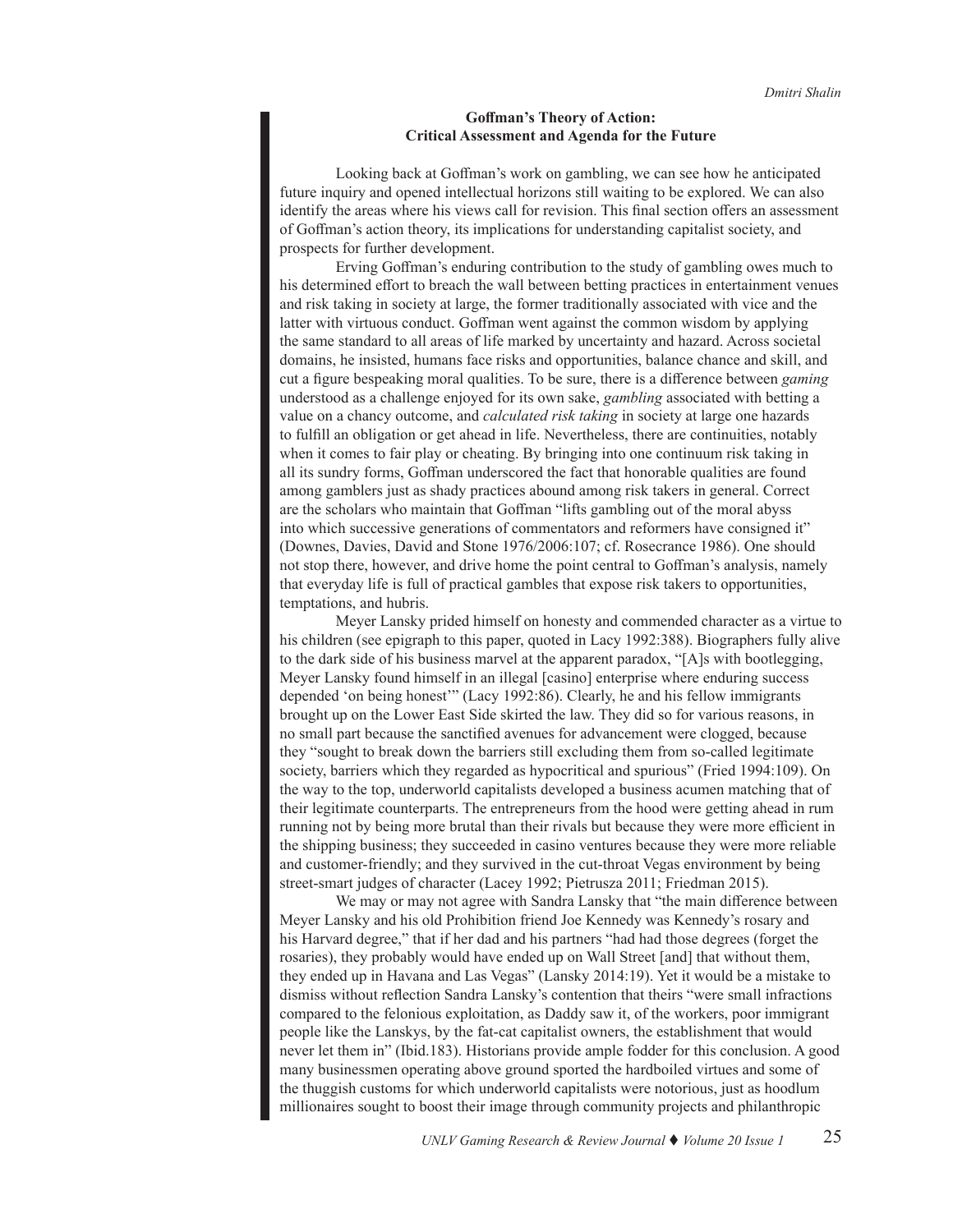ventures. "[T]he aspiring neighborhood vice lord and gangster hardly differed from the aspiring neighborhood capitalist: both accepted the premise assumed to be quintessentially American, that life was war between competing exploiters for dominion" (Fried 1994:43). "And in the crowded slums, [there was] the gangster. He was a man with the gun, acquiring by personal merit what was denied to him by complex orderings of a stratified society. And the duel with the law was the morality par excellence" (Bell 1953:133). A long-time observer of the Vegas scene voiced a kindred opinion about a successful casino operator, "one part shark, one part psychologist [who is] far more like the classic titans of American business than some of the nation's more successful capitalists care to admit" (Smith 2005:379). No wonder the public romanticized the gangland and developed what Walter Winchell called "'the underworld complex,' in which the world of criminal violence and shady dealings seems more exciting and attractive than the pedestrian world of ordinary life" (Schwartz 2008b:623).

The difference between the capitalists from the under and over worlds is even harder to tell if we go back to the Robber Barons Era (Josephson 1934/1962; Beaty 2008; Fraser, Steve 2015). Jay Gould, builder of Union Pacific, used dirty tricks to get ahead of the competition, his favorite swindle being watering down the stock and dumping it on the market with devastating impact on small investors. Collis Huntington and his colleagues seized public land in Arizona to build a private railroad knowing full well that government officials would approve the transaction after the fact with inducement of hefty kickbacks. To win federal subsidies, Leland Stanford offered U.S. senators preferred stock in the future company while his colleagues in South Pacific bribed Congressmen with free railroad passes and favorable loans. In 1881, the State of California established the Railroad Commission to curtail a widespread abuse in the industry while letting Stanford and Huntington, railroad magnates, appoint two out of three commissioners. When Standard Oil executives couldn't persuade competitors to sell their refineries, they would work behind the scene to have their competitors' tariffs raised, and if that tactic failed, arranged "little industrial accidents" at the rivals' shops to drive them out of business. After a bitter dispute arose between the Ramsey-Morgan group and James Fisk over the control of the Albany section of the state railroad, the parties vying for supremacy recruited hundreds of thugs who went at each other with weapons drawn in a manner that could have impressed the organized crime professionals. Reminiscing about the business ethics of that era, a notorious financier let the public in on the fix: "It matters not one iota what political party is in power, or what President holds the reins of office. We are not politicians or public thinkers; we are the rich; we own America; we got it, God knows how; but we intend to keep it if we can by throwing all the tremendous weight of our support, our influence, our money, our political connection, our purchased senators, our hungry congressmen, our public-speaking demagogues into the scale against any legislation, any political platform, any Presidential campaign, that threatens the integrity of our estate" (F. T. Martin, quoted in Josephson 1934/1962:352).

Frederick Townsend Martin, who grew disillusioned with the mores of the rich and powerful he knew firsthand, had reasons to overstated his case. We shouldn't draw a moral equivalency between the two breeds of capitalists; crime syndicates had more violent psychopaths in their midst than the mainstream industry; but evasion of laws and predatory practices were widespread on either side of the divide. Hank Greenspan cheering the casino moguls' risky business got it half right – the part of the equation he hadn't surveyed was the methods the captains of industry used to secure their interests, methods that were downright criminal at times. Matthew Josephson, a noted student of Robber Baron capitalism, flipped the coin neatly to make this point about Jay Gould: "At all times, from his position of vantage, he would be as one who deals out marked cards in the game of buying and selling capital, since he would be fully able to foresee the 'nature, magnitude and incidence' of all the risks he created. His system could no more fail than loaded dice" (Josephson 1934/1952:195; for a different perspective on Robber Baron capitalism see Folsom 1987). "Crooked gambler" as a metaphor for a capitalist shark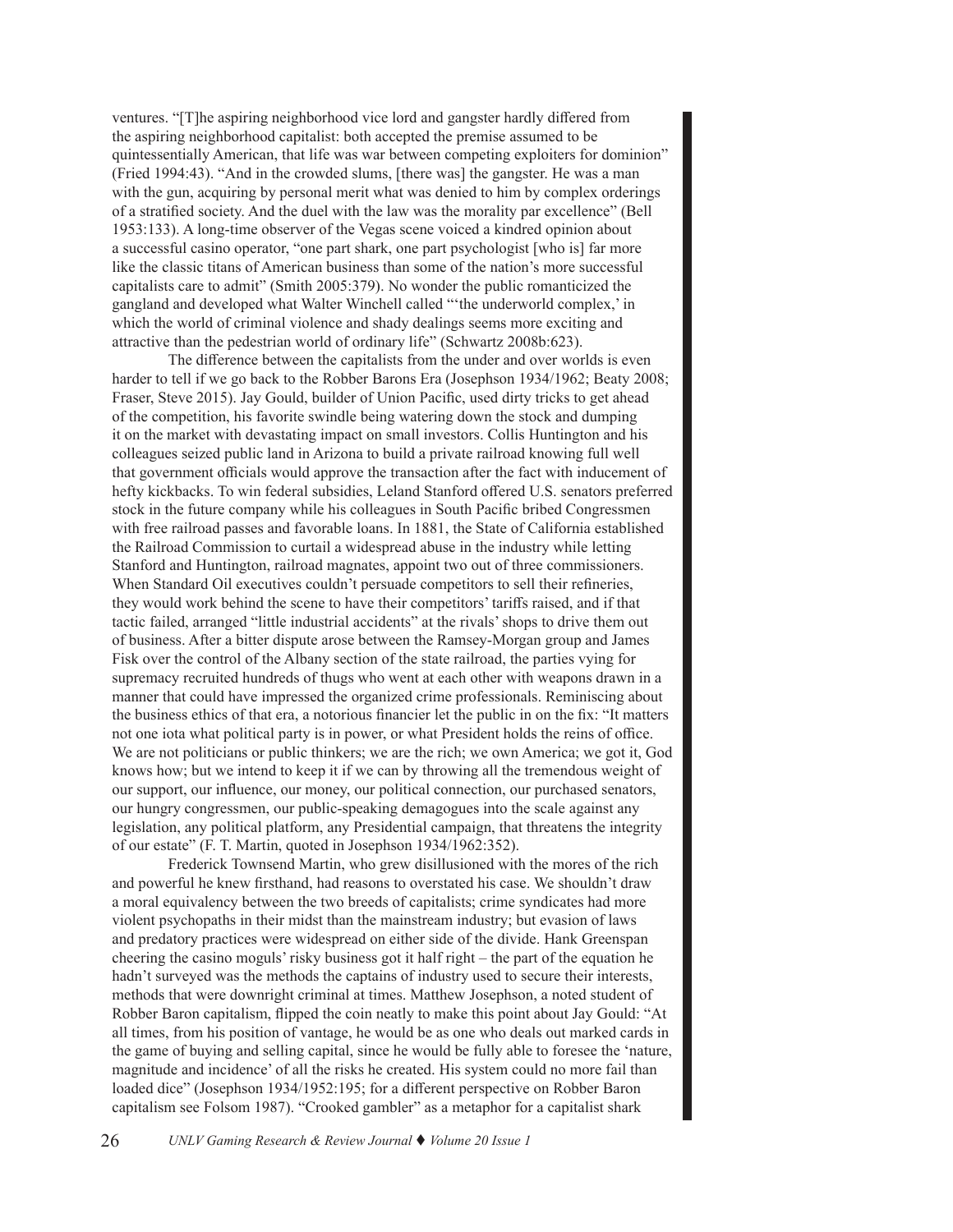became a common place in the Progressive era after Ida Tarbell published her *History of Standard Oil Company* where she indicted John D. Rockefeller as a captain of industry who spurned "fair competition" and "systematically played with a loaded dice" (Tarbell 1904:670). Such indeed was the era, the traces of which have not been erased, when for a price, the police offered protection to the owners of speakeasies and gambling joints, judges looked the other way when their favorite hotel-casino operators ran afoul of the law, politicians fueled their campaigns with money from crooked businessmen, presidential candidates solicited help from mafia bosses, and the head of the FBI, one J. Edgar Hoover, who for decades denied the existence of organized crime in America, indulged in favors from mobsters turned capitalists: "Hoover's longtime friendship with known mobsters [was no secret]. He gambled at their racetracks, and casinos, stayed for free at their hotels, and profited from timely tips on stocks, oil leases, real estate and other ventures" (Newton 2007:172).

In time, the capitalist gamblers managed to increase their control over the market by setting up the monopolies which took some of the chanciness out of the capitalist enterprise, but the consolidation spearheaded by the Rockefellers, Carnegies, and Du Ponts did little to improve the opportunity structure for the great unwashed who compensated their sagging fortunes by dabbling in underground commerce and betting on propositions promising a sudden reversals of fortunes. Goffman doesn't articulate this side of the gambling boom. As usual, he is reticent about the macro-implications of his findings. This is where more recent research helps fill the gap by showing how gaming practices vary according to the bettors' income, education, and occupation and explaining why blue color workers frequent OTB bars while women with low education crowd bingo parlors, all praying for a lucky strike (Zola, 1963; Abt, Smith, and McGurrin 1985; Dixey 2006; Allen 2006).

Already in Caillois we find an understanding that games of chance make it easier for the disadvantaged to manage their lot. "Recourse to chance helps people tolerate competition that is unfair or too rugged. At the same time, it leaves hope in the dispossessed that free competition is still possible in the lowly stations in life, which are necessarily more numerous. That is why, to the degree that *alea* of birth loses its traditional supremacy and regulated competition becomes dominant, one sees a parallel development and proliferation of a thousand secondary mechanisms designed to bring sudden success out of turn to the rare winner" (Caillois 1958:115). Randomizing the outcomes in life's gamble, even at the risk of losing what little one had, seems rational when life chances are rigidly stratified and proposals for democratizing opportunity dismissed as a left-wing conspiracy. Modern researchers echo this theme: "If one is already on the low end of the totem pole, it is better to risk a complete loss of what one takes for the possibility of sudden gain than to face the grim predictability of one's place in an economic system far more calcified and 'fixed' – in the multiple senses of the term – than the American ideology of upward mobility and opportunity for all would imply" (Tanner 2009:238). Pierre Bourdieu, who knew Goffman personally and learned from him a great deal, spelled out the structural implications of risk management in the modern world: "Capital in its various forms is a set of pre-emptive rights over the future; it guarantees some people the monopoly of some possibilities although they are officially guaranteed to all" (2000:225). The point is that chanciness unevenly affects social strata. Those at the bottom of the economic order are left to fend for themselves by their employers who have the power and political influence to cut workers' benefits, ditch their pension obligations, withhold health insurance protection, cripple trade unions and undermine collective bargaining – all that on the premise as optimistic as self-serving that the market will deliver the overworked and underpaid from the vagaries of life (Giddens l991; Beck 1992, 2004; Lupton 1999; Cosgrave 2006). Meanwhile, those on top of the world enjoy the fruits of commodified risk while looking for ways to privatize the profits and socialize the losses. Subprime mortgage and securities vendors take unwarranted chances, bundle and resell the risky financial products to other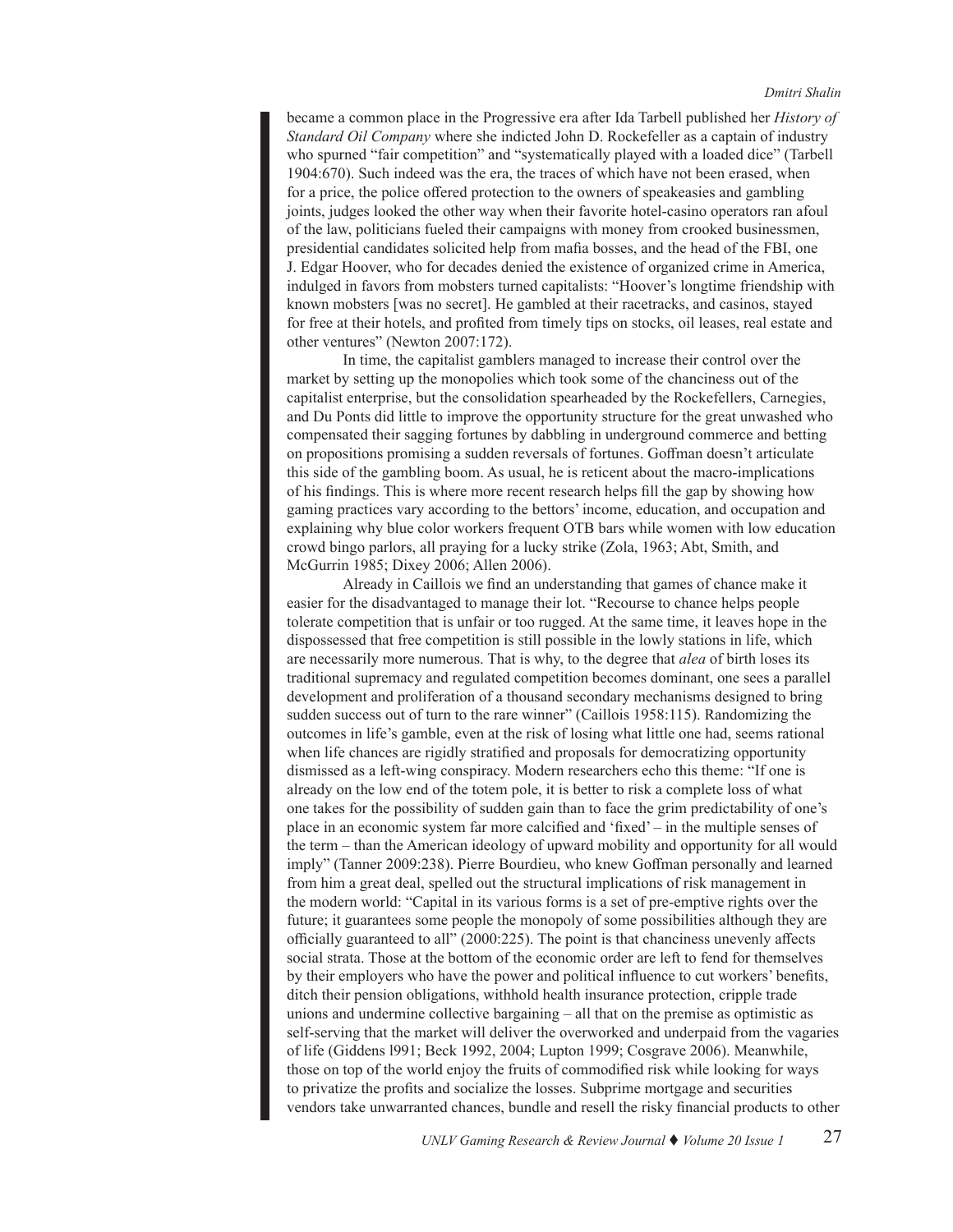institutions, and when the latter go belly up rely on the public to bail them out. A skeptic is entitled to ask if this is not the case of socialism for the super rich and capitalism for everyone else.

In the language of Ulrich Beck (1992), we live in a "risk society" where more and more responsibilities for bad outcomes are passed on to the individual and the mounting scope of technological disasters is threatening us all. This, according to Giddens (1991:109), is the generic feature of our times: "To live in the universe of high modernity is to live in an environment of chance and risk, an inevitable concomitant of a system geared to the domination of nature and the reflexive making of history."

There is a problem with this line of reasoning insofar as it traces its roots to Erving Goffman (Giddens 1991; Cosgrave 2008). Although the author of "Where the Action Is" was among the first to spot the increase in appetite for risk taking and commercialized gambling, he linked this trend to the diminished fatefulness in modern society which better insulates the common folk from daily hazards than the earlier social orders. Students of risk society should reexamine WAI to see where their arguments diverged from Goffman's and how his theory must be updated in light of the recent changes. Commodification of risk and marketing of fatefulness is an area where students of gaming can make a vital contribution.

Another influential research current owes Goffman some of its inspiration. It is spearheaded by Stephen Lyng and his colleagues who study voluntary selfendangering or "edgework" (Lyng 1999; 2005, 2014; Smith 2005; Miller 2005; Holyfield, Jonas, and Zajicek 2005; Zwick 2006). Scholars working in this tradition explore the macrosociological implications of Goffman's theory. They aim to show "how institutional arrangements that give rise to 'alienation' (Marx) and 'oversocialization' (Mead) are implicated in edgework" (Lyng 2005:5). Their starting premise is that bureaucratic rationalization is endemic to modern life, that "routine work and quotidian activities wither our creative and expressive forces" (Zwick 2006: 32). To compensate for the loss of agency, "we seek out extraordinary and unique experiences in the leisure activities we pursue and the substances we consume." The name for this deliberate effort to inject fatefulness into one's life is "edgework [which] functions as an antidote to our existence in a disenchanted world" (Ibid.). Edgework, for Lyng, is a vertiginous exercise that presupposes "a clearly observable threat to one's physical or mental wellbeing or one's sense of ordered existence. The archetypical edgework experience is one where the individual's failure to meet the challenge at hand will result in death" (Lyng 1990:857). While acknowledging Goffman's influence, Lyng excludes gambling from his early analysis because "a pure gamble is an entirely chance-determined enterprise [that] offers no opportunity for exercising control over the outcome" (1990:872). This account underestimates the extent to which professional gamblers such as card counters and poker players mix chance and skills and experience powerful somatic-affective transformations in the course of play. And when financial fortunes are at stake, pro gambling appears to fall under the category of edgework. Lyng had revised his position in his later works where he conceded that "gaming and gambling, chance-taking in criminal activities, physically dangerous occupations, 'hustling' enterprises, professional soldiering and police work, and high risk sports" meet the definition of edgework (2014:445). Understanding the historical, structural, and phenomenological underpinnings of edgework is a promising avenue for research, and it invites a closer look at the vertigoinducing games (Caillois' *ilinx* class of play) and the fatefulness among marginalized groups (Goffman's *action* in urban settings).

Much work remains to be done on the images of fatefulness and packaging of risk in popular culture (see Smith 1996; McMullen and Mullen 2001; Gross and Morse 2007). Goffman's insights in this area are of signal importance. Comparing the portrayal of fateful action in today's mass media with what Goffman scrutinized in WAI would make for a fine study. Momentous changes that have transformed the entertainment and gaming industry call for further investigation into the evolving status of fateful action.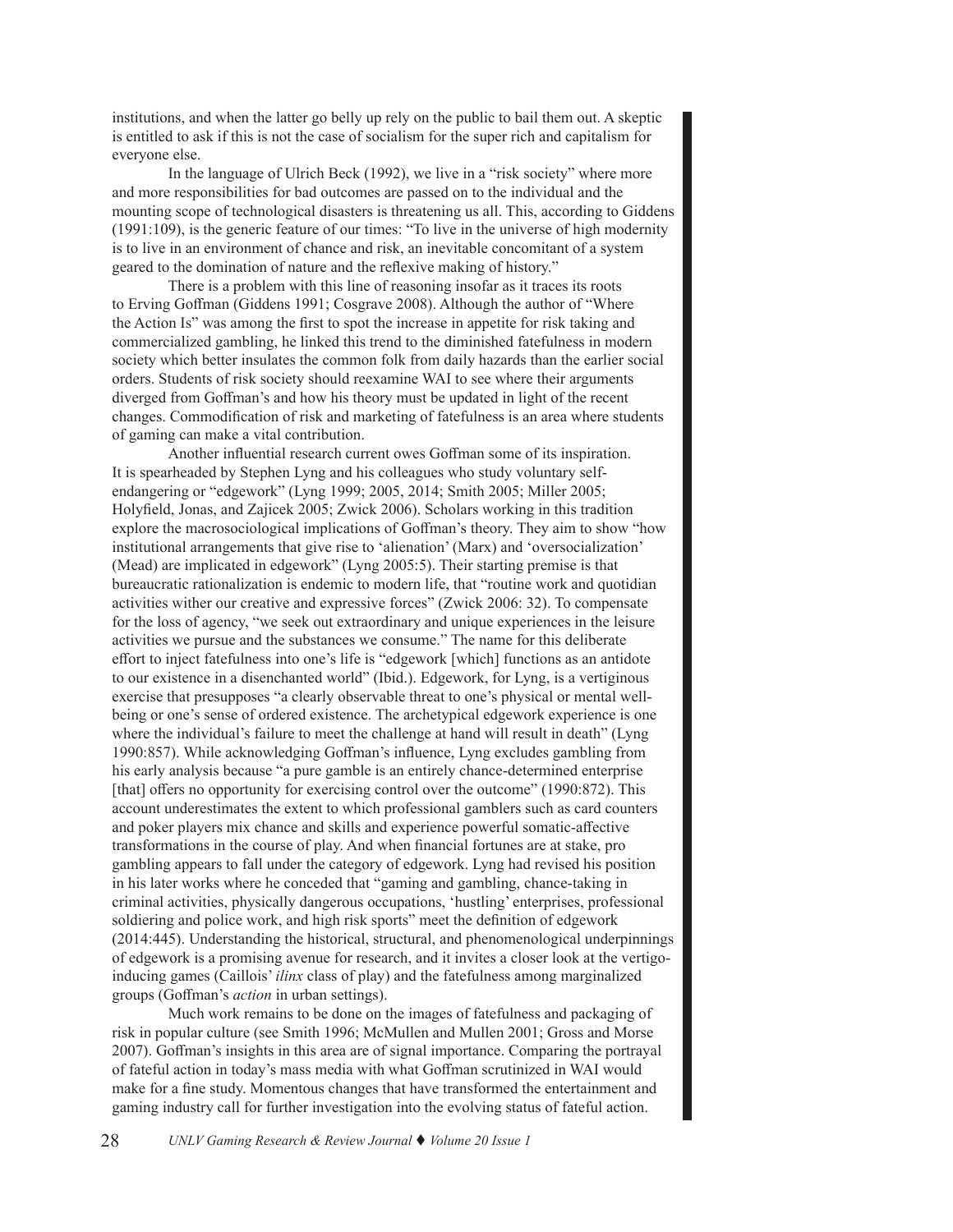The proliferation of tournaments for professional gamblers, the increased availability of off-track betting, the dominance of slot machines in American casinos, the expansion of video game markets, the explosion of extreme sports – these developments of the last few decades had an impact on gaming behavior (McMillen 1996; Cosgrave 2008; Sallaz 2009; Kingma 2010). The ubiquity of slot machines in the entertainment markets makes some researchers wonder how relevant Goffman's analysis is today. "Most individuals who gamble in the various legalized settings are not the seekers of action that Goffman discussed – a trend that is revealed by the extent of public participation in lottery play compared to more skilled forms of gambling, and the extent to which casino gambling is oriented to mechanical and electronic games of chance" (Cosgrave 2008:86). The impact of technology on gaming is an area where Goffman's ideas need updating (e.g., opportunities for card counting drastically diminished after the introduction of continuous shuffling, see Zender 2008).

Goffman is careful to stipulate that "In this essay action will be considered chiefly in the context of American society," that while "every society no doubt has scenes of action, it is our own society that has found a word for it" (WAI:192-93). How unique are American practices? As Clifford Geertz's study of Balinese cockfight reveals, gambling is central to understanding other societies as well (Geertz 1972). Cultural differences in gaming preferences is a subject undertheorized by Goffman (see Kingma 2010). How productive this line of inquiry is could be seen in Jeffrey Sallaz's comparative study which showed that Goffman's generalizations based on his Las Vegas fieldwork do not readily apply to the gambling scene in the tribal area casinos of South Africa (Sallaz 2009). Fascination with gambling as a ceremony, a pastime, and a vocation has multiple sources. Anecdotal evidence suggests that many professional gamblers lost their religious beliefs, that a disproportional number of casino managers in North America were individuals of Jewish descent, that gambling styles vary from culture to culture. More research is needed to document the religious, cultural, and ethnic differences in gaming practices and occupational preferences.

Goffman's gambler is a man eager to take chances with an eye to achieving reputational and experiential gains. Holtgraves calls this "a self-presentational view of gambling" (1988:78). Needless to say, players are propelled into action by other reasons as well, reasons that resist self-scrutiny. Blaise Pascal (1656/1941:51-2) marveled at gamblers' true motives when he observed that neither material payoff nor ephemeral excitement are the gambler's sole concerns: "Give him each morning the money he can win each day, on condition he does not play; you make him miserable. It will perhaps be said that he seeks the amusement of play and not winning. Make him then play for nothing; he will not become excited over it, and will feel bored" (Pascal 1941 51-2). It is the wretchedness of human condition, Pascal surmised, that drives gamblers into action, the existential void no earth-bound betting could fill. (Hence, "Pascal's wager" – sacrifice mundane pleasures, bet on the world to come, and you will enjoy infinite happiness in heaven and graceful living on earth). Disentangling motives that compel people to gamble proved to be a hazardous task. Smith and Preston (1984) identified eleven motives for gambling, including inter alia relaxation, sociability, showing off, thrill-seeking, testing one's skills, self-punishment, and material gains (for a different motivational schema see Commission of the Review of a National Policy toward Gambling 1976). Leisure and recreation turned out to be the most common reason cited by out of town Las Vegas casino visitors (91% of the respondents), avoiding boredom came second (41%), followed by financial gains (39%), pursuing new experience (32%), and testing one's skills (30%). While only 9% of the participants owned up to "monitory profit" as their primary reason for gambling, 42% thought this to be the chief reason behind other people's wagering. The most interesting result of this study was the 86% of the respondents who claimed to have broken even (58%) or getting ahead financially (28%) by the end of their journey to Las Vegas – a highly implausible outcome that casts doubt on self-reporting as a basis for evaluating gamblers' conduct. This is an old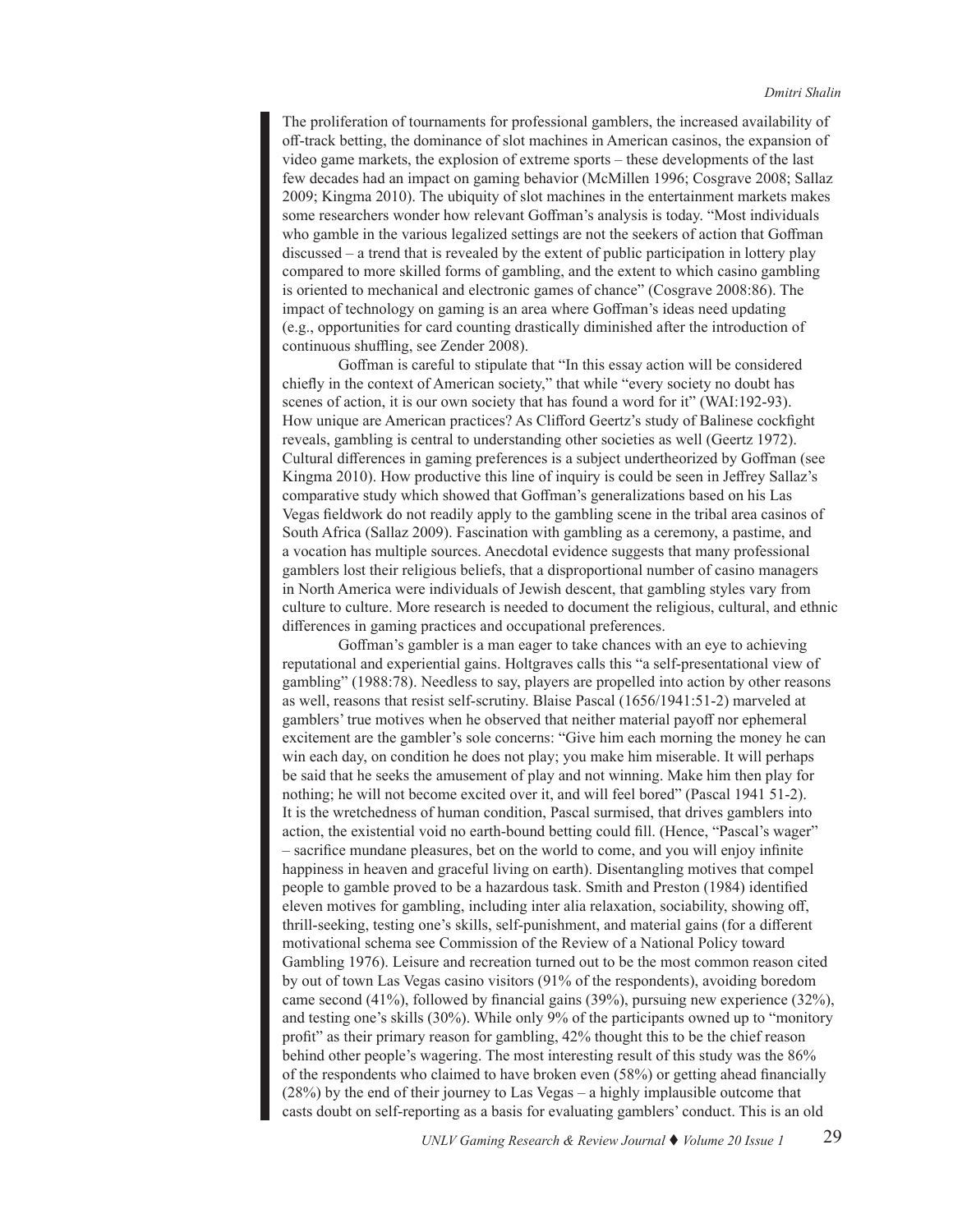conundrum – do we derive behavior from values or deduce values from overt conduct? Some of the gamblers, we know from experience, succumb to delusions and develop selfdestructive habits which Goffman failed to articulate. One can understand why Goffman is mum about compulsive gambling – such a notion has stigmatizing implications. Still, this is a serious gap in the paradigm of fateful action, which needs to square off with the question, "Why do some players continue gambling to the point of losing jobs, families, and on occasion, their lives?" (Browne 1989:3-4; cf. Langer 1975; Kingma 1997; Cosgrave 2008; Walker 2014). We need to be weary of sociological reductionism, too. While Arnold Rothstein excelled in the underworld numbers racket, his brother Harry became a pillar of the community and a model of Jewish piety. Biographical trajectories in the gambling world admit of individual variations as much as in other occupations.

One last problem area where Goffman made an enduring contribution concerns the ethics of risk taking. He has illuminated the special role of character as a backbone of the interaction order and organizational life, both rewarding the steadfast not only with material rewards but also with the reputation for integrity, courage, composure, and other virtues attributed to successful risk takers. Skeptics may wonder if modern corporate culture with its worship of greed and preoccupation with the bottom line leaves enough room for the virtues that used to connote class. As usual, Goffman finds these qualities in unexpected places: "Composure in all its different dimensions has traditionally been associated with the aristocratic ethic. In recent years, however, a version of this quality has been strongly touted by raffish urban elements under the label 'coolness'" (WAI:227). The image of a classy gambler who takes winning and losing in stride goes back to the 18th century when the nobility consumed chance conspicuously and waged huge sums to show class. The vestiges of this image survived into the  $20<sup>th</sup>$  century in the characters like Nick the Greek who dazzled admirers with his indifference to the gamble outcome. As Nicholas Andreas Dandolos liked to say, "[T]he greatest pleasure in my life is gambling and winning. The next greatest pleasure is gambling and losing. So how can I be nervous or sad?" (Rice 1969:125). Hubert Howe Bancroft expressed the same sentiment nearly a century earlier, "Next to the pleasure of winning is the pleasure of losing" (1864/1881:81), and Lord Byron beat Bancroft to it by a few decades when he observed in Canto XIV of Don Juan, "In play, there are two pleasures for your choosing / The one is winning, and the other losing." This aristocratic ethos crumbled with the onset of the bourgeois economic order when the enterprising courtiers like Marquis Dangeau armed themselves with the rudimentary knowledge of probability and commenced to play in earnest to the horror of the genteel class (Reith 1999:67-8).

Fyodor Dostoevsky, a lucid commentator on casino mores, noted the diverging motives for casino action manifest in "two kinds of gambling, one – a gentleman's play, the other – a plebian, mercantile play that befits riffraff." Denouncing the "plebian desire to win," he praised those who gamble for "entertainment" and take losses in stride as befits "an aristocratic temper" (1866/1973:216-17). Alas, his own habits fell decidedly short of the noble standard, causing Dostoevsky and his family much grief. In an autobiographical novel, Dostoevsky sounded a familiar theme: "Let me show character once, and I will change my fate over night. Character is what matters the most" (Ibid. 317). While Dostoevsky gained firsthand experience of casino life in Western Europe, his countryman Nikolai Gogol observed the local scene when aristocratic sentiments had already yielded to the mercantile spirit and unsavory characters came to dominate the action. In his play "Gamblers," Gogol chronicles a hilarious rivalry between two teams of card sharps pretending to cooperate while looking for ways to "outcon" the other side. The new ethos shines through in this soliloquy of a professional gambler: "You can pull a cheap trick in a minute, whereas it takes practice and art to do what I do. Even if it is cheating – who can do without it? . . . Any fool can get by, but to live with subtlety, to live artfully, to trick everybody without being tricked – now that is a higher accomplishment" (Gogol 1843/1949:184-85).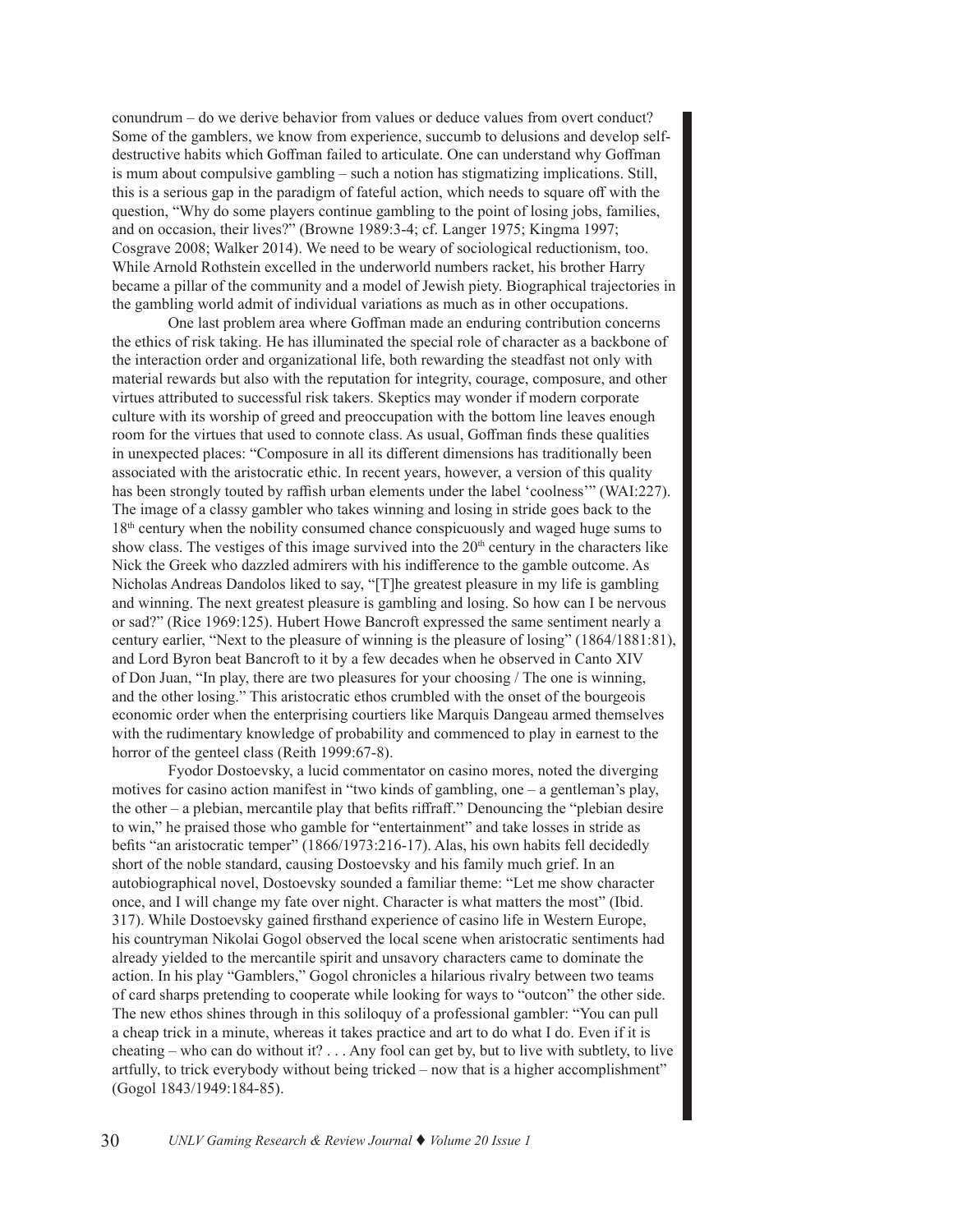A son of Russian immigrants, Goffman was familiar with this literature, as was his sister, a professional actress who read the Russian classics and performed their plays. By the time Goffman wrote his treatise on gambling, the figure of a gentleman gambler steeped in fair play, sporting cool demeanor, and losing serious money without showing strain was largely an anachronism. Not even cool cat Nick the Greek could withstand scrutiny on this score. His girlfriend recalls how after a particularly big loss, Nick turned "pale" and seemed "trembling and in deep emotional pain" (Campbell 2010:72). Another Greek who made Vegas his home reports how the illustrious Nick asked him to help rip off a mutual acquaintance in a game of poker (Jimmy the Greek 1975:196-97). Nicholas Andreas Dandalos didn't always live up to the image he carefully cultivated.

Had Goffman romanticized men of action? It seems so. His paeans to action echoed the urban romantics of his time who counseled the hipsters that "one can hardly afford to be put down too often, or one is beat, one has lost one's confidence, one has lost one's will, one is impotent in the world of action." That's the language of Norman Mailer (1957), the writer Goffman admired, "whose novels present scenes of fateful duties, character contests, and serious action; his essays expound and extol chance-taking, and apparently in his personal life he has exhibited a certain tendency to define everything from his marriages to his social encounters in terms of the language and structure of the fight game" (WAI:268n; cf. the combative communication style Goffman sported in his own daily encounters, Shalin 2014). In a similar vein, Goffman cast risk taking as the male preserve, admired "the cult of masculinity" found in Latin culture, and rhapsodized the situations where men had "the opportunity to be measured by Hemingway's measure of men." "Character" and "manliness" for him are virtually synonymous ("manliness is a complex of qualities better called 'character'", WAI:209, 238, 214n). A decade later he would sound a different tune (Shalin 2014), but in the '60s he shared the prejudices of his age: "[T]he qualities of character traditionally associated with womanhood [compel] the female to withdraw from all frays in order to preserve her purity, ensuring that even her senses will be unsullied. Where action is required to ensure this virtue, presumably her male protector undertakes it" (WAI:234). The only area where women take up serious action, Goffman claimed in his earlier years, is sex play (WAI:209-210). The gender bias behind this outlook reminds us that social scientists belong to their time, that they survey society from the vantage point of the ongoing present and with the aid of their im/ personal biases.

Goffman's "ambivalence about safe and momentless living" and his reveling in the "primordial bases of fatefulness" (WAI:260, 164) owed much to the historical context, intellectual fads, and biographical circumstances in which he framed his theory. The methodology Goffman used in his gambling study also reflected the scholarly conventions of his time. In this era, sociologists freely embedded themselves in the field and conducted their observations with little outside scrutiny and scant attention to the ethical implications of their participatory research. Gambling establishments offered a welcome opportunity to disguise one's research agenda while observing things in vivo, as Goffman did in the case of blackjack. David Hayano did something similar with respect to poker. Card playing and ethnography, he contended, share certain strategies and techniques – the two "required careful observation of misleading, disguised, and perplexing behaviors," both "had to develop reasoned deductions, make decisions, and predict future behavior," and each "called for enormous patience and self-control" (Hayano 1982:ix). Yet deep immersion studies entailed serious risks and morally freighted choices. As Hayano confesses, he "did not want to report illegal or unethical acts I witnessed or was drawn into" (bid. 157-58), while Goffman dabbled in card-counting and brought his family into the act in the course of his research. No Institutional Review Board would have approved such practices today. Goffman's biases and gambling habits must have influenced his conclusions, in both positive and negative ways. The growing attention to field methods in gambling studies shows how important it is for a researcher to practice methodological reflexivity and interrogate oneself about the ethical issues in participant observation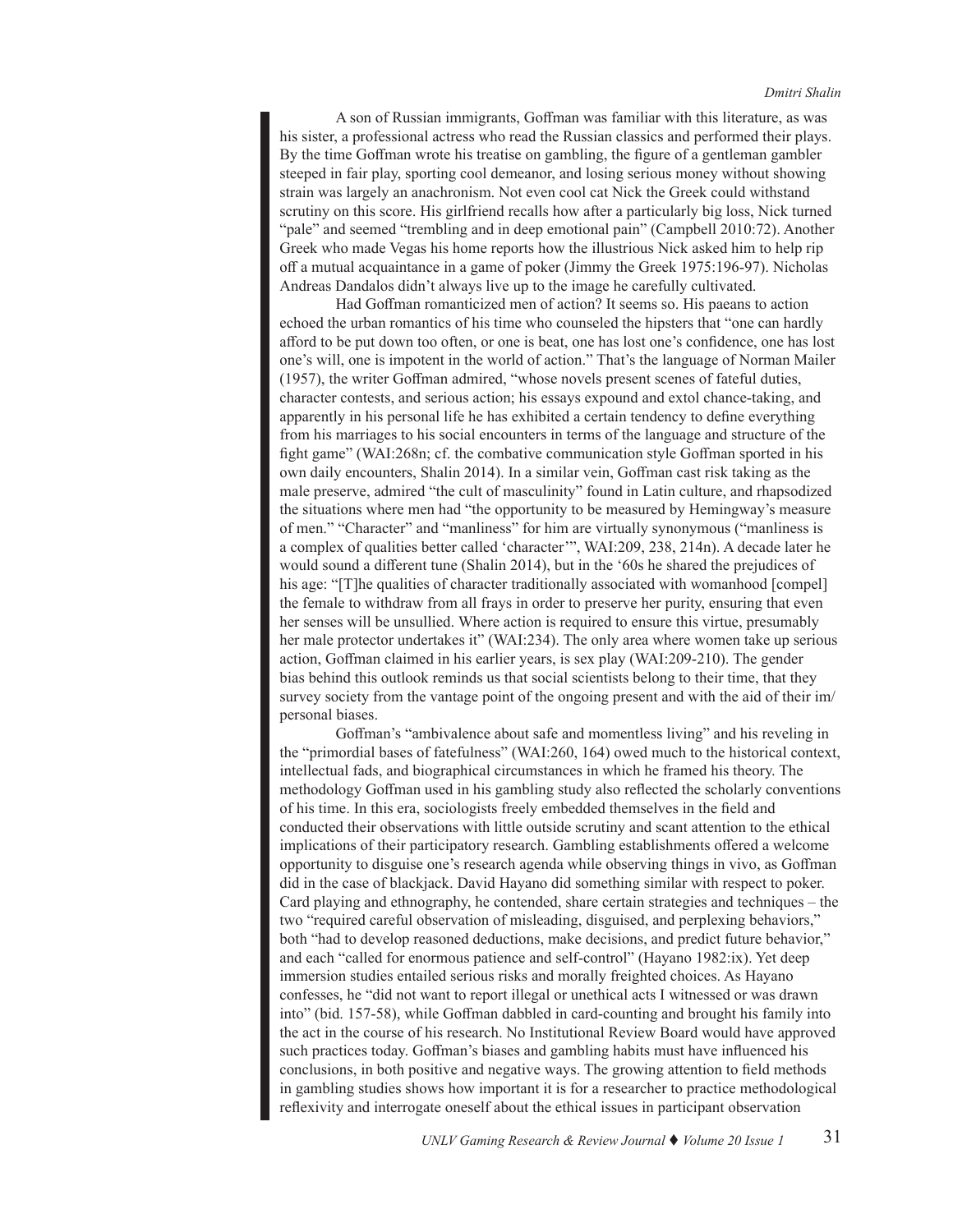(Hayano 1982; Holtgraves 1988; Li 2008; Parke and Griffiths 2008). Analyzing the methodological and ethical implications of Goffman's practices in light of the changing research conventions will help understand the pros and cons of participant observation as a method in gambling studies.

#### **Conclusion**

On June 8, 2008, Tom Goffman wrote to me, "For about 8 years I've wanted to finish EG's vegas [sic] study, but his kind second wife, Gillian will not hand over his notes. Alice, my half-sister has gone into Sociology. Maybe someday the two of us can do it." Tom's intent, perhaps not altogether serious, will remain untested, as he died two years after this exchange. The present paper is an attempt to honor his father, one of the most important social scientists of the last century.

Throughout this study, I highlighted the historical, intellectual, and biographical sources of Goffman's imagination. His cultural roots, religious skepticism, family interests in gambling, personal fascination with card playing, and voracious appetite for intellectual inquiry led him to take up a job as casino dealer and explore the Las Vegas gambling scene. "Where the Action Is," Goffman's seminal paper, continues to inspire researchers striving to understand the role of risk and the commercialization of chance in society. Among his insights is the realization that fatefulness is endemic to human conditions and that our pathway in society depends in large measure on the opportunities we are handed over and make our own. How we manage these opportunities, the chances we take and forego, and the manner we account for ourselves in the process reveal to the world our character. There is a philosophical dimension to Goffman's musings on fatefulness that shines through in this vignette with which I close this essay:

[I]f the individual compares the very considerable time he is slated to spend dead with the relatively brief time allowed him to strut and fret in this world, he might well find reason for viewing all of his life as a very fateful play of very short span, every second of which should fill him with anxiety about what is being used up. And in truth, our rather brief time is ticking away, but we seem only to hold our breath for seconds and minutes of it (WAI:261).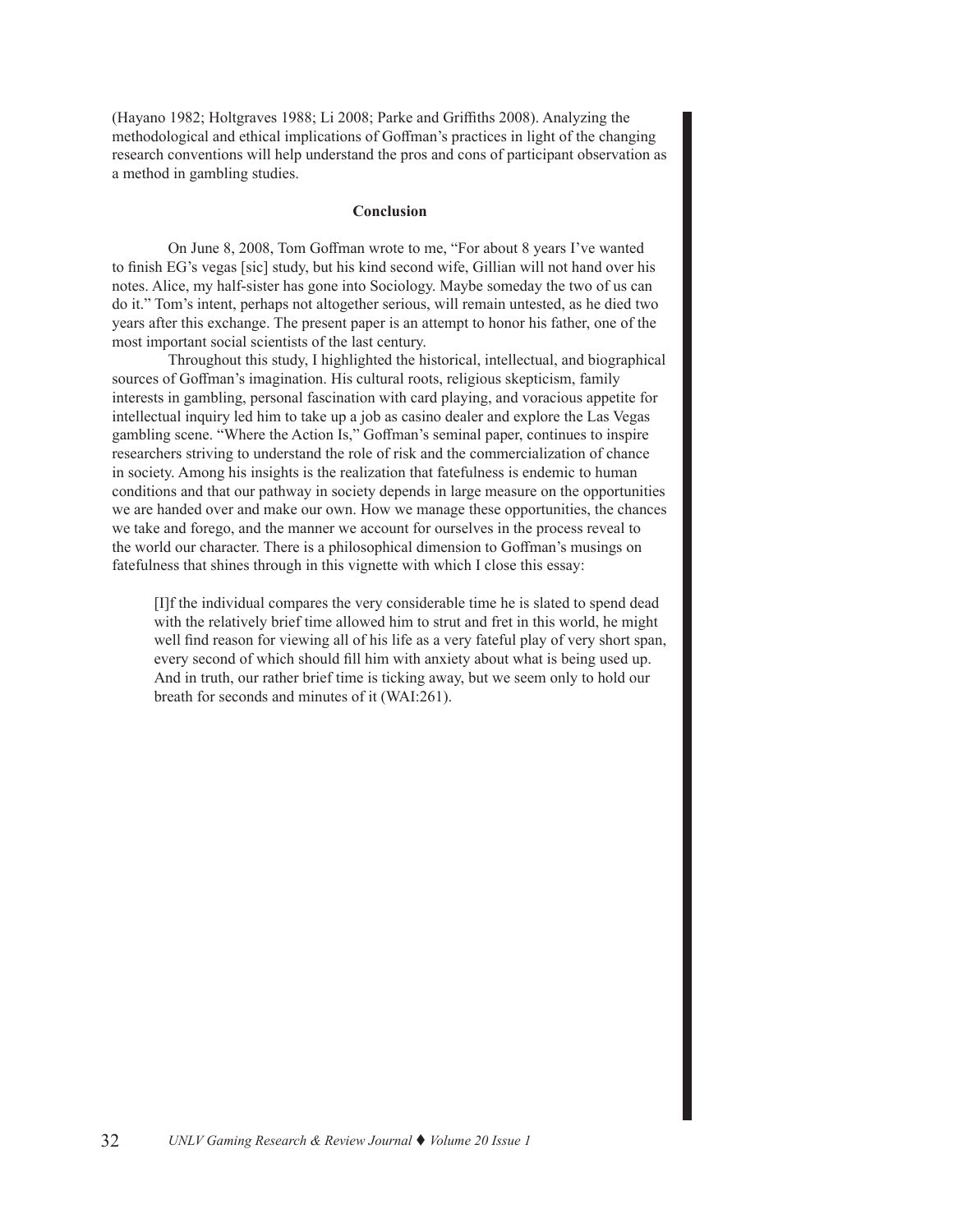#### **References**

- Abt, Vicki, James F. Smith, Martin C. McGurrin. 1985. "Ritual, risk, and reward: A role analysis of race track and casino encounters." *Journal of Gambling Behavior* 1:64-75.
- Albas, Daniel, 2010. "At the Convocation Goffman Said, "One Is Born Near a Granary and Spends the Rest of His Life Suppressing It." EGA, [http://cdclv.unlv.edu/](http://cdclv.unlv.edu/archives/interactionism/goffman/albas_10.html) [archives/interactionism/goffman/albas\\_10.html](http://cdclv.unlv.edu/archives/interactionism/goffman/albas_10.html)

Alexander, Michael. 2001. *Jazz Age Jews*. Princeton, N.J: Princeton University Press.

Allen, Joan. 2006. "Playing with Hope and Despair: Bourdieu and the Habitus of Horse Betting." Pp. 185-205 in Cosgrave, James. Ed. 2006. The Sociology of Risk and Gambling Reader. New York: Routledge.

Alvarez Alfred. 1983. *The Biggest Game in Town*. Boston: Houghton Mifflin. Averbach Family Reunion Album, The. EGA,

<http://www.unlv.edu/centers/cdclv/ega/documents/annegoffman.pdf>.

Baldwin, Roger R., Wilbert E. Cantey, Herbert Maisel, James P. McDermott. 1956. "The Optimum Strategy in Blackjack", *Journal of the American Statistical Association* 51: 429–439.

Bancroft, Hubert Howe. 1888. *The Works of Hubert Howe Bancroft*: *California inter pocula*. San Francisco: The History Company, Publishers.

Beck, Ulrich. 1992. *Risk Society*. London: Sage.

Beck, Ulrich. 2004. "Risk Society Revisited: Theory, Politics, and Research Programmes." Pp. 61-83 in James Cosgrave. *The Risk Society and Beyond: Critical Issues for Social Theory.* London: Sage Publications."

Beatty, Jack. 2008. *Age of Betrayal: The Triumph of Money in America, 1865-1900*. Alfred A. Knopf.

Becker, Howard. 1963. *Outsiders. Studies in the Sociology of Deviance*. The Free Press.

- Bell, Daniel. 1953. "Crime as an American Way of Life." *The Antioch Review* 13:131- 154.
- Bourdieu, Pierre. 2000. *Pascalian Meditations*. Stanford: Stanford University Press.
- Browne, Basil R. 1989. "Going on Tilt: Frequent Poker Players and Control." *Journal of Gambling Behavior* 5:3-21.
- Brownstone, Meyer. 2009. "Erving Should Not Be Judged in Any Way and Certainly Not by Students Who Saw or Knew Very Little of Goff," EGA, [http://cdclv.unlv.edu/](http://cdclv.unlv.edu/archives/interactionism/goffman/brownstone_09.html) [archives/interactionism/goffman/brownstone\\_09.html](http://cdclv.unlv.edu/archives/interactionism/goffman/brownstone_09.html)

Caillois, Roger. 1957. "Unity of Play: Diversity of Games." *Diogenes* 5:92-121.

Caillois, Roger. 1958/1961. *Man, Play and Games*. The Free Press.

Campbell, Elaine. 2010. *My Friend Nick the Greek*. *Life in Las Vegas in the '50s*. Livermore, C.A.: WingSpan Press.

Cassidy, Rebecca. 2013. "Partial Convergence. Social Gaming and Real-Money Gambling." Pp. 74-91 in R. Cassidy et al, eds, *Qualitative Research in Gambling. Exploring the Production and Consumption Risks*. New York: Routledge.

Clark, Walter. 2009. "Erving and Ira Were Counting Cards When Two Biggest Men They Ever Saw Came up and Said, 'We Don't Want Your Play, Partner.'" EGA, http:// www.unlv.edu/centers/cdclv/archives/interactionism/goffman/clarkw\_09.html

- Cohn, Haim Hermann. N.D. "Gambling." Jewish Virtual Library, [https://www.](https://www.jewishvirtuallibrary.org/jsource/judaica/ejud_0002_0007_0_07036.html) [jewishvirtuallibrary.org/jsource/judaica/ejud\\_0002\\_0007\\_0\\_07036.html](https://www.jewishvirtuallibrary.org/jsource/judaica/ejud_0002_0007_0_07036.html)
- Cosgrave, James, ed. 2006. *The Sociology of Risk and Gambling Reader.* New York: Routledge.

Cosgrave, James F. 2008. "Goffman Revisited: Action and Character in the Era of Legalized Gambling." *International Journal of Criminology and Sociological Theory* 1:80-96.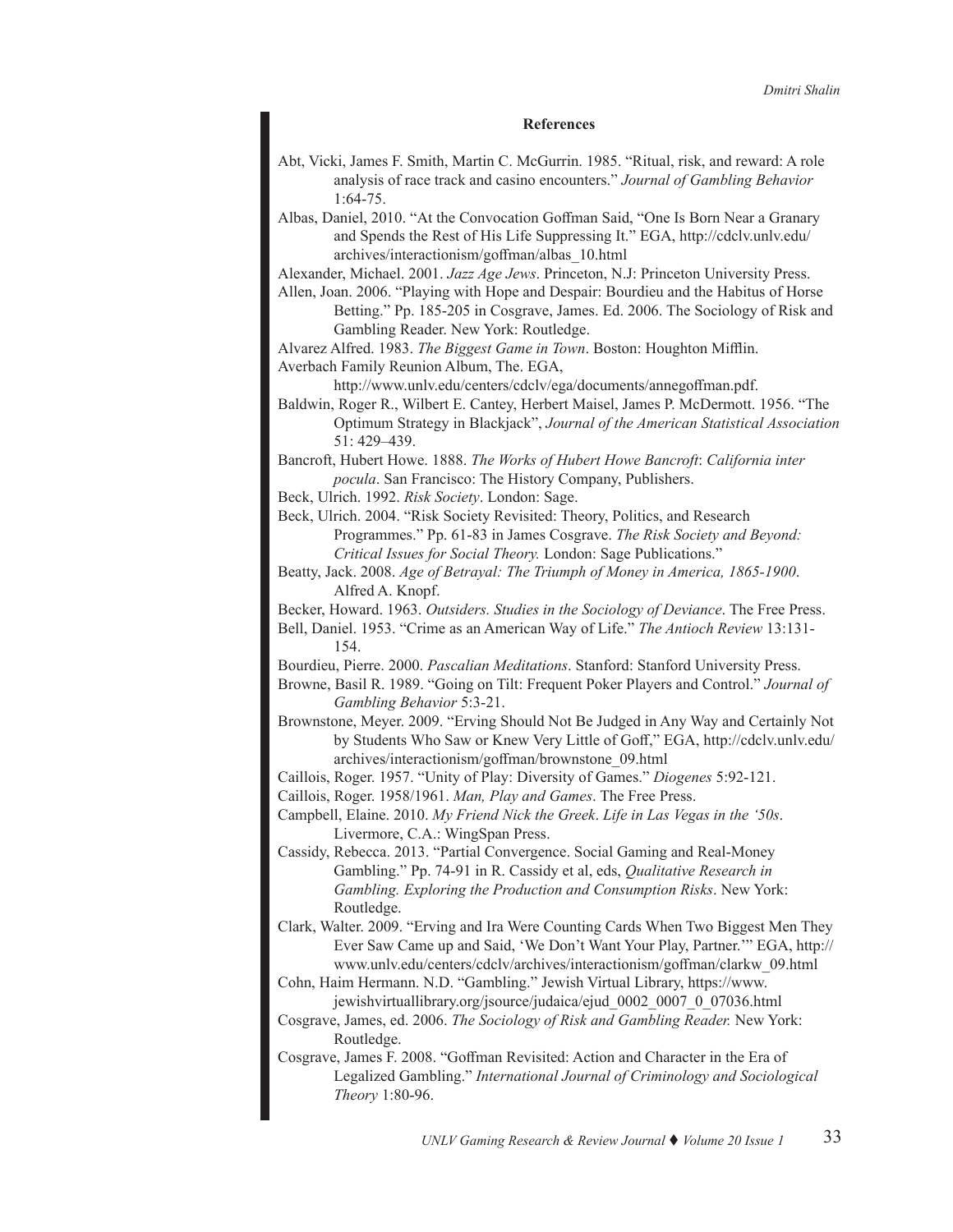- Crawford, John. 1953. *How to Be a Consistent Winner in the Most Popular Card Games*. Doubleday.
- Culbertson, Ely, Albert Morehead, and Mott-Smith, Geoffrey. 1952. *Culbertson's Card Games Complete with Official Rules Hardcover*. The Greystone Press.
- Downes, David, B.P. Davies, M.E. David and P. Stone. 2006. "Gambling as a sociological problem." Pp. 101-123 in James Cosgrave, ed. *The Risk Society and Beyond: Critical Issues for Social Theory.* London: Sage Publications.
- Dixey, Rachel. 2006/2014. Bingo in Britain: An Analysis of Gender and Class," Pp.136-151 in McMillen, Jan. ed. *Gambling Cultures: Studies in History and Interpretation.* New York: Routledge.
- Dostoevsky, Fyodor. 1866/1973. "Igrok [The Gambler]." *Polnoe Sobranie Sochineni*, Vol. 5. Moskva: Izdatelstvo Nauka.
- EGA, Erving Goffman Archives, http://cdclv.unlv.edu/ega/index.html See Shalin 2008- 2012.
- Elon, Menachem. 1994. *Jewish Law. History, Sources, Principles*. Vol. 2. The Jewish Publication Society.
- Exploring a Shadow World. 1969. *Time*. Friday, January 10.
- Fine, Gary Alan and Philip Manning. 2000. "Erving Goffman." Pp. 457-485 in George Ritzer, ed. *Blackwell Companion to Major Social Theorists*. Malden, M.A.: Blackwell Publishers.
- Fine, G.A., P. Manning, and G.W.H. Smith, eds., *Erving Goffman.* London: Sage.
- Folsom, Burton. 1987. *The Myth of the Robber Barons. A New Look at the Rise of Big Business in America*. Young America's Foundation.
- Fraser, Steve. 2015. *The Age of Acquiescence: The Life and Death of American Resistance to Organized Wealth and Power*. Little, Brown and Company.
- Frankelson, Gertrude. 2009. "Erving Came in, Kissed Me and Said, 'Oh, Goldie, You Still Have a Beautiful Nose!', EGA, [http://www.unlv.edu/centers/cdclv/archives/](http://www.unlv.edu/centers/cdclv/archives/interactionism/goffman/frankelson_09.html) [interactionism/goffman/frankelson\\_09.html](http://www.unlv.edu/centers/cdclv/archives/interactionism/goffman/frankelson_09.html)
- Fried, Albert. 1994. *The Rise and Fall of the Jewish Gangster in America.* New York: Columbia University Press.
- Friedman, Bill. 2015. *30 Illegal Years to the Strip: The Untold Stories of The Gangsters Who Built The Early Las Vegas Strip*. Old School Histories.
- Galston, William. 2009. "The Memory of Sin: Gambling in Jewish Law and Ethics. Pp. 213-226 in Alan Wolfe, ed. *Gambling: Mapping the American Moral Landscape.* Baylor University Press.
- Geertz, Clifford. 1972. "Deep Play: Notes on the Balinese Cockfight." *Daedalus* 101:1- 37.
- Giddens, Anthony. 1991. *Modernity and Self-Identity: Self and Society in the Late Modern Age*. Cambridge: Polity.
- Goffman, Erving. 1959. *The Presentation of Self in Everyday Life.* New York: Doubleday Anchor.
- Goffman, Erving. 1961. *Encounters: Two Studies in the Sociology of Interaction.*  Indianapolis: Bobbs-Merrill.
- Goffman, Erving. 1963. *Stigma: Notes on the Management of Spoiled Identity.*  Englewood Cliffs, New Jersey: Prentice-Hall.
- Goffman, Erving. 1967. *Interaction Ritual: Essays on Face-to-Face Behavior*. New York: Doubleday Anchor.
- Goffman, Erving. 1969. *Strategic Interaction*. Philadelphia: University of Pennsylvania.
- Goffman, Erving. 1971. *Relations in Public: Microstudies of the Public Order.* New York: Basic Books.
- Goffman, Erving. 1952-1982. Correspondence with David Schneider. David Schneider Papers, The University of Chicago Library, Box. 14, folder 6.
- Gogol, Nikolai. 1843/1949. Igroki [*Gamblers*]. *Sobranie Sochinenii,* Vol. 4. Moskva: Izdatelststvo Hudoxhestvennoi Literatury.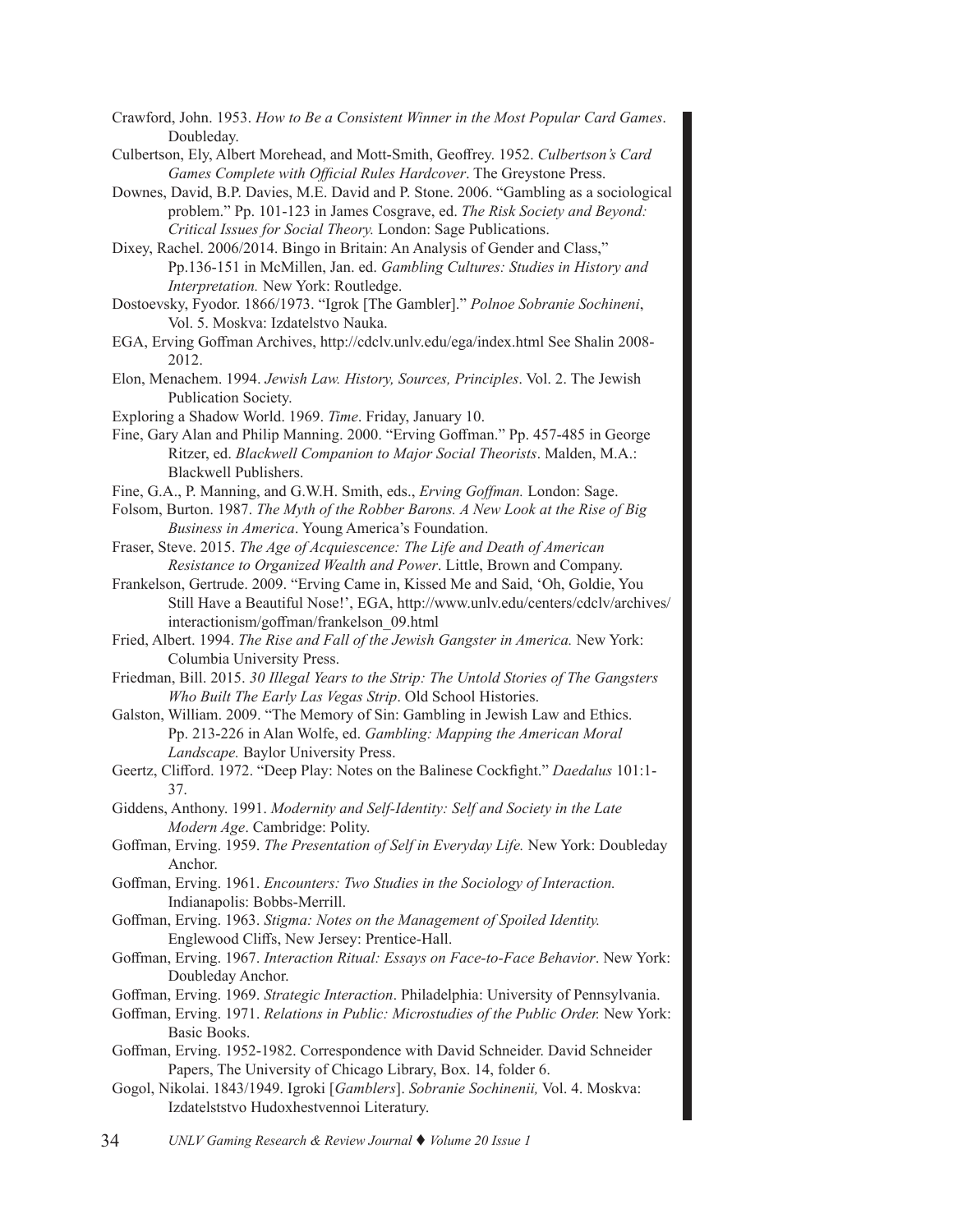Gouldner, Alvin. 1970. *The Coming Crisis of Western Sociology*. New York: Basic Books. Gross, Ernest and Edward Morse. 2007. *Governing Fortune: Casino Gambling in America*. University of Michigan Press.

Ha'ir, Vaad and Nathan Lockshin. 1970. "Letter to Irving Averbach, September 22." The Archives of the Jewish Heritage Centre of Western Canada.

Harrell, Adele, Judith and Philip Miller. 1987. "Ira H. Cisin." *ASA Footnotes*, 15:17-18.

Hayano, David. 1982. *Poker Faces*. Berkeley C.A.: University of California.

Hirschi, Travis. 2012. "A "Variable" Researcher's Memories of Erving Goffman." EGA, http://cdclv.unlv.edu//archives/interactionism/goffman/hirschi\_12.html

Holtgraves, T. 1988. "Gambling as Self-presentation." *Journal of Gambling Behavior* 4:78-9.

Holyfield, Lori, Lillian Jonas, and Anna Zajicek. 2005. "Adventure without Risk Is Like Disneyland." Pp. 173- 186 in Lyng, Stephen, ed. 2005. *Edgework: The Sociology of Risk Taking*. New York: Routledge.

Huber, Joan. 2009. "Erving Goffman's Presentation of Self as ASA President," EGA, [http://www.unlv.edu/centers/cdclv/archives/interactionism/goffman/huber\\_09.](http://www.unlv.edu/centers/cdclv/archives/interactionism/goffman/huber_09.html) [html](http://www.unlv.edu/centers/cdclv/archives/interactionism/goffman/huber_09.html)

Huizinga, Johan. 1944/1955. *Homo Ludens: A Study of the Play-Element in Culture.* Beacon Press.

Istrate, Andrada-Mihaela. 2011. "From pathological to professional: gambling stories." *Journal of Comparative Research in Anthropology and Sociology* 2:49-67.

Josephson, Matthew. 1934/1962. *The Robber Barons.* New York: Harcourt.

Katz, Avron, 2001, "After High Holidays Erving Made up Excuses Rather than Admit that He Missed School Because He Was Jewish." EGA, [http://cdclv.unlv.edu//](http://cdclv.unlv.edu//archives/interactionism/goffman/katz_01.html) [archives/interactionism/goffman/katz\\_01.html](http://cdclv.unlv.edu//archives/interactionism/goffman/katz_01.html)

Katz, Jack. 1988. *The Seductions of Crime: Moral and Sensual Attractions in Doing Evil*. New York: Basic Books.

Keen, Mike Forrest. 2004. *Stalking Sociologists: J. Edgar Hoover's FBI Surveillance of American Sociologists*. New Brunswick, N.J: Transaction Publishers.

Kelly, J. L. 1956. "A New Interpretation of Information Rate." *The Bell System Technical Journal*, July, 917-926.

Kingma, Sytze, ed., 2010. *Global Gambling: Cultural Perspectives on Gambling Organizations.* New York: Routledge.

Lacy, Robert. 1992. *Little Man: Meyer Lansky and the Gangster Life*. Little, Brown and Company.

Lang, Gladys. 2009. "Erving Got the Keys for His Office and Handed Over Them to Me, Saying, 'Use My Office, I Can Work at Home',**"** EGA, [http://www.unlv.edu/](http://www.unlv.edu/centers/cdclv/archives/interactionism/goffman/langg_09.html) [centers/cdclv/archives/interactionism/goffman/langg\\_09.html](http://www.unlv.edu/centers/cdclv/archives/interactionism/goffman/langg_09.html)

Langer, E J. 1975. "The Illusion of Control." *Journal of Personality and Social Psychology* 32: 311–28.

Lansky, Sandra. 2014. *Daughter of the King: Growing Up in Gangland*. Philadelphia, P.A.: Weinstein Books.

Li, Jun. 2008. "Ethical Challenges in Participant Observation: A Reflection on Ethnographic Fieldwork." *The Qualitative Report* 13:100-115.

Lyng, Stephen. 1990. "Edgework: A Social Psychological Analysis of Voluntary Risk Taking." *American Journal of Sociology* 95: 851–86.

Lyng, Stephen, ed. 2005. *Edgework: The Sociology of Risk Taking*. New York: Routledge.

Lyng, Stephen. 2014. "Action and Edgework: Risk Taking and Reflexivity in Late Modernity." *European Journal of Social Theory* 17:443-460.

Lupton, Deborah, 1999. *Risk (Key Ideas)*. Routledge.

McMillen, Jan. ed. 2014. *Gambling Cultures: Studies in History and Interpretation.* New York: Routledge.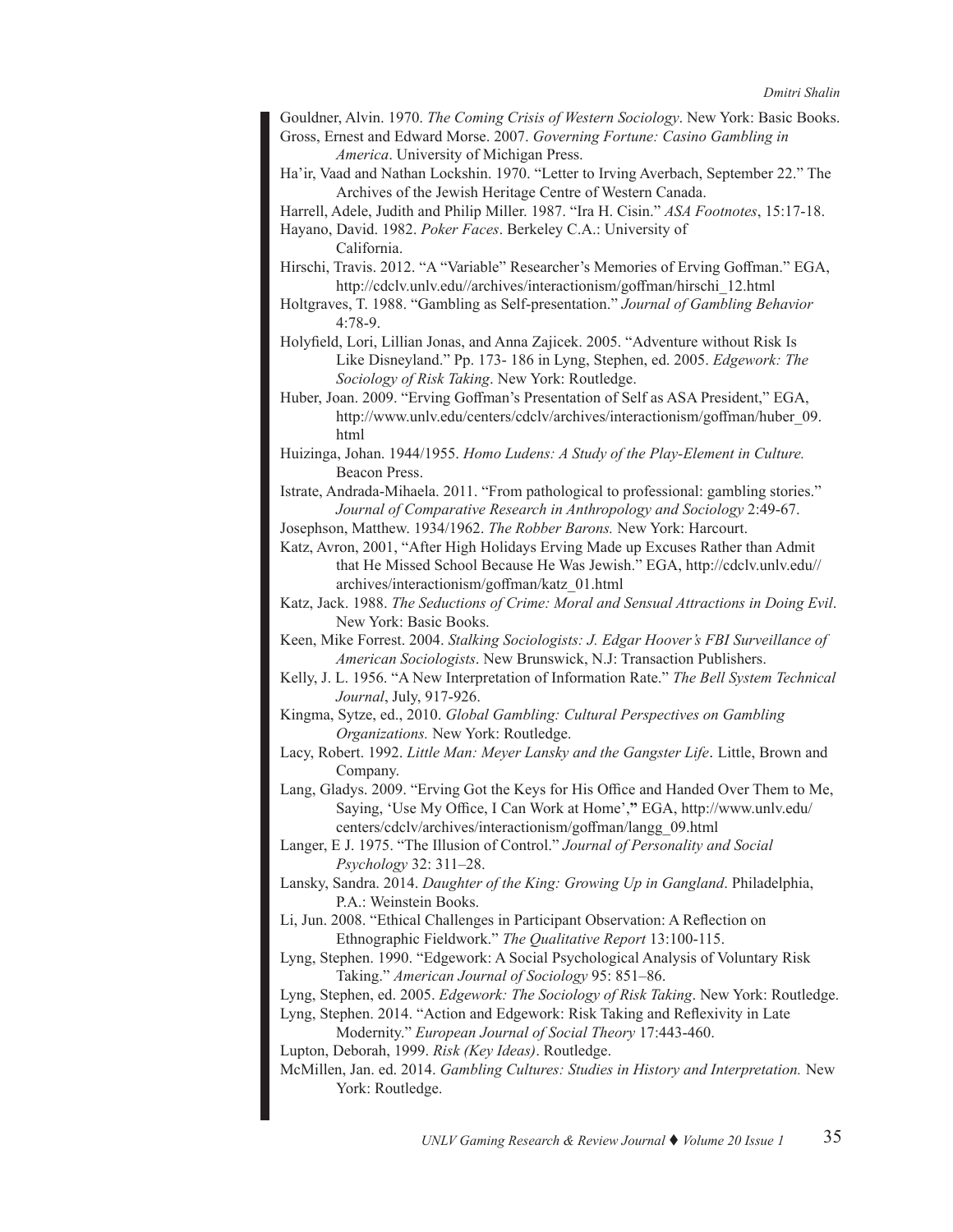- McMullen, John and Mullen, Jason. 2001. "What Makes Gambling News?" *Journal of Gambling Studies* 17:321-352.
- Macdougall, Mickey. 1944. *Macdougall on Dice and Cards Modern Rules, Odds, Hints and Warnings for Craps, Poker, Gin Rummy and Blackjack*. New York: Doubleday.
- Mailer, Norman, 1957. "The White Negro. Superficial Reflections on the Hipster." *Dissent*. Fall, https://www.dissentmagazine.org/online\_articles/the-white-negrofall-1957
- Manning, Peter K. 1998. Erving Goffman. In *The Scribner Encyclopedia of American Lives*. New York: Charles Scribner.
- Manning, Peter. 2007. "Manning and Shalin on Goffman," EGA, [http://www.unlv.edu/](http://cdclv.unlv.edu//archives/interactionism/comments/manning_shalin.html) [centers/cdclv/archives/interactionism/comments/manning\\_shalin.html](http://cdclv.unlv.edu//archives/interactionism/comments/manning_shalin.html)
- Manning, Philip. 2004. ""Erving Goffman." Pp. 334-340 in Ritzer ed. *Encyclopedia of Social Theory*. Vol. 1. Sage publications, Thousand Oaks. CA. 2004.
- Marksbury, Richard. 2010. "Ethnography in a Casino. Social Dynamics at Blackjack Tables." Pp. 99-112 in *Global Gambling: Cultural Perspectives on Gambling Organizations.* Ed by S. F. Kingma. New York: Routledge.
- Martin, Frederick Townsend. 1911. *The Passing of the Idle Rich.* Garden City, N. Y., Doubleday, Page & company.
- Messick, Hank. 1967. *The Secret Syndicate*. New York: Macmillan.
- Miller, William. 2015. "Adolescents on the Edge: The Sensual Side of Delinquency." Pp. 153-171 in Lyng, Stephen, ed. *Edgework: The Sociology of Risk Taking*. New York: Routledge.
- Mills, C. Wright. 1959. *Sociological Imagination*. New York: Oxford University Press.
- Morrill, Calvin. 2008. "Turns out Goffman Had Been Observing Students the Whole Time and Used the Notes He Had Taken While Observing Their Behavior." EGA, http://cdclv.unlv.edu//archives/interactionism/goffman/morrill\_08.html
- Parke, Jonathan and Mark Griffiths. 2008. "Participant and Non-participant Observation in Gambling Environments." *Enquire* 1:14.
- Parsons, Talcott. 1937/1949. *The Structure of Social Action*. *With a New Introduction.* New York: The Free Press.
- Piliavin, Jane Allyn. 2009. "Toward the End of the Party Erving Said to My Husband, 'Why Are All These Smart People Doing Such Stupid Things?"' EGA, http:// www.unlv.edu/centers/cdclv/archives/interactionism/goffman/piliavin\_09.html
- Pascal, Blaise. 1656/1941. *Pensées. The Provincial Letters*. New York: Modern Library.
- Pietrusza, David. 2011. *Rothstein: The Life, Times, and Murder of the Criminal Genius Who Fixed the 1919 World Series*. New York: Carroli & Graf Publishers.
- Piliavin, Jane Allyn. 2009. "Toward the End of the Party Erving Said to My Husband, 'Why Are All These Smart People Doing Such Stupid Things?"' EGA, http:// www.unlv.edu/centers/cdclv/archives/interactionism/goffman/piliavin\_09.html
- Reid, Ed and Ovid Demaris. 1963. *The Green Felt Jungle.* Cutchogue, N.Y.: Buccaneer Books.
- Reith, Gerda. 1999. The *Age of Chance*. New York: Routledge.
- Rice, Cy. 1969. *Nick the Greek. King of the Gamblers*. Funk & Wagnalls.
- Roberts, John, Malcolm Arth, and Robert Bush. 1959. "Games in Culture." *American Anthropologist*" 61:597-605.
- Room, Robin. 2009. "Only Someone Who Had Trouble with Sociability Would Be So Keen an Observer." EGA, [http://www.unlv.edu/centers/cdclv/archives/](http://www.unlv.edu/centers/cdclv/archives/interactionism/goffman/room_09.html) [interactionism/goffman/room\\_09.html](http://www.unlv.edu/centers/cdclv/archives/interactionism/goffman/room_09.html)
- Rosecrance, John. 1986. "Adapting to Failure: The Case of Horse Race Gamblers." *Journal of Gambling Behavior* 2:81-94.
- Runyon, Damon, 2008. *Guys and Dolls and Other Writings*. New York: Penguin Books.
- Sallaz, Jeffrey. 2009. *The Labor of Luck: Casino Capitalism in the United States and South Africa*. Berkeley: University of California Press.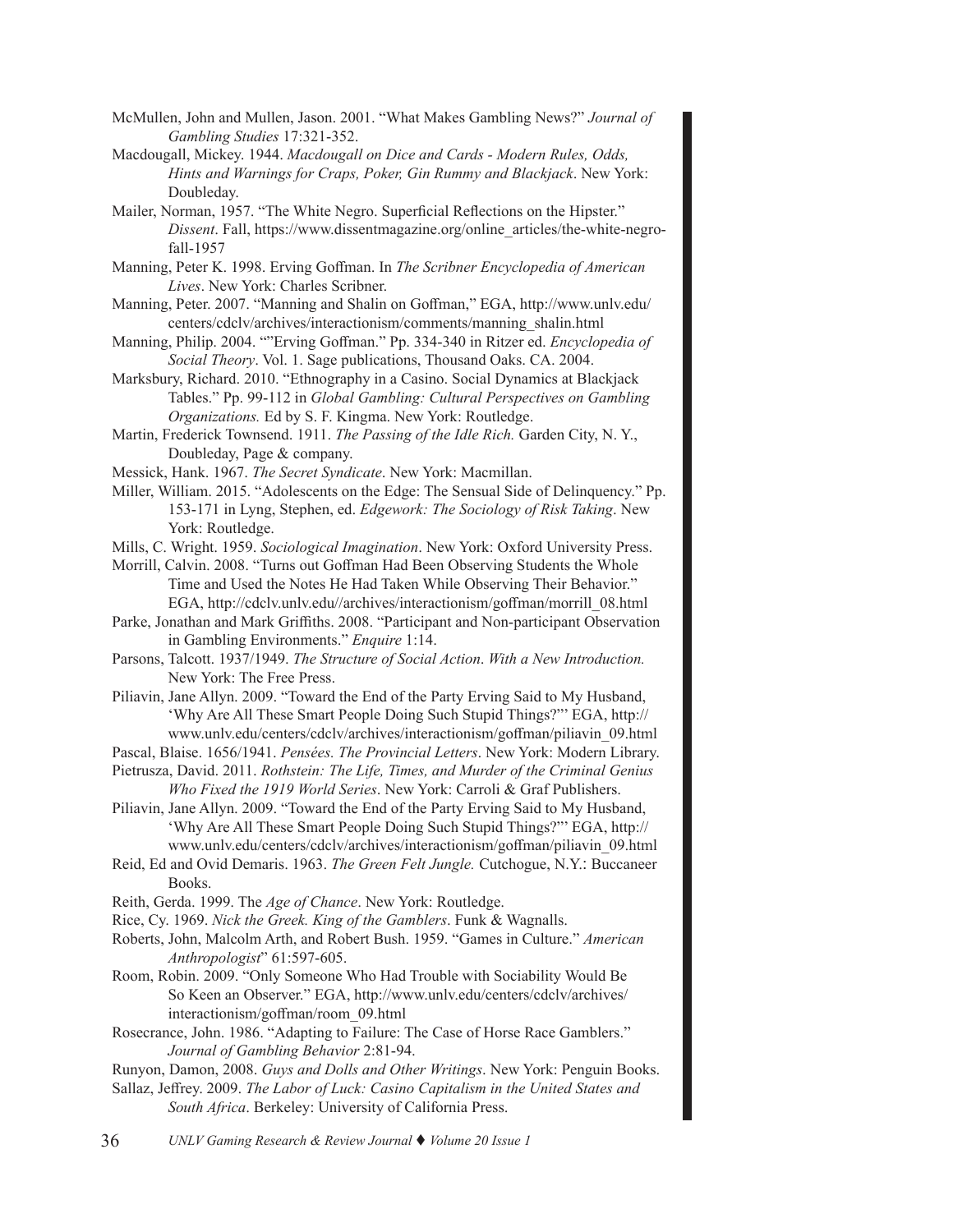- Scarne, John. 1949. *Scarne on Cards: How to Win at Poker, Gin, Pinochle, Blackjack and other games.* New York: Crown Publishers.
- Schelling, Thomas. 1960. *The Strategies of Conflict*. Cambridge: Harvard University Press.

Schelling, Thomas. 1966. *Arms and Influence* (New Haven, Yale University Press).

Schelling, Thomas. 2015. "If There Were a Nobel Prize for Sociology and/or Social Psychology Goffman Would Deserve to be the First One Considered," EGA, http://cdclv.unlv.edu//archives/interactionism/goffman/schelling\_15.html

- Schneider, David. David Schneider Papers. The Regenstein Library, University of Chicago, Box. 14, folder 6.
- Schumacher, Geoff. 2012. *Sun, Sin and Suburbia: An Essential History of Modern Las Vegas.* Las Vegas: Stephens Press.

Schwartz, Daniel. 2008. *Broadway Boogie Woogie: Damon Runyon and the Making of New York City Culture.* Palgrave Macmillan.

Schwartz, Daniel. 2008b. "Essay and Annotations." Pp.612-35 in Damon Runyon, *Guys and Dolls and Other Writings*. New York: Penguin Books.

Shalin, Dmitri. 2014. "Interfacing Biography, Theory, and History: The Case of Erving Goffman." *Symbolic Interaction* 37:2-40.

Shalin, Dmitri. 2014b. "Goffman on Mental Illness: 'Asylums' and 'The Insanity of Place' Revisited." *Symbolic Interaction* 37:2-40.

Shalin, Dmitri. 2008-2015. *Bios Sociologicus: The Erving Goffman Archives.* Dmitri N. Shalin, ed. UNLV: CDC Publications, [http://cdclv.unlv.edu//archives/](http://cdclv.unlv.edu//archives/publications/ega2.html) [publications/ega2.html](http://cdclv.unlv.edu//archives/publications/ega2.html) *Further abbreviated as "EGA"*.

Skolnick, Jerome. 1978. *House of Cards: Legalization and Control of Casino Gambling.*  Boston: Little Brown & Co.

- Smelser, Neil. 2009. "At the End of That First Year or So I Would Say That I Became as Close to Erving as Anyone Else in the Sociology Department." EGA, http:// www.unlv.edu/centers/cdclv/archives/interactionism/goffman/smelser\_09.html
- Smith, Charles. 2005. "Financial Edgework: Trading in Market Currents." Pp. 187- 200 in Lyng, Stephen, ed. 2005. *Edgework: The Sociology of Risk Taking*. New York: Routledge.

Smith, James and McGurrin, Martin. 1985. "Ritual, Risk, and Reward: A Role Analysis of Race Track and Casino Encounters." *Journal of Gambling Behavior* 1:64–75.

Smith, James. 1996. ""When It's Bad It's Better: Conflicting Images of Gambling in American Culture." Pp. 101-115 in McMillen, Jan. ed. 2014. *Gambling Cultures: Studies in History and Interpretation.* New York: Routledge.

- Smith, Ronald and Preston, Fred. 1984. "Vocabularies of Motives for Gambling Behavior." *Sociological Perspectives* 27:325-348.
- Smith, John. 2005. *Sharks in the Desert.* Fort Lee, N.J: Barricade Books.
- Stark, Rodney. 2008. "Goffman Was Trying to Get Away with the Descriptions of Those Fairly Sane People as He Laid Out His Notion of Mental." EGA, [http://www.](http://www.unlv.edu/centers/cdclv/archives/interactionism/goffman/stark_08.html) [unlv.edu/centers/cdclv/archives/interactionism/goffman/stark\\_08.html](http://www.unlv.edu/centers/cdclv/archives/interactionism/goffman/stark_08.html)

Syme, Leonard S. 2011b. *Memoir of a Useless Boy*. Berkeley: University of California.

- Tanner, Kathryn. 2009. "Grace and Gambling." Pp. 227-256 in Alan Wolfe and Eric C. Owens. Eds. 2009. *Gambling: Mapping the American Moral Landscape.* Baylor University Press.
- Tarbell, Ida. 1904. *The History of Standard Oil Company. Part Two.* McClure's Magazine. Vol. 23. May to October.
- Thackrey Jr., Ted. 1968. Gambling Secrets of Nick the Greek. Chicago: Rand McNally & Co.
- Thompson, William N. 2001. *Gambling in America: An Encyclopedia of History, Issues, and Society.* ABC-CLIO.
- Thorp, Edward O. 1961. "A Favorable Strategy for Twenty-One." *Proceedings of the National Academy of Sciences* 47:110-112.